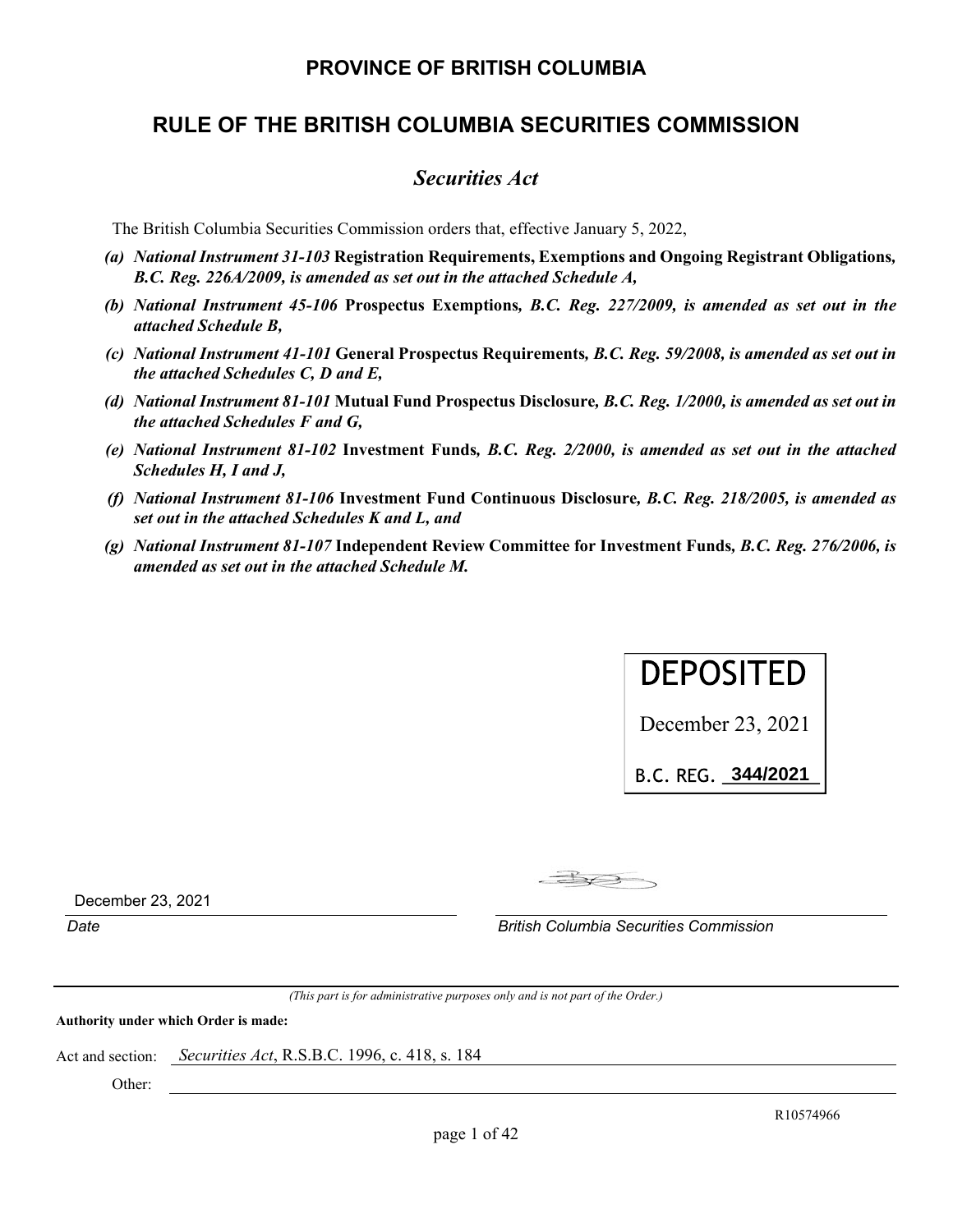# **Schedule A**

- *1. National Instrument 31-103* **Registration Requirements, Exemptions and Ongoing Registrant Obligations***, B.C. Reg. 226A/2009, is amended as set out in this Schedule.*
- *2. The definition of* **"designated rating"** *in section 1.1 is replaced with the following***:**

**"designated rating"** has the same meaning as in National Instrument 81-102 *Investment Funds*; *.*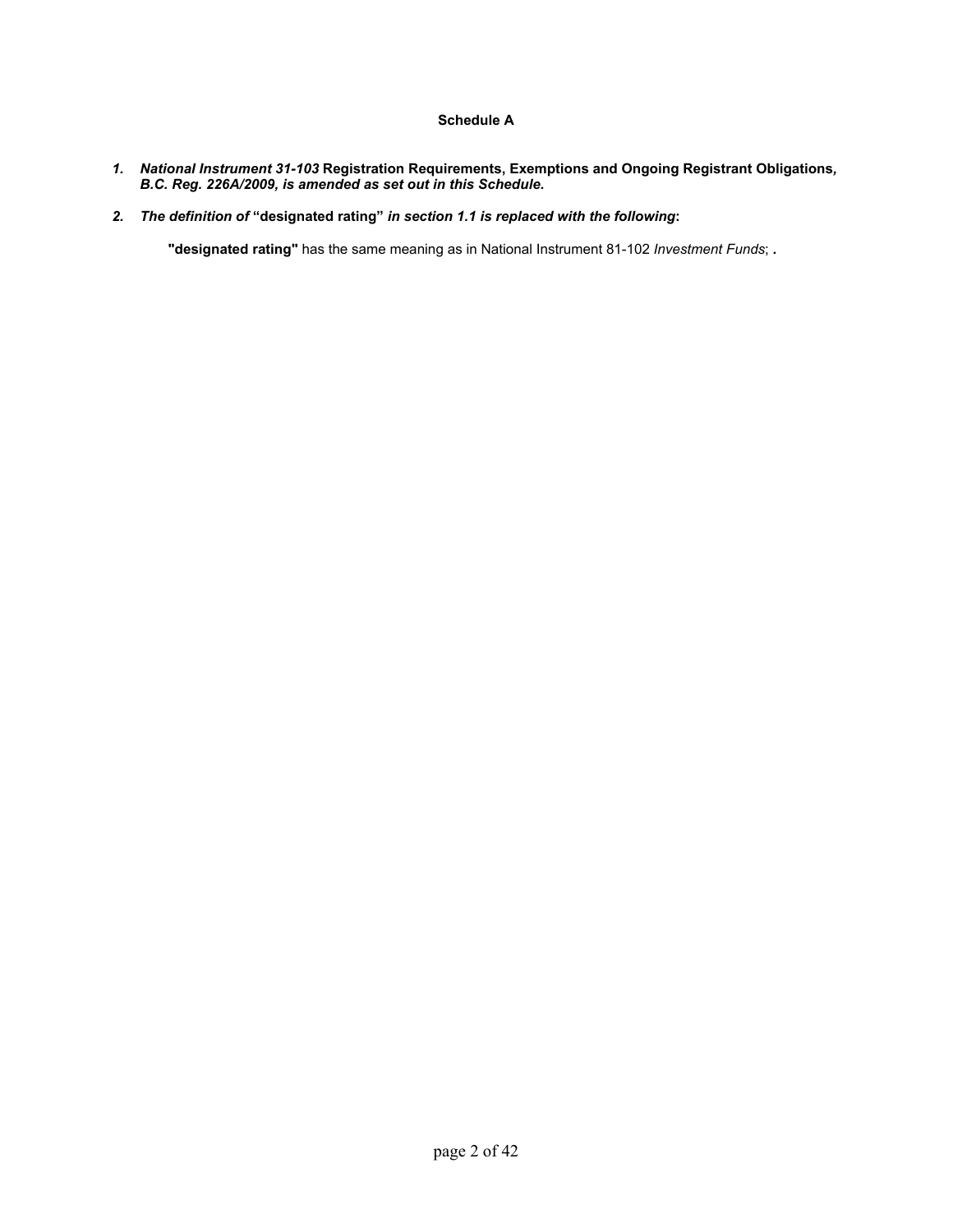# **Schedule B**

- *1. National Instrument 45-106* **Prospectus Exemptions***, B.C. Reg. 227/2009, is amended as set out in this Schedule.*
- *2. The definition of* **"designated rating"** *in section 1.1 is replaced with the following:*

**"designated rating"** has the same meaning as in National Instrument 81-102 *Investment Funds*; *.*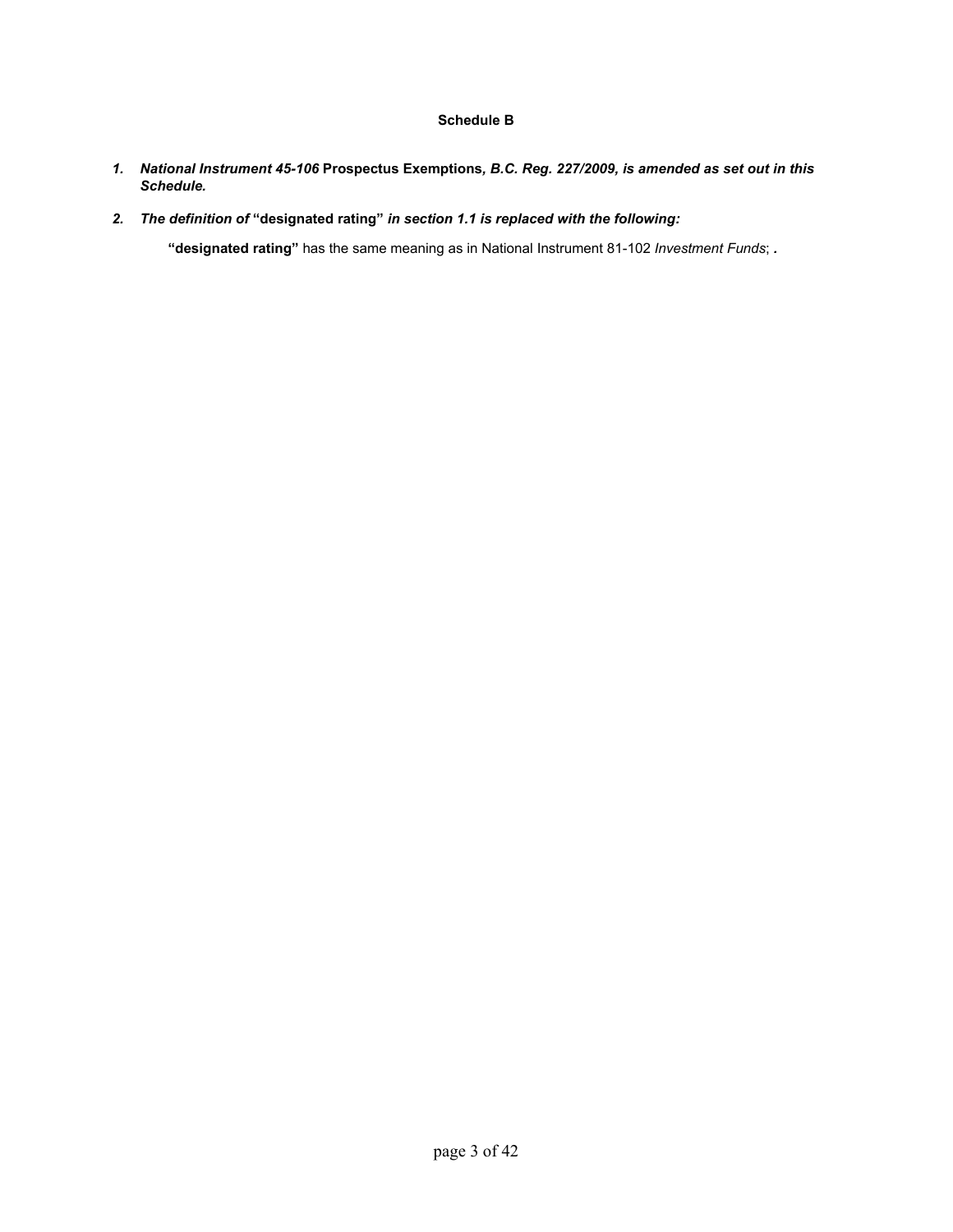# **Schedule C**

- *1. National Instrument 41-101* **General Prospectus Requirements***, B.C. Reg. 59/2008, is amended as set out in this Schedule.*
- *2. Subparagraph 9.1(1)(b)(ii) is replaced with the following:* 
	- (ii) **Personal Information Form and Authorization to Collect, Use and Disclose Personal Information** – a completed personal information form for
		- (A) each director and executive officer of the issuer,
		- (B) each promoter of the issuer, and
		- (C) if the promoter is not an individual,
			- (I) in the case of an issuer that is not an investment fund, each director and executive officer of the promoter, and
			- (II) in the case of an issuer that is an investment fund, and the promoter is not the manager of the investment fund, each director and executive officer of the promoter; *.*

## *3. Section 9.1 is amended by adding the following subsection:*

(1.1) Despite subparagraph (1)(b)(ii), an investment fund is not required to deliver a personal information form for an individual referred to in subparagraph (1)(b)(ii) if the individual has submitted a Form 33-109F4 *Registration of Individuals and Review of Permitted Individuals* under National Instrument 33-109 *Registration Information.*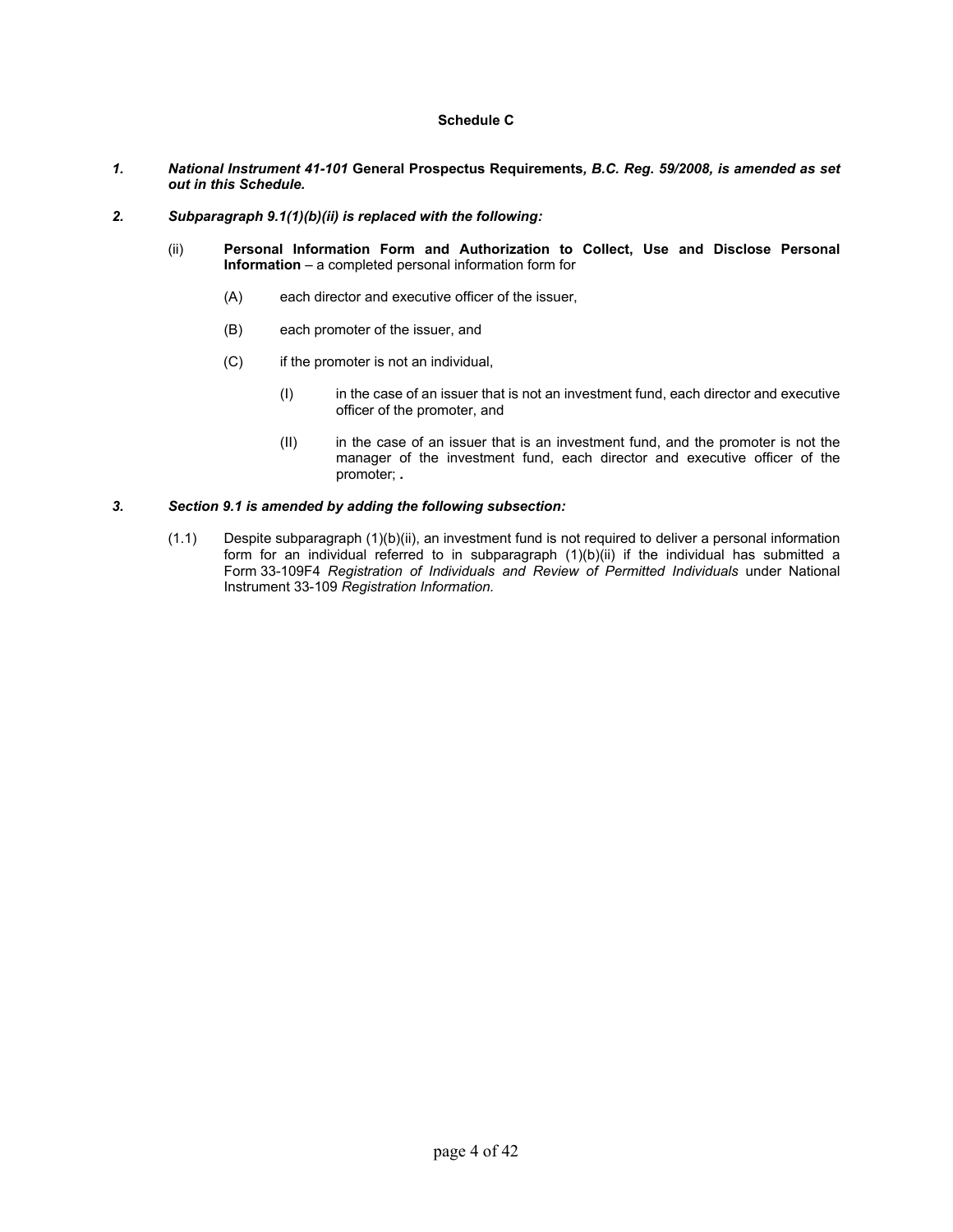# **Schedule D**

- *1. National Instrument 41-101* **General Prospectus Requirements***, B.C. Reg. 59/2008, is amended as set out in this Schedule.*
- *2. Part 3C is amended by adding the following sections:* 
	- **3C.2.2 Delivery of ETF facts documents for subsequent purchases under a pre-authorized purchase plan or a portfolio rebalancing plan** 
		- (1) In this section:

**"portfolio rebalancing plan"** has the same meaning as in section 1.1 of National Instrument 81-101 *Mutual Fund Prospectus Disclosure*;

**"pre-authorized purchase plan"** has the same meaning as in section 1.1 of National Instrument 81-101 *Mutual Fund Prospectus Disclosure*.

- (2) Despite subsection 3C.2(2), a dealer is not required to deliver or send to the purchaser the most recently filed ETF facts document for the applicable class or series of securities of the ETF in connection with a purchase of a security of an ETF made pursuant to a pre-authorized purchase plan or a portfolio rebalancing plan if all of the following apply:
	- (a) the purchase is not the first purchase under the plan;
	- (b) the dealer has provided a notice to the purchaser that states
		- (i) that the purchaser will not receive an ETF facts document after the date of the notice, unless the purchaser specifically requests the document,
		- (ii) that the purchaser is entitled to receive upon request, at no cost to the purchaser, the most recently filed ETF facts document by calling a specified toll-free number, or by sending a request by mail or e-mail to a specified address or e mail address,
		- (iii) how to access the ETF facts document electronically,
		- (iv) that the purchaser will not have a right of withdrawal under securities legislation for subsequent purchases of a security of an ETF under the plan, but will continue to have a right of action if there is a misrepresentation in the prospectus or any document incorporated by reference into the prospectus, and
		- $(v)$  that the purchaser may terminate the plan at any time;
	- (c) at least annually during the term of the plan, the dealer notifies the purchaser in writing of how the purchaser can request the most recently filed ETF facts document;
	- (d) the dealer delivers or sends the most recently filed ETF facts document to the purchaser if the purchaser requests the document.

#### **3C.2.3 Delivery of ETF facts documents for managed accounts and permitted clients**

(1) In this section:

 **"managed account"** has the same meaning as in section 1.1 of National Instrument 31-103 *Registration Requirements, Exemptions and Ongoing Registrant Obligations*;

 **"permitted client"** has the same meaning as in section 1.1 of National Instrument 31-103 *Registration Requirements, Exemptions and Ongoing Registrant Obligations*.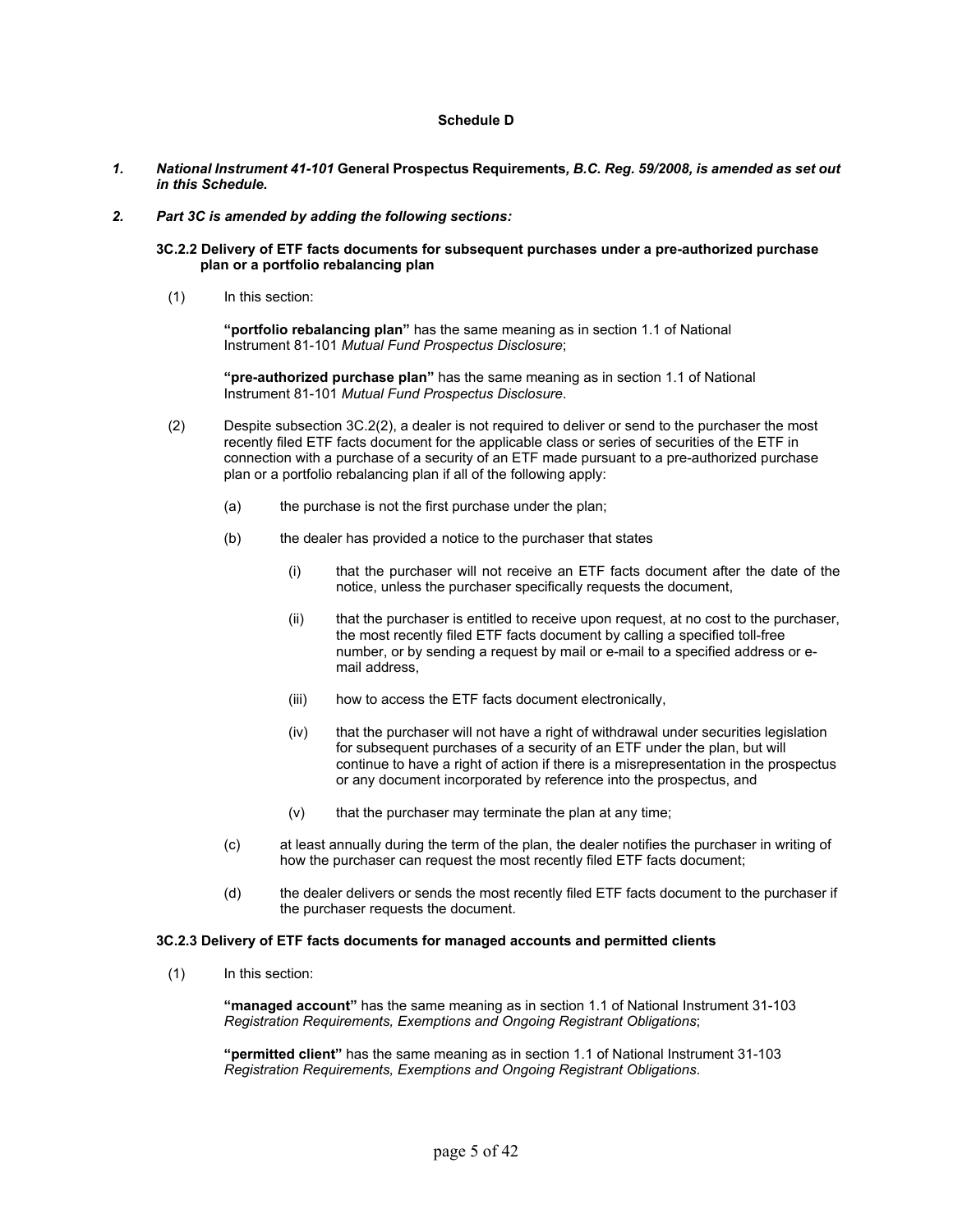- (2) Despite subsection 3C.2(2), a dealer is not required to deliver or send to the purchaser the most recently filed ETF facts document for the applicable class or series of securities of the ETF in connection with the purchase of a security of the ETF if either of the following applies:
	- (a) the purchase is made in a managed account;
	- (b) the purchaser is a permitted client that is not an individual.

# **3C.2.4 Delivery of ETF facts documents for automatic switch programs**

(1) In this section:

**"automatic switch"** has the same meaning as in section 1.1 of National Instrument 81-101 *Mutual Fund Prospectus Disclosure*;

 **"automatic switch program"** has the same meaning as in section 1.1 of National Instrument 81-101 *Mutual Fund Prospectus Disclosure*.

- (2) Despite subsection 3C.2(2), a dealer is not required to deliver or send to the purchaser the most recently filed ETF facts document for the applicable class or series of securities of the ETF in connection with the purchase of a security of the ETF made as an automatic switch pursuant to an automatic switch program if all of the following apply:
	- (a) the purchase is not the first purchase under the automatic switch program;
	- (b) the dealer has provided a notice to the purchaser that states
		- (i) that the purchaser will not receive an ETF facts document after the date of the notice unless the purchaser specifically requests the document,
		- (ii) that the purchaser is entitled to receive upon request, at no cost to the purchaser, the most recently filed ETF facts document by calling a specified toll-free number, or by sending a request by mail or e-mail to a specified address or e-mail address,
		- (iii) how to access the ETF facts document electronically, and
		- (iv) that the purchaser will not have a right of withdrawal under securities legislation for subsequent purchases of a security of an ETF under the automatic purchase program, but will continue to have a right of action if there is a misrepresentation in the prospectus or any document incorporated by reference into the prospectus;
	- (c) at least annually, the dealer notifies the purchaser in writing of how the purchaser can request the most recently filed ETF facts document;
	- (d) the dealer delivers or sends the most recently filed ETF facts document to the purchaser if the purchaser requests the document;
	- (e) with respect to the first purchase under the automatic switch program, the ETF facts document delivered or sent to the purchaser included the ETF facts automatic switch program information as defined in Appendix F.
- *3. Subsection 3C.3(1) is amended by replacing* **"**3C.2**"** *with* **"**3C.2, 3C.2.2 or 3C.2.4**"***.*

# *4. The following Appendix is added:*

APPENDIX F TO NATIONAL INSTRUMENT 41-101 *GENERAL PROSPECTUS REQUIREMENTS*

ETF Facts Automatic Switch Program Information for Section 3C.2.4

For the purposes of paragraph 3C.2.4(2)(e), **"ETF facts automatic switch program information"** means a completed Form 41-101F4 *Information Required in an ETF Facts Document* modified as follows: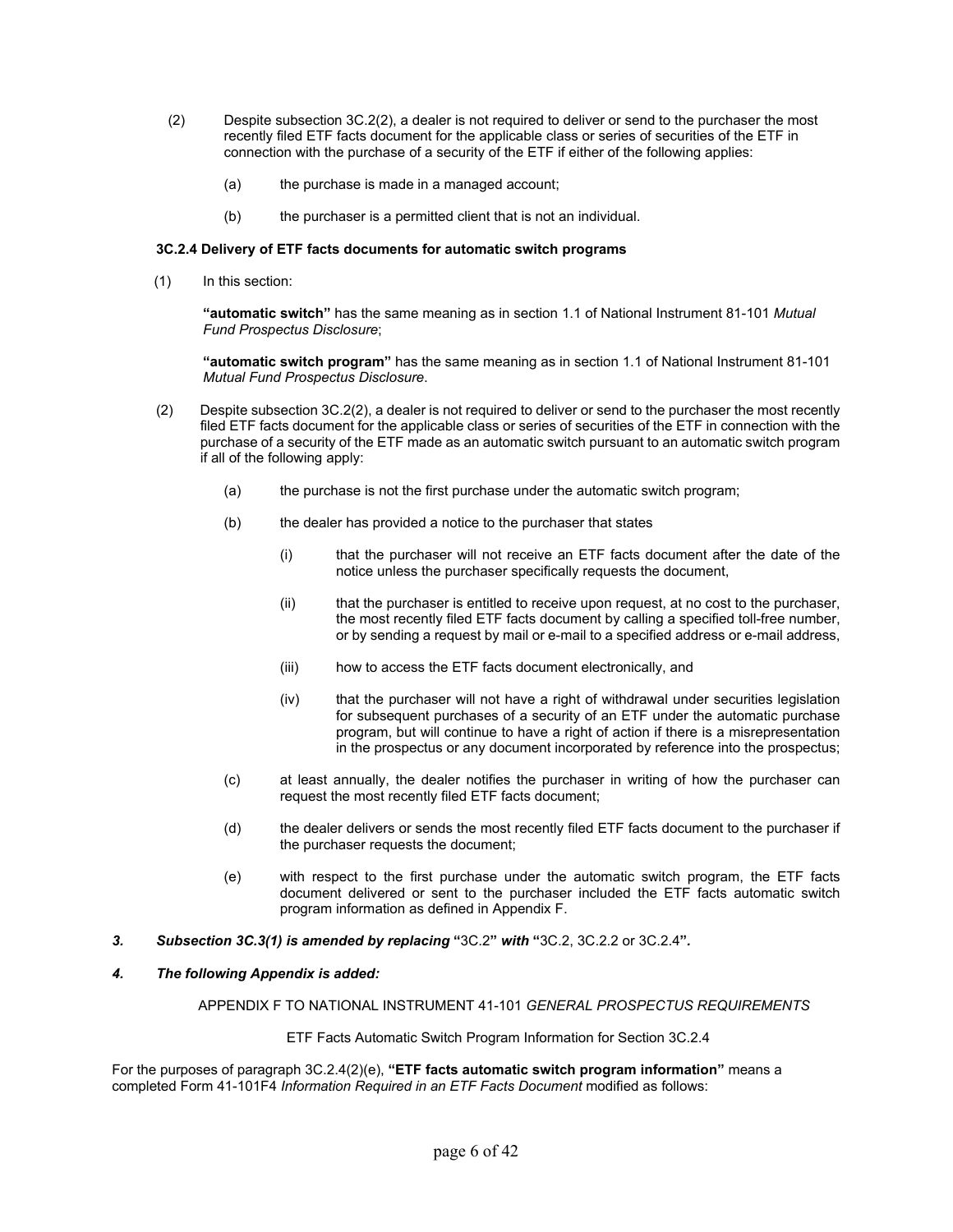- (a) the heading under item 1(d) of Part I includes the name of each class or series of securities of the ETF in the automatic switch program;
- (b) the brief introduction to the ETF facts document under item 1(h) of Part I includes the name of each class or series of securities of the ETF in the automatic switch program;
- (c) item 2(1) of Part I includes, for each class or series of securities of the ETF in the automatic switch program, the date the securities of the class or series first became available to the public;
- (d) item 2(1) of Part I includes the management expense ratio of only the class or series of securities of the ETF in the automatic switch program with the highest management fee;
- (e) the "Quick Facts" table referred to in item 2(1) of Part 1 includes a footnote that states all of the following:
	- (i) that the ETF facts document pertains to all of the classes or series of securities of the ETF in the automatic switch program;
	- (ii) that further details about the automatic switch program are disclosed in the "How much does it cost?" section of the ETF facts document;
	- (iii) that further details, about the minimum investment amount applicable to each of the classes or series of securities of the ETF in the automatic switch program, are disclosed in the fee decrease table under the sub-heading "ETF expenses" of the ETF facts document;
	- (iv) that the management expense ratio of each of the classes or series of securities of the ETF in the automatic switch program is disclosed in the "ETF expenses" section of the ETF facts document;
- (f) item 2(2) of Part I includes the ticker symbols of each of class or series of securities of the ETF in the automatic switch program;
- (g) item 2(2) of Part I includes the average daily volume of only the class or series of securities of the ETF in the automatic switch program with the highest management fee;
- (h) item 2(2) of Part I includes the number of days traded of only the class or series of securities of the ETF in the automatic switch program with the highest management fee;
- (i) item 2(3) of Part I includes the market price of only the class or series of securities of the ETF in the automatic switch program with the highest management fee;
- $(i)$  item 2(3) of Part I includes the net asset value of only the class or series of securities of the ETF in the automatic switch program with the highest management fee;
- (k) item 2(3) of Part I includes the average bid-ask spread of only the class or series of securities of the ETF in the automatic switch program with the highest management fee;
- $(1)$  item 5(1) of Part I includes all of the following as part of the introduction:
	- (i) under the heading "How has the ETF performed?", the name of only the class or series of securities of the ETF with the highest management fees;
	- (ii) a statement explaining that the performance for each of the classes or series of securities of the ETF in the automatic switch program will be similar to the performance of the class or series of securities of the ETF with the highest management fee, but will vary as a result of the difference in fees, as set out in the fee decrease table under the sub-heading "ETF expenses";
- (m) item 5(3), (4) and (5) of Part I, under the sub-headings "Year-by-year returns," "Best and worst 3-month returns," and "Average return", includes the required performance data relating only to the class or series of securities of the ETF with the highest management fee;
- $(n)$  item 1(1.1) of Part II includes all of the following: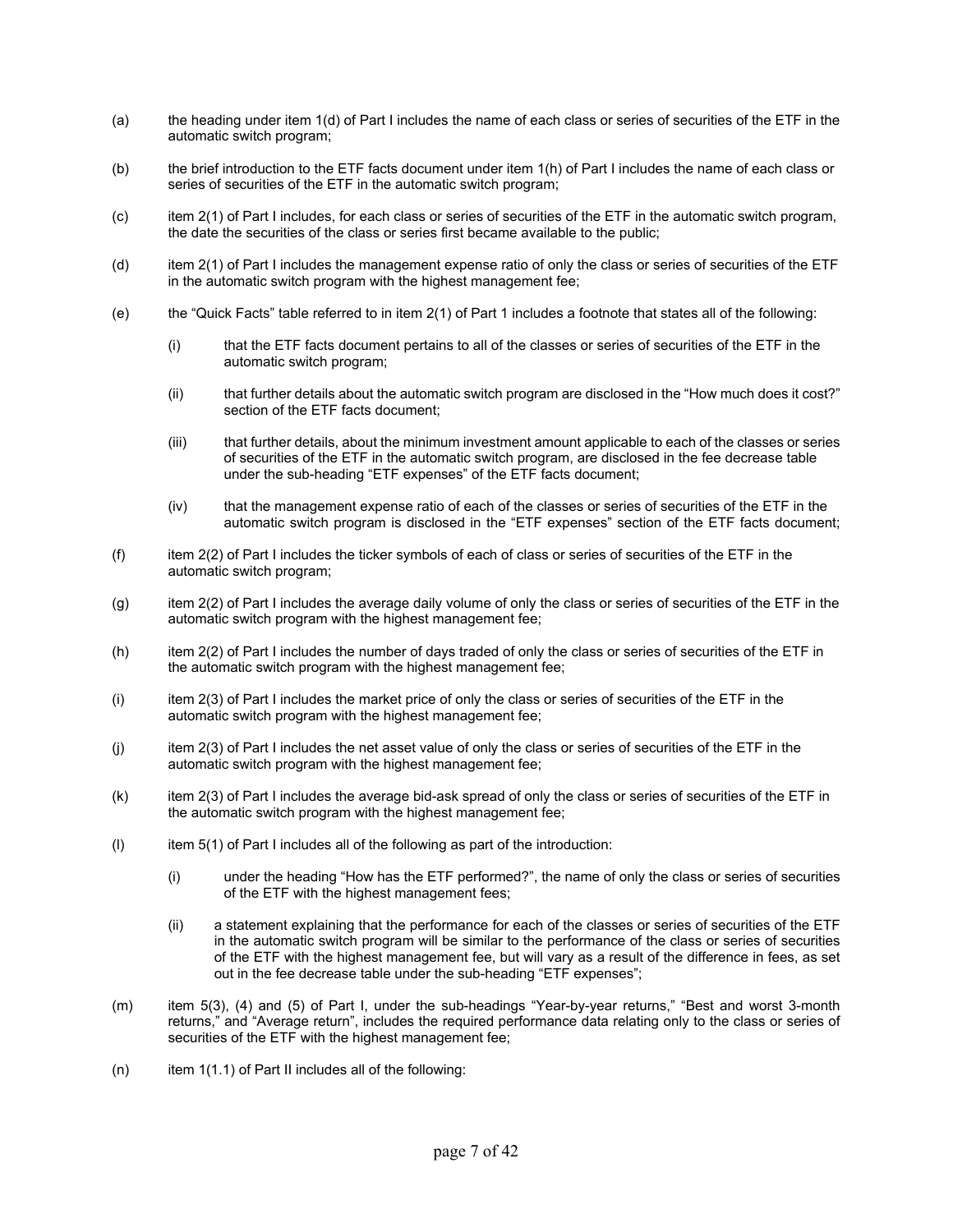- (i) under the heading "How much does it cost?", in the introductory statement, the name of each class or series of securities of the ETF in the automatic switch program;
- (ii) as a part of the introductory statement, a summary of the automatic switch program that includes all of the following:
	- (A) an explanation that the automatic switch program offers separate classes or series of securities of the ETF that charge progressively lower management fees;
	- (B) an explanation of the scenarios in which the automatic switches will be made, including, for greater certainty, the scenario in which automatic switches will be made due to the purchaser no longer meeting the minimum investment amount for a particular class or series of securities of the ETF;
	- (C) a statement that a purchaser will not pay higher management fees as a result of the automatic switches than those charged to the class or series of securities of the ETF with the highest management fee;
	- (D) a statement that information about the progressively lower management fees for the classes or series of securities of the ETF in the automatic switch program is available in the fee decrease table under the sub-heading "ETF expenses" of the ETF facts document;
	- (E) a statement that further details about the automatic switch program are disclosed in specific sections of the prospectus of the ETF;
	- (F) a statement that purchasers should speak to their representative for more information about the automatic switch program;
- $(0)$  if the ETF is not newly established, item  $1(1.3)(2)$  of Part II includes all of the following:
	- (i) the management expense ratio and ETF expenses of each of the classes or series of securities of the ETF in the automatic switch program or, if certain expense information is not available for a particular class or series of securities, the words "not available" in the corresponding part of the table;
	- (ii) a row in the "Annual rate" table
		- (A) in which the first column states "For every \$1,000 invested, this equals:", and
		- (B) that discloses the respective equivalent dollar amounts of the ETF expenses of each class or series of securities of the ETF in the automatic switch program included in the table for every \$1,000 invested;
- (p) item 1(1.3)(2) of Part II includes, at the end of the disclosure under the sub-heading "ETF expenses", all of the following:
	- (i) a table that includes
		- (A) the name of, and minimum investment amounts associated with, each class or series of securities of the ETF in the automatic switch program, and
		- (B) the combined management and administration fee decrease of each class or series of securities of the ETF in the automatic switch program from the management fee of the class or series of securities of the ETF with the highest management fee, disclosed as a percentage;
	- (ii) an introduction to the table referred to in subparagraph (i) stating that the table sets out the combined management and administration fee decrease of each class or series of securities the ETF in the automatic switch program from the management fee of the class or series of securities of the ETF with the highest management fee;
- (q) if all the classes or series of securities of the ETF in the automatic switch program are not newly established, item 1(1.3)(3) of Part II includes all of the following: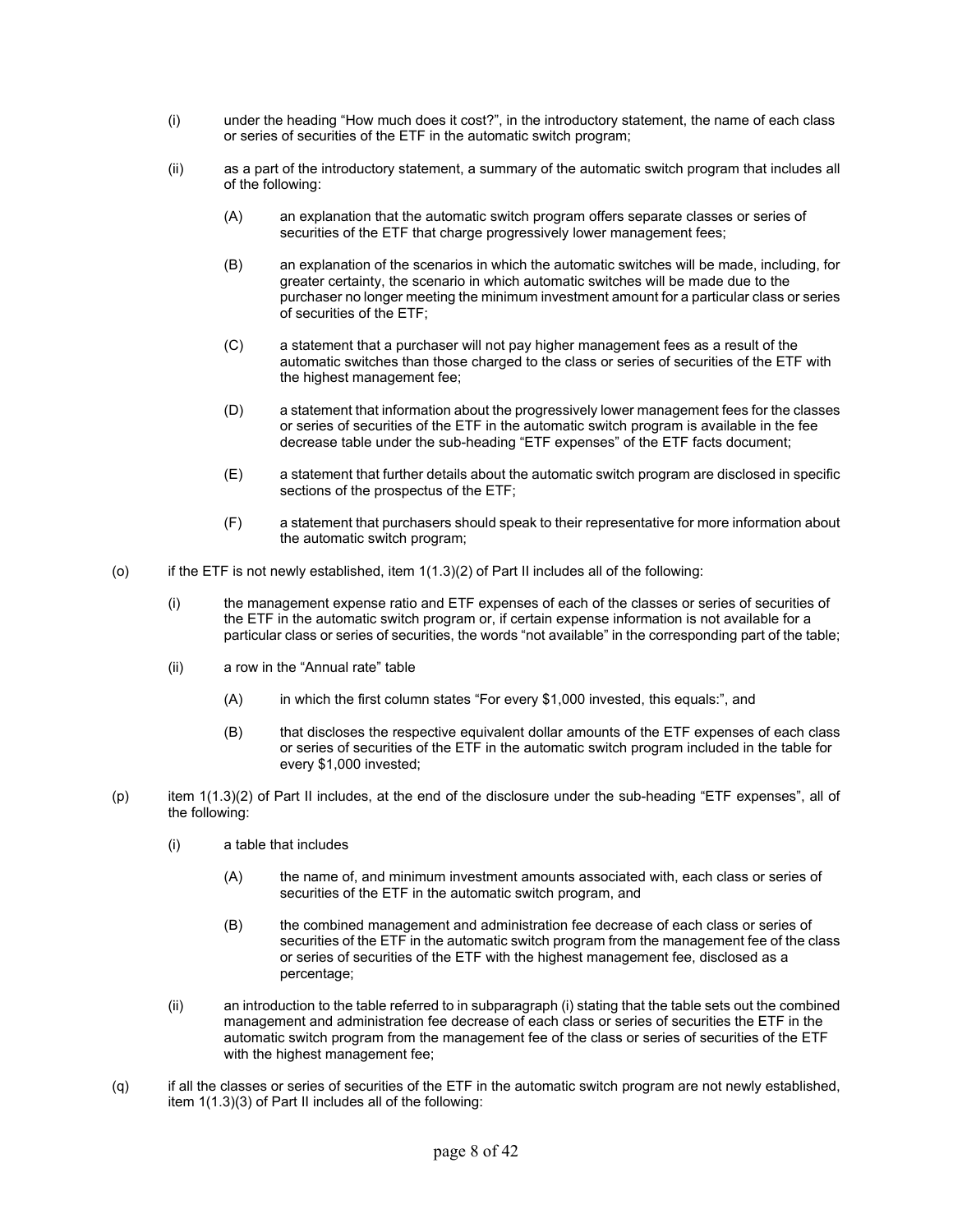- (i) a statement that the class or series of securities of the ETF with the highest management fee has the highest management fee among all of the classes or series of securities of the ETF in the automatic switch program;
- (ii) a statement above the "Annual rate" table required under item 1(1.3)(2) of Part II stating "As of [the date of the most recently filed management report of fund performance], the ETF expenses were as follows:";
- (r) if some of the classes or series of securities of the ETF in the automatic switch program are newly established, item 1(1.3)(3) of Part II includes all of the following:
	- (i) a statement that the class or series of securities of the ETF with the highest management fee has the highest management fee among all of the classes or series of securities of the ETF in the automatic switch program;
	- (ii) a statement disclosing that the ETF expenses information is not available for certain classes or series of securities of the ETF in the automatic switch program because they are new;
	- (iii) a statement above the "Annual rate" table required under item 1(1.3)(2) of Part II stating "As of [the date of the most recently filed management report of fund performance], the ETF expenses were as follows:";
- $(s)$  if the ETF is newly established, item  $1(1.3)(4)$  of Part II includes all of the following:
	- (i) a statement that the class or series of securities of the ETF with the highest management fee has the highest management fee among all of the classes or series of securities of the ETF in the automatic switch program;
	- (ii) the rate of the management fee of only the class or series of securities of the ETF with the highest management fee;
	- (iii) a statement that the operating expenses and trading costs are not yet available because the ETF is new.

# *5. Subsection (11) of the General Instructions of Form 41-101F4 Information Required in an ETF Facts Document is replaced with the following:*

*(11) Unless the exception in section 3C.2.4 of National Instrument 41-101 General Prospectus Requirements applies, an ETF facts document must disclose information about only one class or series of securities of an ETF. ETFs that have more than one class or series that are referable to the same portfolio of assets must prepare a separate ETF facts document for each class or series.* 

# **Expiration of exemptions and waivers**

- 6. (1) Any exemption from or waiver of a provision of National Instrument 41-101 *General Prospectus Requirements* in relation to ETF facts document delivery requirements in section 3C.2(2) for ETFs in a pre-authorized purchase plan, portfolio rebalancing plan or an automatic switch program expires on January 5, 2022.
	- (2) In British Columbia, subsection (1) does not apply.

## **Transition for pre-authorized purchase plans, portfolio rebalancing plans and automatic switch programs**

7. (1) In this section:

 **"automatic switch"** has the same meaning as in section 1.1 of National Instrument 81-101 *Mutual Fund Prospectus Disclosure*;

**"automatic switch program"** has the same meaning as in section 1.1 of National Instrument 81-101 *Mutual Fund Prospectus Disclosure*;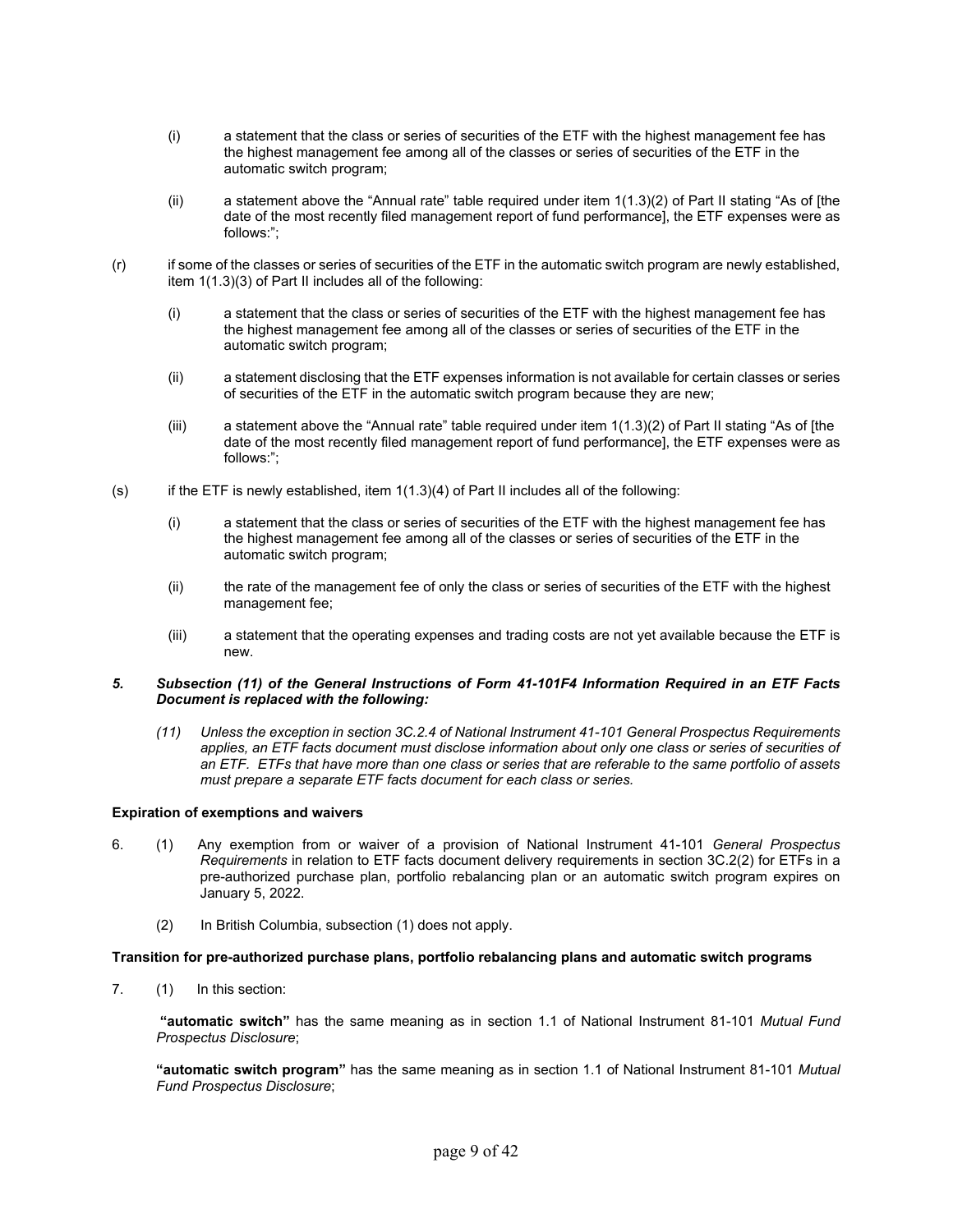**"portfolio rebalancing plan"** has the same meaning as in section 1.1 of National Instrument 81-101 *Mutual Fund Prospectus Disclosure*;

**"pre-authorized purchase plan"** has the same meaning as in section 1.1 of National Instrument 81-101 *Mutual Fund Prospectus Disclosure*.

- (2) For the purposes of section 3C.2.2 and 3C.2.4 of National Instrument 41-101 *General Prospectus Requirements*, as enacted by section 2 of this Schedule, the first purchase of a security of an ETF made pursuant to a pre-authorized purchase plan, portfolio rebalancing plan or an automatic switch program on or after January 5, 2022 is considered to be the first purchase under the plan or program, as applicable.
- (3) Subsection (1) does not apply to a pre-authorized purchase plan, portfolio rebalancing plan or an automatic switch program established before January 5, 2022 if a notice providing information substantially similar to the notice referred to in paragraph 3C.2.2(2)(c) or 3C.2.4(2)(c) of National Instrument 41-101 *General Prospectus Requirements*, as enacted by section 2 of this Schedule, was delivered or sent to the purchaser between January 5, 2021 and January 5, 2022.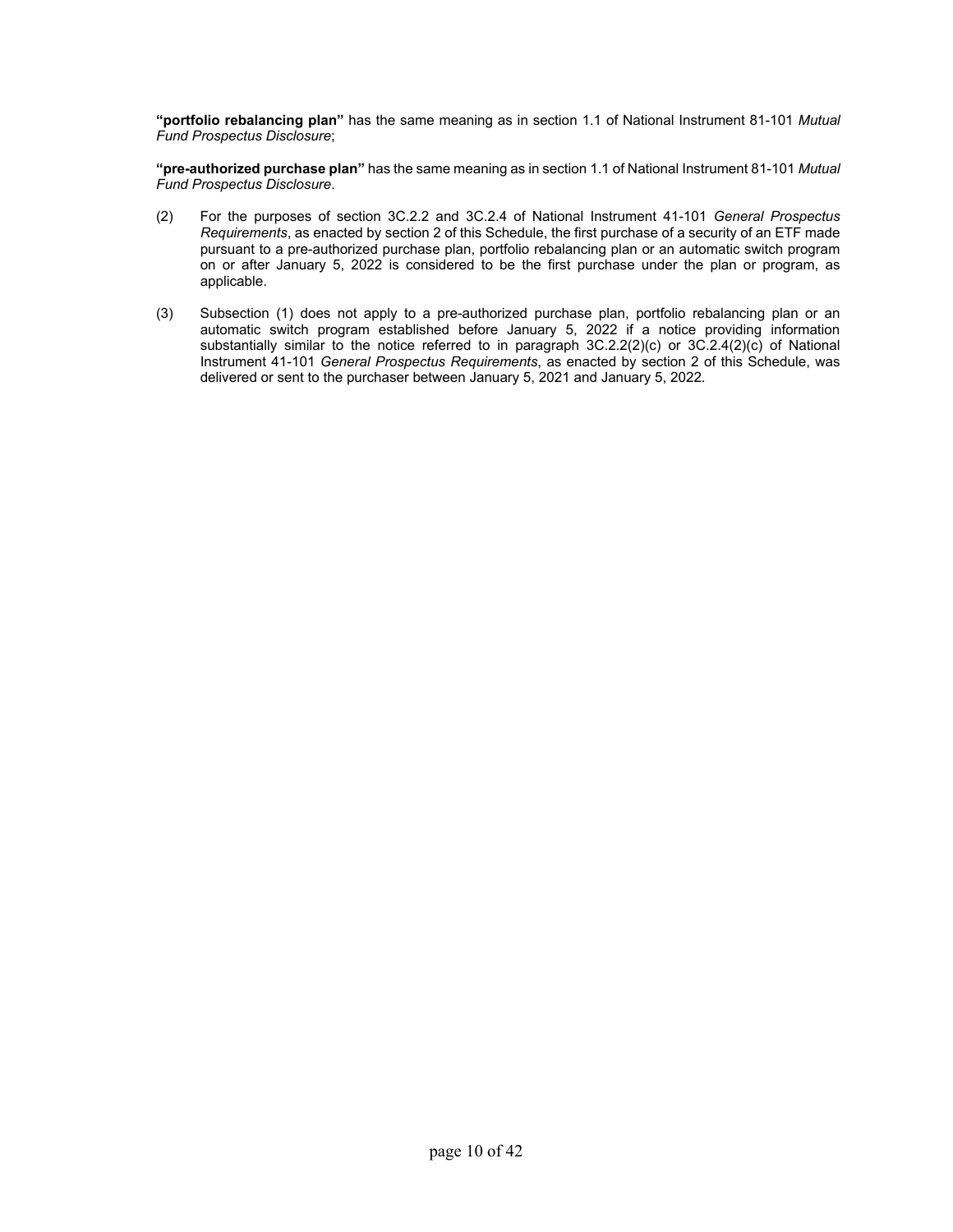# **Schedule E**

- *1. National Instrument 41-101* **General Prospectus Requirements***, B.C. Reg. 59/2008, is amended as set out in this Schedule.*
- *2. Section 3C.7 is replaced with the following:*

#### **Purchaser's right of action for failure to deliver or send**

- **3C.7** (1) A purchaser has a right of action if an ETF facts document is not delivered or sent as required by subsection 3C.2(2), as the purchaser would otherwise have when a prospectus is not delivered or sent as required under securities legislation and, for that purpose, an ETF facts document is a prescribed document under the statutory right of action.
- (2) In Alberta, instead of subsection (1), section 206 of the *Securities Act* (Alberta) applies.
- (3) In Manitoba, instead of subsection (1), section 141.2 of the *Securities Act* (Manitoba) applies and the ETF facts document is a prescribed document for the purposes of section 141.2.
- (4) In Nova Scotia, instead of subsection (1), section 141 of the *Securities Act* (Nova Scotia) applies.
- (5) In Ontario, instead of subsection (1), section 133 of the *Securities Act* (Ontario) applies.
- (6) In Québec, instead of subsection (1), section 214.1 of the *Securities Act* (Québec) applies.
- (7) In British Columbia, for the purpose of subsection (1), **"statutory right of action"** means section 135 of the *Securities Act* (British Columbia).
- (8) In Saskatchewan, instead of subsection (1), section 141 of *The Securities Act, 1988* (Saskatchewan) applies.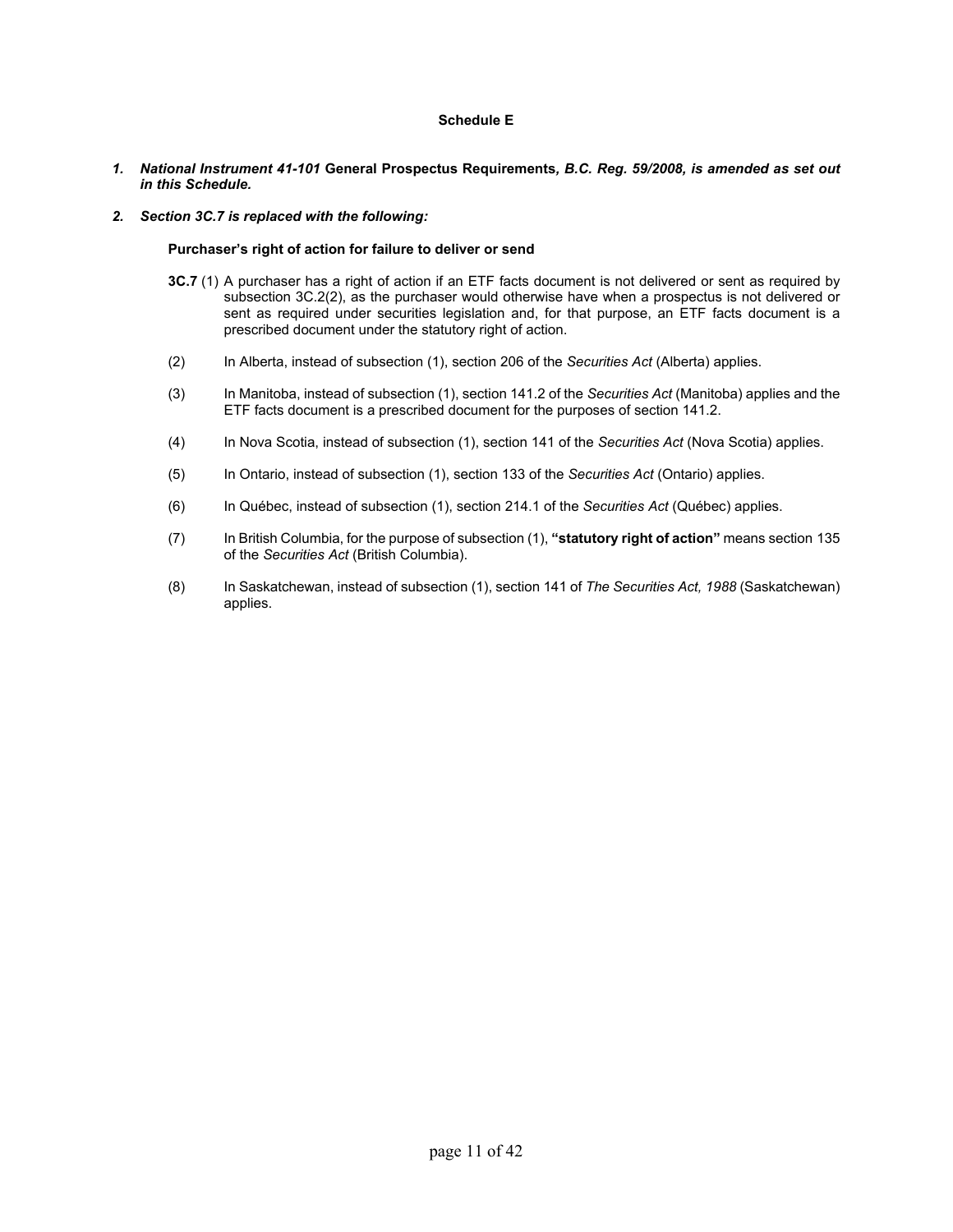# **Schedule F**

*1. National Instrument 81-101* **Mutual Fund Prospectus Disclosure***, B.C. Reg. 1/2000, is amended as set out in this Schedule.* 

# *2. Subparagraph 2.3(1)(b)(ii) is replaced with the following:*

- (ii) a personal information form for all of the following:
	- (A) each director and executive officer of the mutual fund;
	- (B) each promoter of the mutual fund;
	- (C) if the promoter is not an individual and is not the manager of the mutual fund, each director and executive officer of the promoter, *.*

## *3. The following subsection is added to section 2.3:*

(1.0.1) Despite subparagraph (1)(b)(ii), a mutual fund is not required to deliver a personal information form for an individual referred to in subparagraph (1)(b)(ii) if the individual has submitted a Form 33-109F4 *Registration of Individuals and Review of Permitted Individuals* under National Instrument 33-109 *Registration Information*.

# *4. Subparagraph 2.3(2)(b)(iv) is replaced with the following:*

- (iv) a personal information form for all of the following:
	- (A) each director and executive officer of the mutual fund;
	- (B) each promoter of the mutual fund;
	- (C) if the promoter is not an individual and is not the manager of the mutual fund, each director and executive officer of the promoter, and *.*

# *5. The following subsection is added to section 2.3:*

(2.0.1) Despite subparagraph (2)(b)(iv), a mutual fund is not required to deliver a personal information form for an individual referred to in subparagraph (2)(b)(iv) if the individual has submitted a Form 33-109F4 *Registration of Individuals and Review of Permitted Individuals* under National Instrument 33-109 *Registration Information.*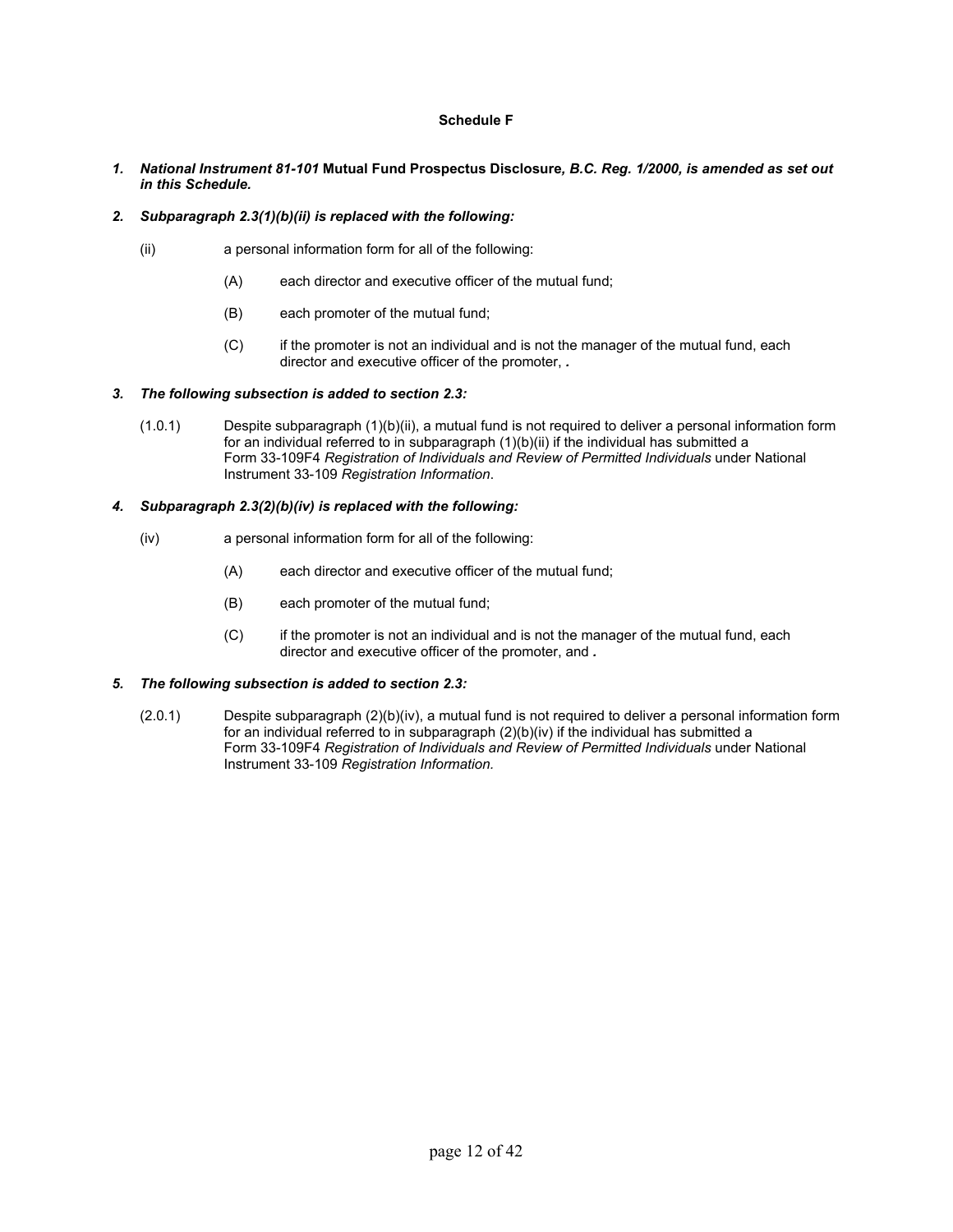# **Schedule G**

#### *1. National Instrument 81-101* **Mutual Fund Prospectus Disclosure***, B.C. Reg. 1/2000, is amended as set out in this Schedule.*

#### *2. Section 1.1 is amended by adding the following definitions:*

**"automatic switch"** means a purchase of securities of a class or series of securities of a mutual fund, immediately following a redemption of the same value of securities of another class or series of securities of that mutual fund, if the only material differences between the two classes or series are both of the following:

- (a) a difference in the management fees;
- (b) a difference in the purchaser's minimum investment amounts;

**"automatic switch program"** means an agreement under which automatic switches are to be made on predetermined dates for a purchaser of securities of a class or series of a mutual fund as a result of the purchaser

- (a) satisfying the minimum investment amount for the class or series, and
- (b) failing to satisfy, in whole or in part, the minimum investment amount for the class or series of securities of the mutual fund that were subject to the automatic switch because those securities were redeemed;

**"portfolio rebalancing plan"** means an agreement, that can be terminated at any time, under which a purchaser

- (a) selects
	- (i) a portfolio of securities of two or more mutual funds, and
	- (ii) target weightings for securities of each of those mutual funds held by the purchaser, and
- (b) on predetermined dates, purchases or redeems securities referred to in paragraph (a) in order to bring the holdings of each of those securities within the applicable target weighting; *.*

# *3. Section 3.2.01 is amended*

#### *(a) by replacing subparagraph (4)(a)(ii) with the following:*

 (ii) delivered or sent to the purchaser in accordance with section 3.2.02 and the conditions set out in that section are satisfied, *,* 

#### *(b) by replacing paragraph (4)(b) with the following:*

 (b) section 3.2.03 or 3.2.05 applies and the conditions set out in the applicable section are satisfied, or**,** *and*

#### *(c) by replacing paragraph (4)(c) with the following:*

(c) section 3.2.04 or 3.2.04.1 applies.

#### *4. Section 3.2.03 is replaced with the following:*

#### **3.2.03 Delivery of Fund Facts Document for Subsequent Purchases Under a Pre-authorized Purchase Plan or a Portfolio Rebalancing Plan**

Despite subsection 3.2.01(1), a dealer is not required to deliver or send to the purchaser the most recently filed fund facts document for the applicable class or series of securities of the mutual fund in connection with a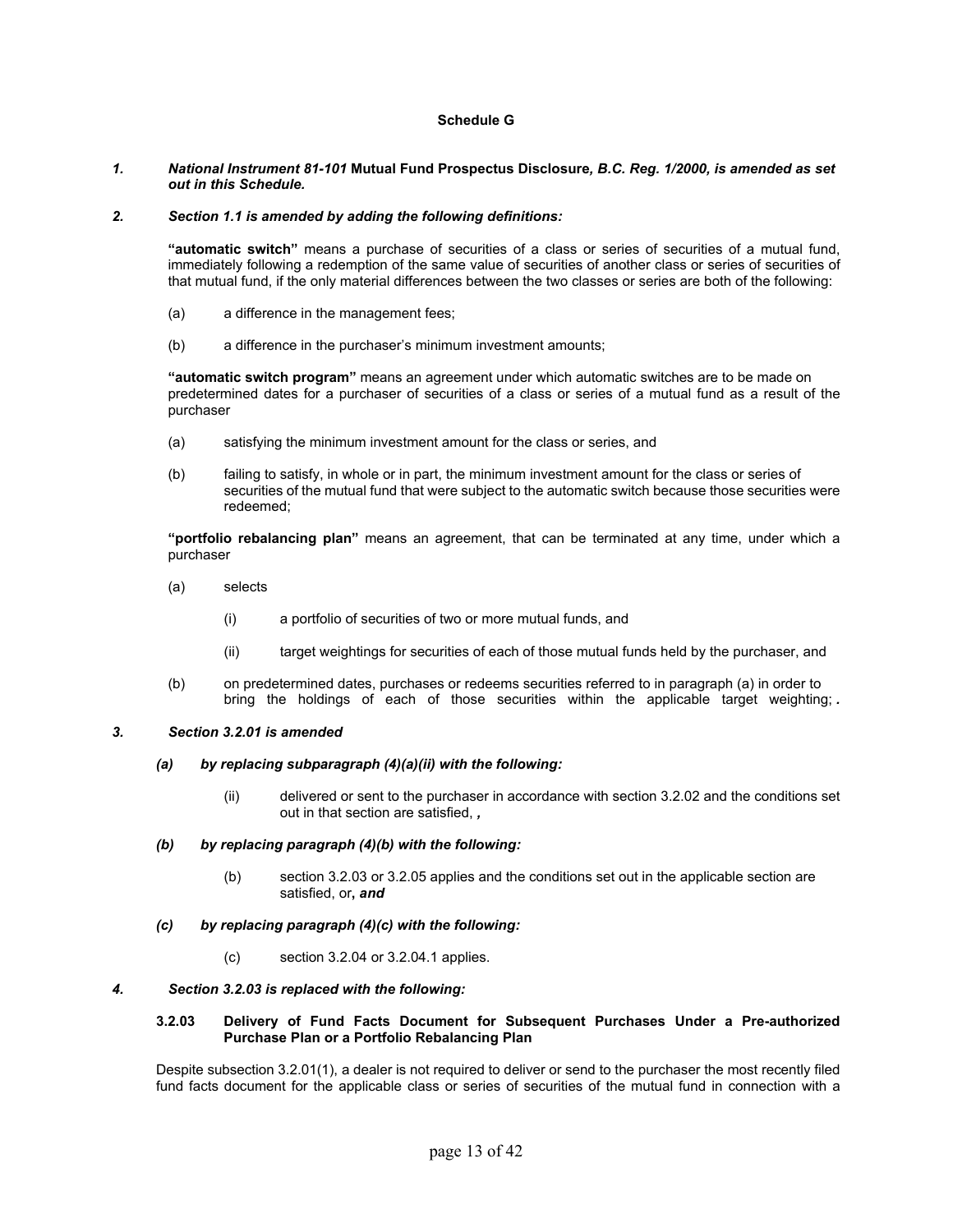purchase of a security of the mutual fund made pursuant to a pre-authorized purchase plan or a portfolio rebalancing plan if all of the following apply:

- (a) the purchase is not the first purchase under the plan;
- (b) the dealer has provided a notice to the purchaser that states
	- (i) that the purchaser will not receive a fund facts document after the date of the notice unless the purchaser specifically requests the document,
	- (ii) that the purchaser is entitled to receive upon request, at no cost to the purchaser, the most recently filed fund facts document by calling a specified toll-free number, or by sending a request by mail or e-mail to a specified address or e-mail address,
	- (iii) how to access the fund facts document electronically,
	- (iv) that the purchaser will not have a right of withdrawal under securities legislation for subsequent purchases of a security of a mutual fund under the plan, but will continue to have a right of action if there is a misrepresentation in the prospectus or any document incorporated by reference into the prospectus, and
	- $(v)$  that the purchaser may terminate the plan at any time;
- (c) at least annually during the term of the plan, the dealer notifies the purchaser in writing of how the purchaser can request the most recently filed fund facts document;
- (d) the dealer delivers or sends the most recently filed fund facts document to the purchaser if the purchaser requests the document.

#### *5. Section 3.2.04 is replaced with the following:*

#### **3.2.04 Delivery of Fund Facts Document for Managed Accounts and Permitted Clients**

Despite subsection 3.2.01(1), a dealer is not required to deliver or send to the purchaser the most recently filed fund facts document for the applicable class or series of securities of the mutual fund in connection with the purchase of a security of the mutual fund if either of the following apply:

- (a) the purchase is made in a managed account;
- (b) the purchaser is a permitted client that is not an individual.

## *6. Section 3.2.05 is replaced with the following:*

#### **3.2.05 Delivery of Fund Facts Document for Automatic Switch Programs**

Despite subsection 3.2.01(1), a dealer is not required to deliver or send to the purchaser the most recently filed fund facts document for the applicable class or series of securities of the mutual fund in connection with the purchase of a security of the mutual fund made as an automatic switch pursuant to an automatic switch program if all of the following apply:

- (a) the purchase is not the first purchase under the automatic switch program;
- (b) the dealer has provided a notice to the purchaser that states
	- (i) that the purchaser will not receive a fund facts document after the date of the notice unless the purchaser specifically requests the document,
	- (ii) that the purchaser is entitled to receive upon request, at no cost to the purchaser, the most recently filed fund facts document by calling a specified toll-free number, or by sending a request by mail or e-mail to a specified address or e-mail address,
	- (iii) how to access the fund facts document electronically, and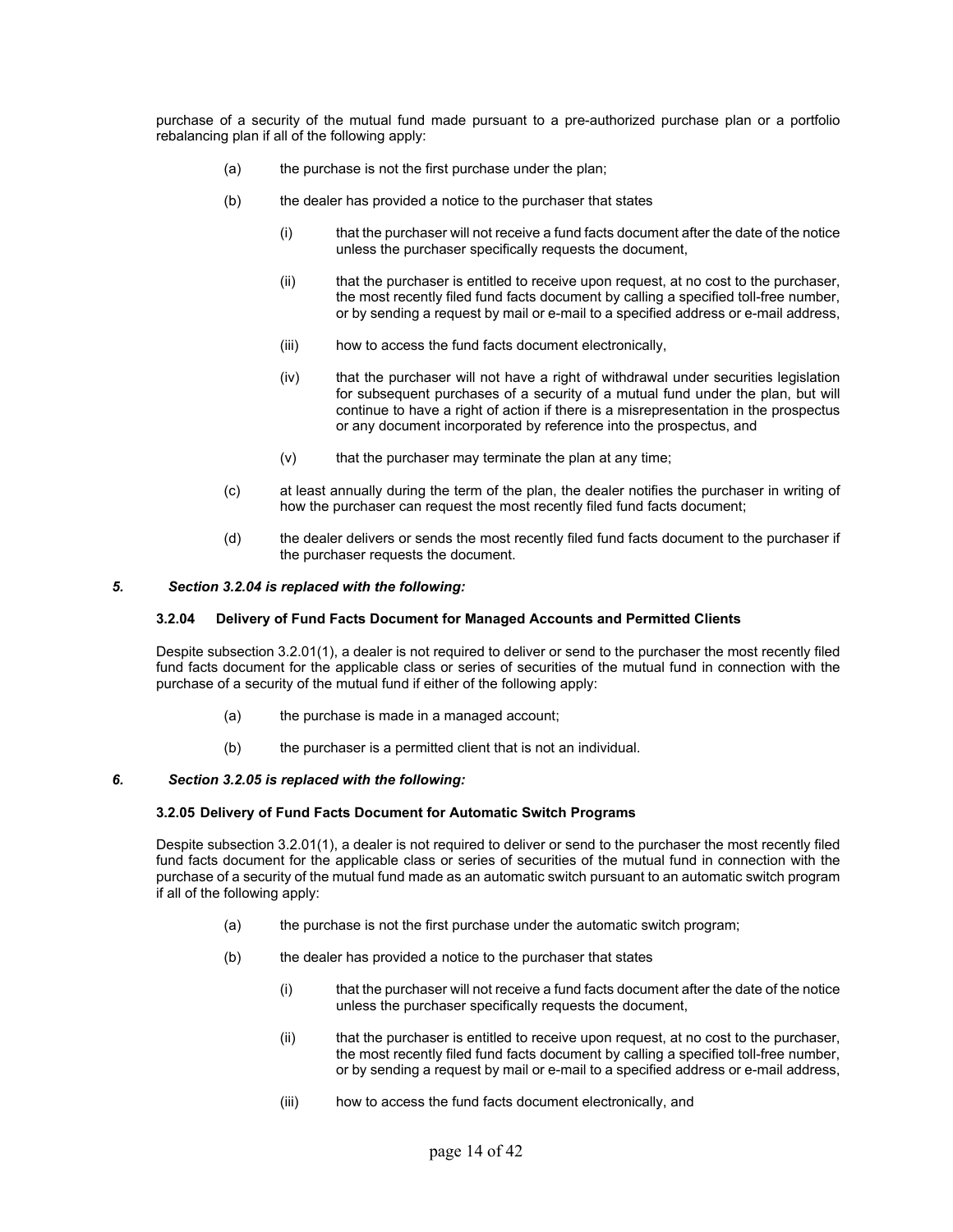- (iv) that the purchaser will not have a right of withdrawal under securities legislation for subsequent purchases of a security of a mutual fund under the automatic purchase program, but will continue to have a right of action if there is a misrepresentation in the prospectus or any document incorporated by reference into the prospectus;
- (c) at least annually, the dealer notifies the purchaser in writing of how the purchaser can request the most recently filed fund facts document;
- (d) the dealer delivers or sends the most recently filed fund facts document to the purchaser if the purchaser requests the document;
- (e) with respect to the first purchase under the automatic switch program, the fund facts document delivered or sent to the purchaser included the fund facts automatic switch program information as defined in Appendix A.

# *7. The following section is added:*

## **3.2.06 Electronic Delivery of the Fund Facts Document**

- (1) If the purchaser of a security of a mutual fund consents, a fund facts document that may be or is required to be delivered or sent under this Part may be delivered or sent electronically.
- (2) For the purposes of subsection (1), a fund facts document may be delivered or sent to the purchaser by means of an e-mail that contains either of the following:
	- (a) the fund facts document as an attachment;
	- (b) a hyperlink that leads directly to the fund facts document.

#### *8. Section 5.2 is amended*

- *(a) by replacing "*3.2.03, or 3.2.04*" with "*3.2.03 or 3.2.05*" in subsection (4), and*
- *(b) by replacing "*3.2.03, or 3.2.04;*" with "*3.2.03 or 3.2.05;*" in paragraph (4)(c).*
- *9. The following Appendix is added:*

#### APPENDIX A

Fund Facts Automatic Switch Program Information for Section 3.2.05

For the purposes of paragraph 3.2.05(e), "fund facts automatic switch program information" means a completed Form 81-101F3 *Contents of Fund Facts Document* modified as follows:

- (a) the heading under item 1(c.1) of Part I includes the name of each class or series of securities of the mutual fund in the automatic switch program;
- (b) the brief introduction to the fund facts document under item 1(e) of Part I includes the name of each class or series of securities of the mutual fund in the automatic switch program;
- (c) item 2 of Part I includes the fund codes of each of the classes or series of securities of the mutual fund in the automatic switch program;
- (d) item 2 of Part I includes, for each class or series of securities of the mutual fund in the automatic switch program, the date the securities of the class or series first became available to the public;
- (e) item 2 of Part I includes the management expense ratio of only the class or series of securities of the mutual fund in the automatic switch program with the highest management fee;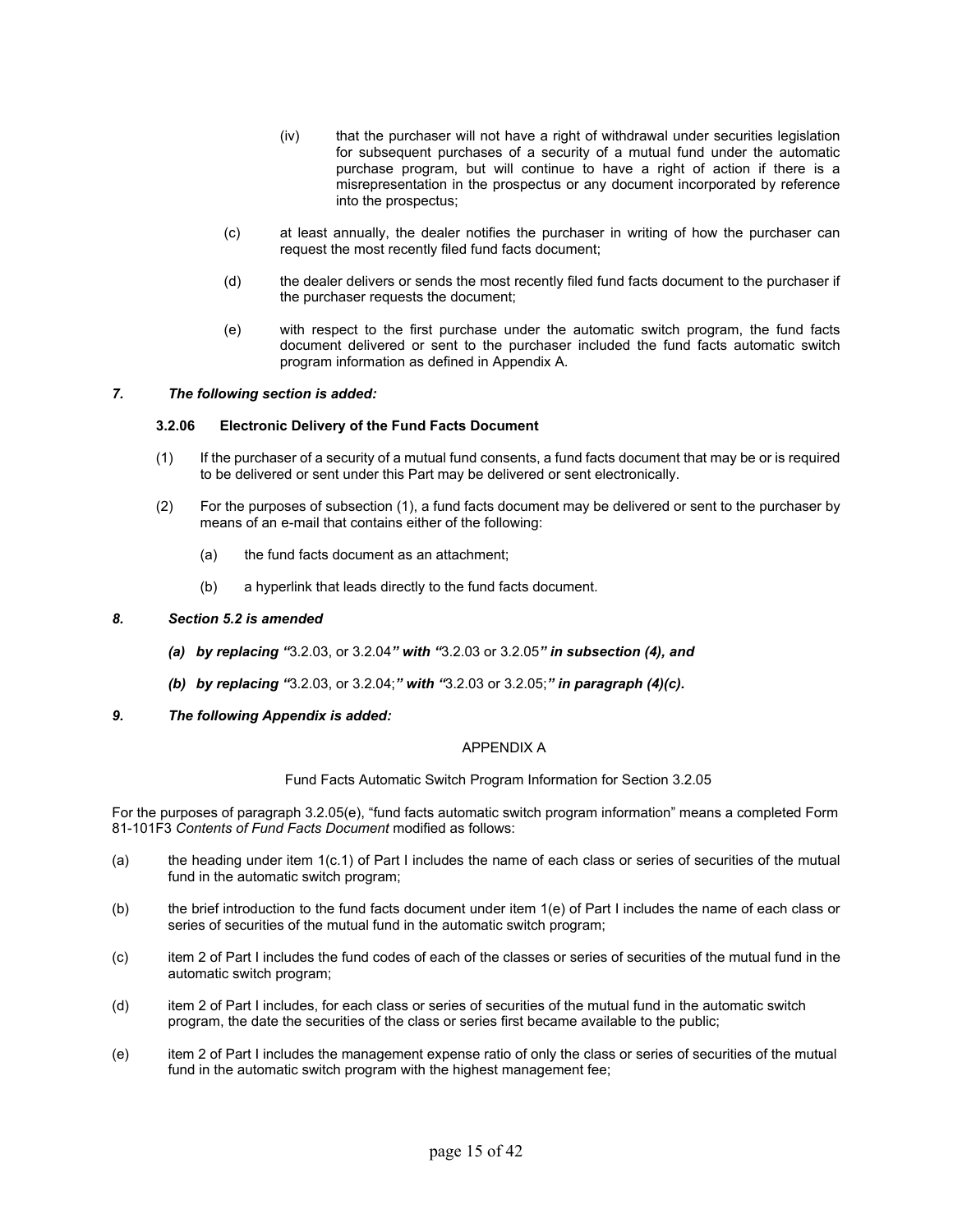- (f) item 2 of Part I includes the minimum investment amount and each additional investment amount of only the class or series of securities of the mutual fund in the automatic switch program with the highest management fee;
- (g) the "Quick Facts" table referred to in item 2 of Part I includes a footnote that states all of the following:
	- (i) that the fund facts document pertains to all of the classes or series of securities of the mutual fund in the automatic switch program;
	- (ii) that further details about the automatic switch program are disclosed in the "How much does it cost?" section of the fund facts document;
	- (iii) that further details about the minimum investment amount applicable to each of the classes or series of securities of the mutual fund in the automatic switch program are disclosed in the fee decrease table under the sub-heading "Fund expenses" of the fund facts document;
	- (iv) that the management expense ratio of each of the classes or series of securities of the mutual fund in the automatic switch program is disclosed in the "Fund expenses" section of the fund facts document;
- $(h)$  item 5(1) of Part I includes all of the following as part of the introduction:
	- (i) under the heading "How has the fund performed?", the name of only the class or series of securities of the mutual fund with the highest management fees;
	- (ii) a statement explaining that the performance for each of the classes or series of securities of the mutual fund in the automatic switch program will be similar to the performance of the class or series of securities of the mutual fund with the highest management fee, but will vary as a result of the difference in fees, as set out in the fee decrease table under the sub-heading "Fund expenses";
- (i) item 5(2), (3) and (4) of Part I, under the sub-headings "Year-by-year returns," "Best and worst 3-month returns," and "Average return", includes the required performance data relating only to the class or series of securities of the mutual fund with the highest management fee;
- (i) item  $1(1.1)$  of Part II includes all of the following:
	- (i) under the heading "How much does it cost?", in the introductory statement, the name of each class or series of securities of the mutual fund in the automatic switch program;
	- (ii) as a part of the introductory statement, a summary of the automatic switch program that includes all of the following:
		- (A) an explanation that the automatic switch program offers separate classes or series of securities of the mutual fund that charge progressively lower management fees;
		- (B) an explanation of the scenarios in which the automatic switches will be made, including, for greater certainty, the scenario in which automatic switches will be made due to the purchaser no longer meeting the minimum investment amount for a particular class or series of securities of the mutual fund;
		- (C) a statement that a purchaser will not pay higher management fees as a result of the automatic switches than those charged to the class or series of securities of the mutual fund with the highest management fee;
		- (D) a statement that information about the progressively lower management fees for the classes or series of securities of the mutual fund in the automatic switch program is available in the fee decrease table under the sub-heading "Fund expenses" of the fund facts document;
		- (E) a statement that further details about the automatic switch program are disclosed in specific sections of the simplified prospectus of the mutual fund;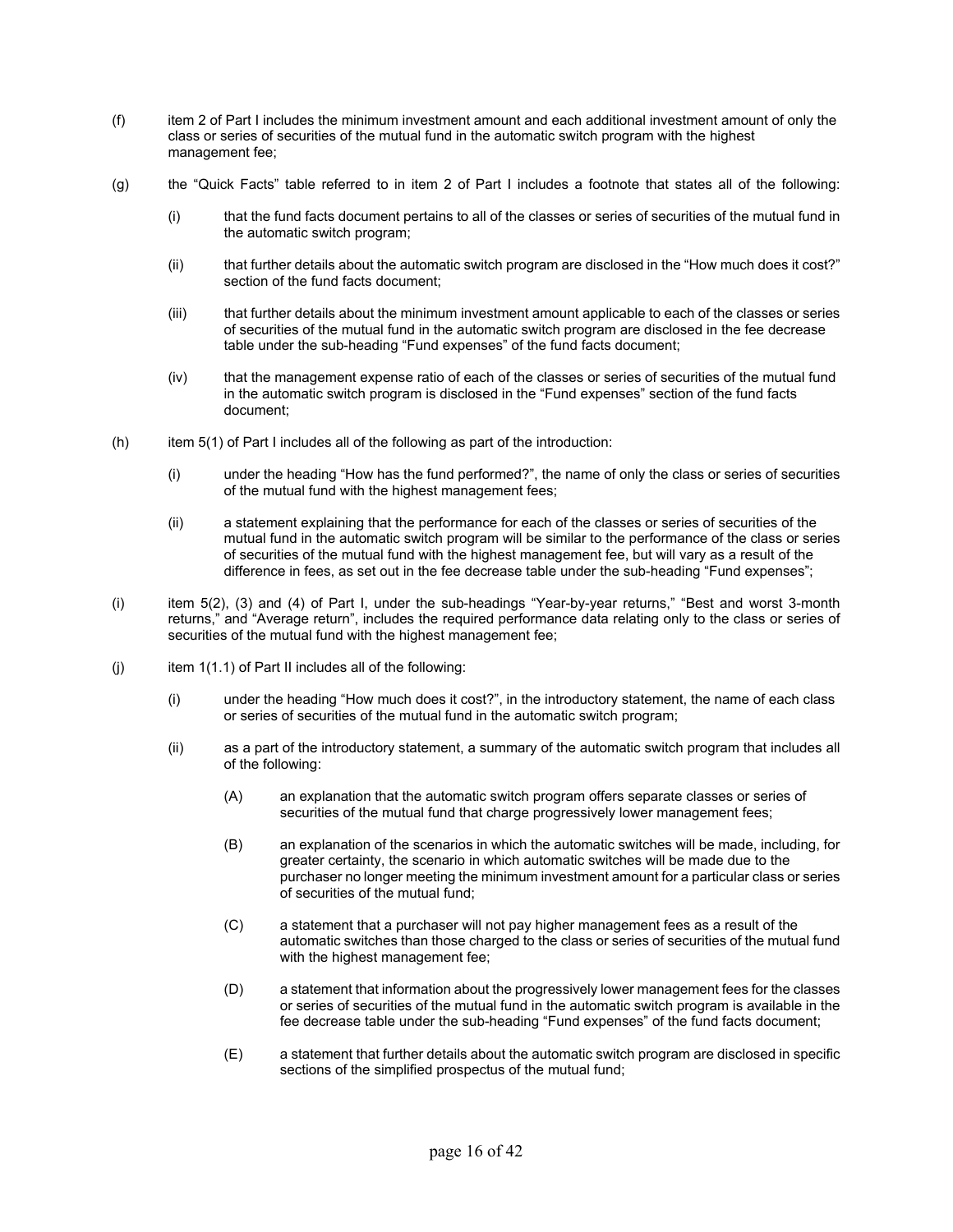- (F) a statement that purchasers should speak to their representative for more information about the automatic switch program;
- (k) item 1(1.2) of Part II, under the sub-heading "Sales charges", includes the names of each class or series of securities of the mutual fund in the automatic switch program in the introduction, if applicable;
- (I) if the mutual fund is not newly established, item  $1(1.3)(2)$  of Part II includes all of the following:
	- (i) the management expense ratio and fund expenses of each of the classes or series of securities of the mutual fund in the automatic switch program or, if certain expense information is not available for a particular class or series of securities, the words "not available" in the corresponding part of the table;
	- (ii) a row in the "Annual rate" table
		- (A) in which the first column states "For every \$1,000 invested, this equals:", and
		- (B) that discloses the respective equivalent dollar amounts of the fund expenses of each class or series of securities of the mutual fund in the automatic switch program included in the table for every \$1,000 invested;
- (m) item 1(1.3)(2) of Part II includes, at the end of the disclosure under the sub-heading "Fund expenses", all of the following:
	- (i) a table that includes
		- (A) the name of, and minimum investment amounts associated with, each class or series of securities of the mutual fund in the automatic switch program, and
		- (B) the combined management and administration fee decrease of each class or series of securities of the mutual fund in the automatic switch program from the management fee of the class or series of securities of the mutual fund with the highest management fee, disclosed as a percentage;
	- (ii) an introduction to the table referred to in subparagraph (i) stating that the table sets out the combined management and administration fee decrease of each class or series of securities of the mutual fund in the automatic switch program from the management fee of the class or series of securities of the mutual fund with the highest management fee;
- (n) if all the classes or series of securities of the mutual fund in the automatic switch program are not newly established, item 1(1.3)(3) of Part II includes all of the following:
	- (i) a statement that the class or series of securities of the mutual fund with the highest management fee has the highest management fee among all of the classes or series of securities of the mutual fund in the automatic switch program;
	- (ii) a statement above the "Annual rate" table required under item 1(1.3)(2) of Part II stating "As of [the date of the most recently-filed management report of fund performance], the fund expenses were as follows:";
- (o) if some of the classes or series of securities of the mutual fund in the automatic switch program are newly established, item 1(1.3)(3) of Part II includes all of the following:
	- (i) a statement that the class or series of securities of the mutual fund with the highest management fee has the highest management fee among all of the classes or series of securities of the mutual fund in the automatic switch program;
	- (ii) a statement disclosing that the fund expenses information is not available for certain classes or series of securities of the mutual fund in the automatic switch program because they are new;
	- (iii) a statement above the "Annual rate" table required under item 1(1.3)(2) of Part II stating "As of [the date of the most recently filed management report of fund performance], the fund expenses were as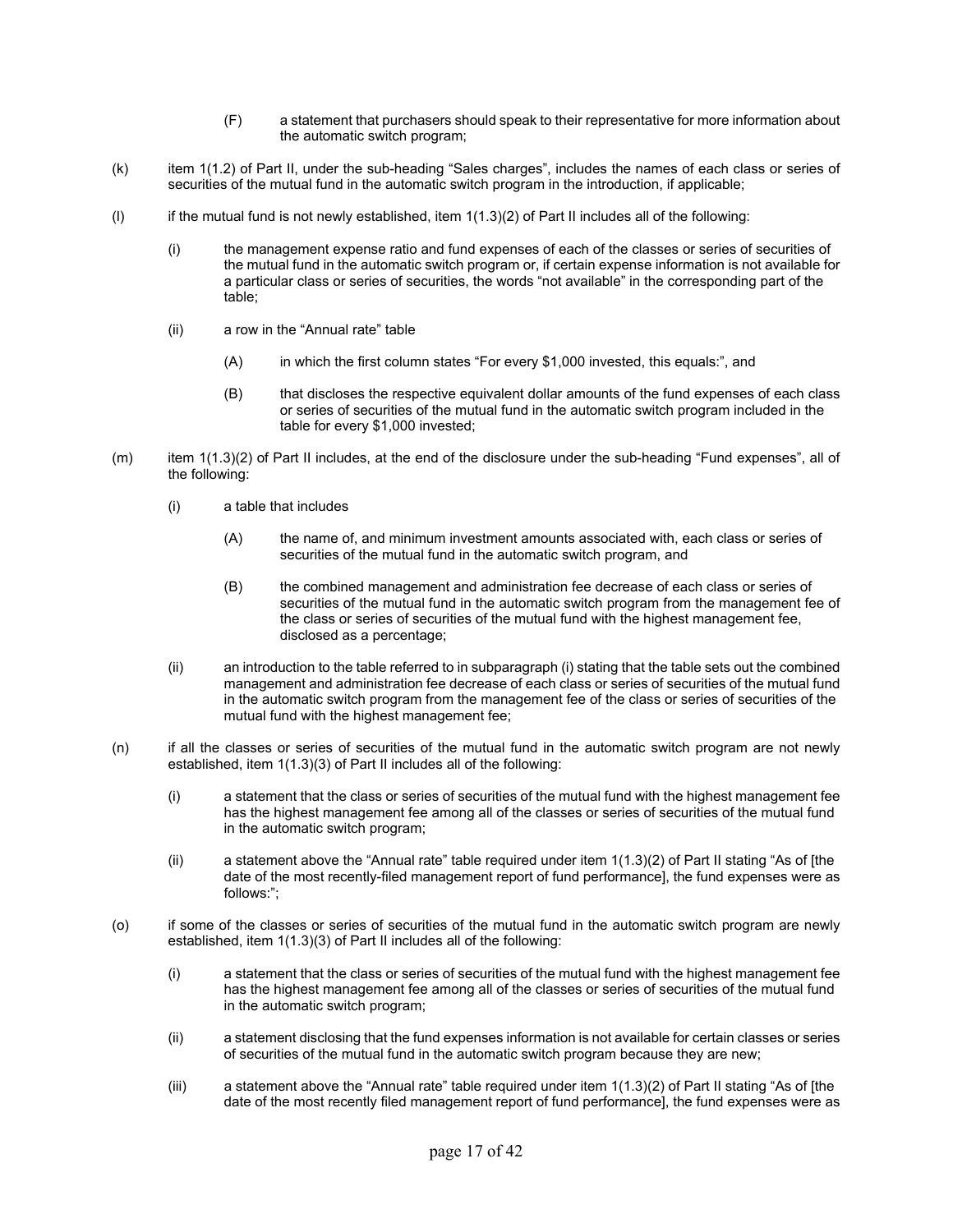follows:";

- (p) if the mutual fund is newly established, item 1(1.3)(4) of Part II includes all of the following:
	- (i) a statement that the class or series of securities of the mutual fund with the highest management fee has the highest management fee among all of the classes or series of securities of the mutual fund in the automatic switch program;
	- (ii) the rate of the management fee of only the class or series of securities of the mutual fund with the highest management fee;
	- (iii) a statement that the operating expenses and trading costs are not yet available because the mutual fund is new.

#### *10. Subsection (10) of the General Instructions of Form 81-101F3 Contents of Fund Facts Document is replaced with the following:*

*(10) Unless the exception in section 3.2.05 of National Instrument 81-101 Mutual Fund Prospectus Disclosure applies, a fund facts document must disclose information about only one class or series of securities of a mutual fund. Mutual funds that have more than one class or series that are referable to the same portfolio of assets must prepare a separate fund facts document for each class or series.*

# *11. Subsection (4) of Item 3 of Part I of Form 81-101F3 Contents of Fund Facts Document is replaced with the following:*

- (4) Unless the mutual fund is a newly established mutual fund, under the sub-heading "Top 10 investments [date]", include a table disclosing all of the following:
	- (a) the top 10 positions held by the mutual fund, each expressed as a percentage of the net asset value of the mutual fund;
	- (b) the percentage of net asset value of the mutual fund represented by the top 10 positions;
	- (c) the total number of positions held by the mutual fund.

#### *12. Subsection (5) of Item 3 of Part I of Form 81-101F3 Contents of Fund Facts Document is replaced with the following:*

(5) Unless the mutual fund is a newly established mutual fund, under the sub-heading "Investment mix [date]" include at least one, and up to two, charts or tables that illustrate the investment mix of the mutual fund's investment portfolio.

#### *13. Item 3 of Part I of Form 81-101F3 Contents of Fund Facts Document is amended by adding the following subsection:*

(6) For a newly established mutual fund, state the following under the sub-headings "Top 10 investments [date]" and "Investment mix [date]":

This information is not available because this fund is new.

#### *14. Subsection (3) of Item 4 of Part I of Form 81-101F3 Contents of Fund Facts Document is replaced with the following:*

(3) If the mutual fund does not have any guarantee or insurance, under the sub-heading "No guarantees", include a statement using wording substantially similar to the following:

> Like most mutual funds, this fund doesn't have any guarantees. You may not get back the amount of money you invest.

*15. Item 4 of Part I of Form 81-101F3 Contents of Fund Facts Document is amended by adding the following subsection:*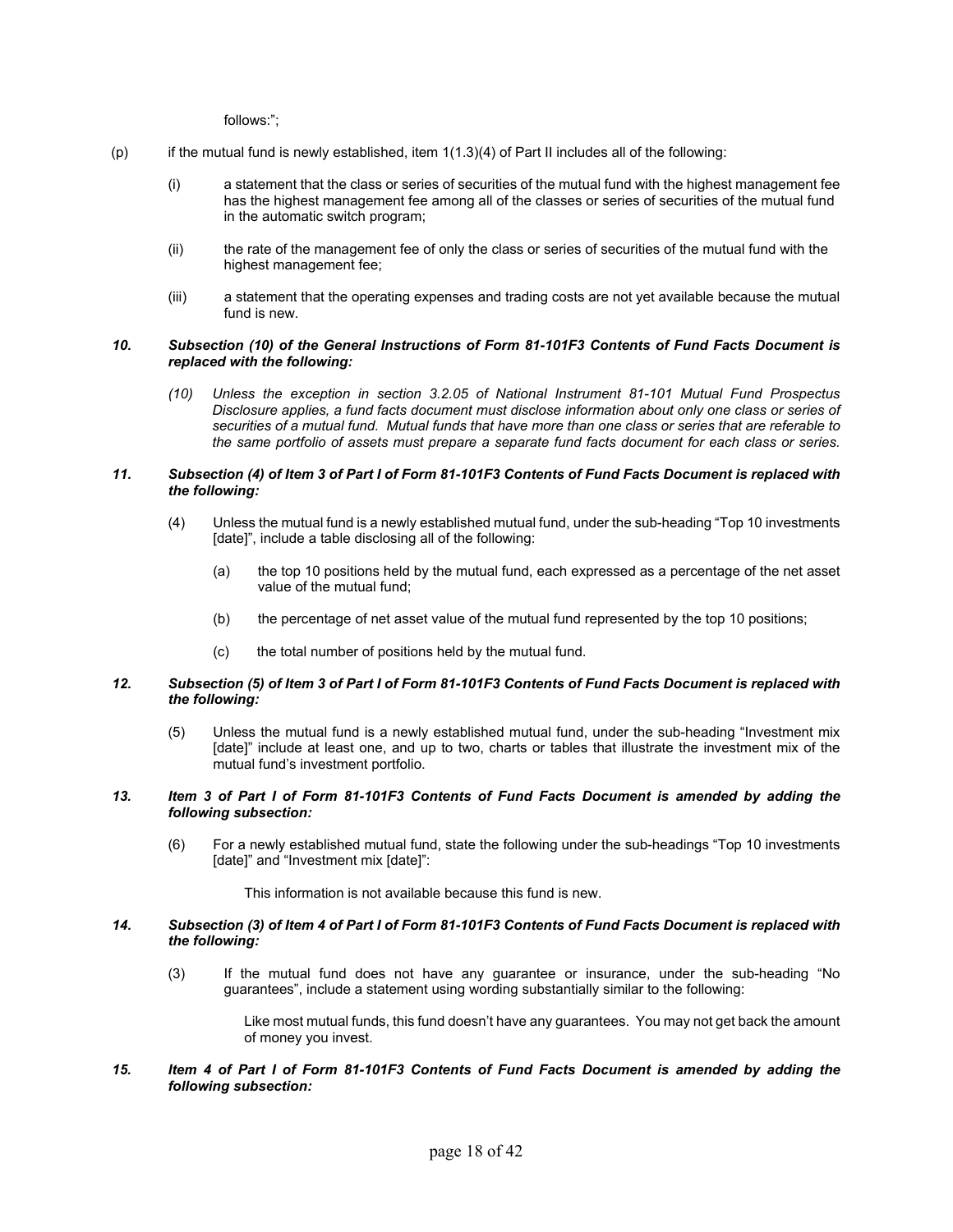- (4) If the mutual fund does have a guarantee or insurance feature protecting all or some of the principal amount of an investment in the mutual fund, under the sub-heading "Guarantees", disclose all of the following:
	- (a) the identity of the person or company providing the guarantee or insurance;
	- (b) a brief description of the material terms of the guarantee or insurance, including the maturity date of the guarantee or insurance.

# *16. Subsection (1) of Item 5 of Part I of Form 81-101F3 Contents of Fund Facts Document is replaced with the following:*

(1) Unless the mutual fund is a newly established mutual fund, under the heading "How has the fund performed?", include an introduction using wording substantially similar to the following:

> This section tells you how [name of class/series of securities described in the fund facts document] [units/shares] of the fund have performed over the past [insert number of calendar years shown in the bar chart required under paragraph (2)(a)] years. Returns are after expenses have been deducted. These expenses reduce the fund's returns.

## *17. Item 5 of Part I of Form 81-101F3 Contents of Fund Facts Document is amended by adding the following subsection:*

(1.1) For a newly established mutual fund, under the heading "How has the fund performed?", include an introduction using the following wording:

> This section tells you how [name of class/series of securities described in the fund facts document] [units/shares] of the fund have performed. However, this information is not available because the fund is new.

## *18. Subsection (2) of Item 5 of Part I of Form 81-101F3 Contents of Fund Facts Document is replaced with the following:*

- (2) Under the sub-heading "Year-by-year returns",
	- (a) for a mutual fund that has completed at least one calendar year, include all of the following:
		- (i) a bar chart that shows the annual total return of the mutual fund, in chronological order with the most recent year on the right of the bar chart, for the lesser of
			- (A) each of the 10 most recently completed calendar years, and
			- (B) each of the completed calendar years in which the mutual fund has been in existence and the mutual fund was a reporting issuer;
		- (ii) an introduction to the bar chart using wording substantially similar to the following:

This chart shows how [name of class/series of securities described in the fund facts document] [units/shares] of the fund performed in each of the past [insert number of calendar years shown in the bar chart required under paragraph (a)]. The fund dropped in value in [for the particular years shown in the bar chart required under paragraph (a), insert the number of years in which the value of the mutual fund dropped] of the [insert number of calendar years shown in the bar chart required in paragraph (a)] years. The range of returns and change from year to year can help you assess how risky the fund has been in the past. It does not tell you how the fund will perform in the future.

(b) for a mutual fund that has not yet completed a calendar year, state the following: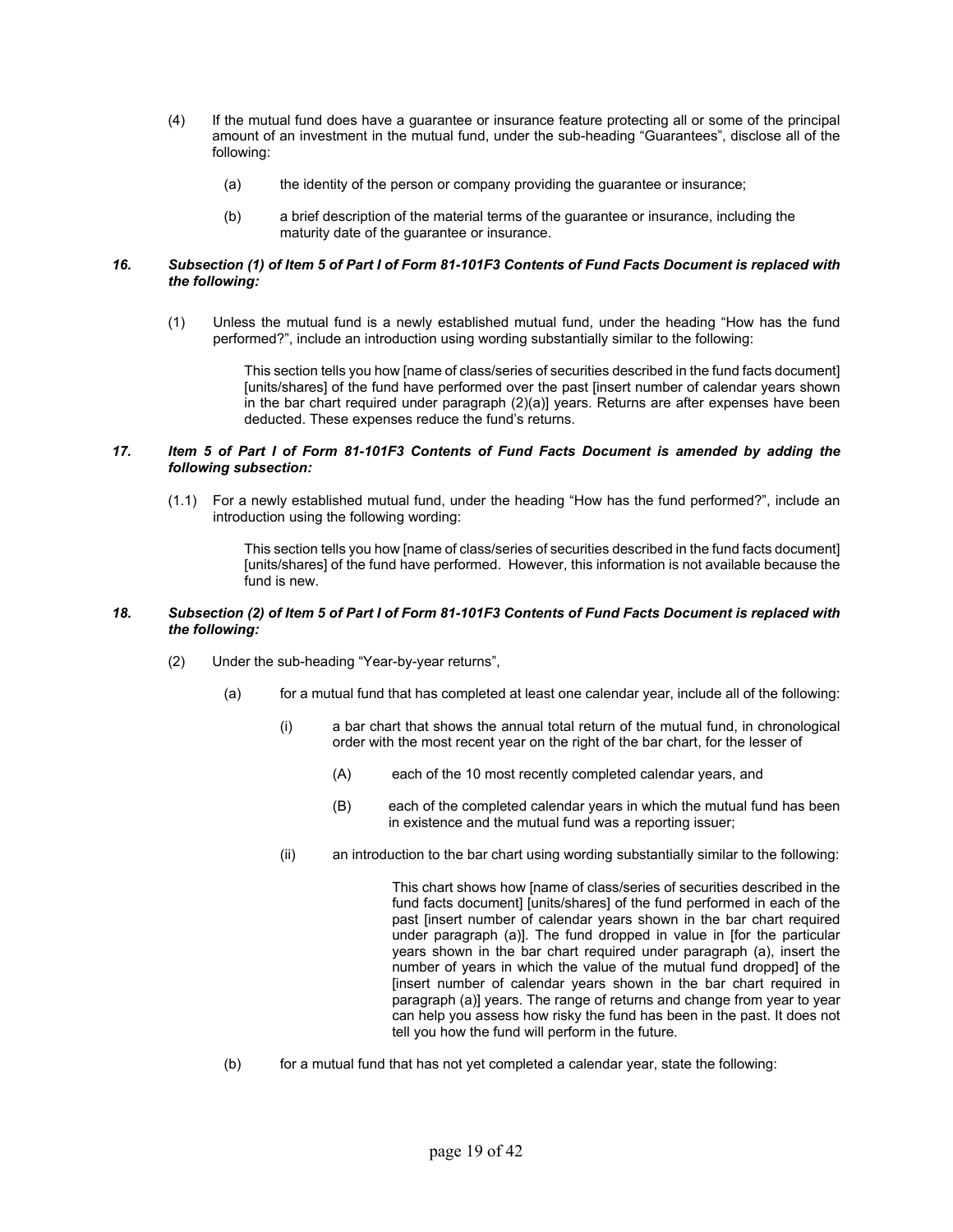This section tells you how [name of class/series of securities described in the fund facts document] [units/shares] of the fund have performed in past calendar years. However, this information is not available because the fund has not yet completed a calendar year.

(c) for a newly established mutual fund, state the following:

This section tells you how [name of class/series of securities described in the fund facts document] [units/shares] of the fund have performed in past calendar years. However, this information is not available because the fund is new.

## *19. Subsection (3) of Item 5 of Part I of Form 81-101F3 Contents of Fund Facts Document is replaced with the following:*

- (3) Under the sub-heading "Best and worst 3-month returns",
	- (a) for a mutual fund that has completed at least one calendar year, include all of the following:
		- $(i)$  information for the period covered in the bar chart required under paragraph  $(2)(a)$ in the form of the following table:

|              | Return              | 3 months ending      | invested \$1,000 at the<br>vou       |
|--------------|---------------------|----------------------|--------------------------------------|
|              |                     |                      | beginning of the period              |
| Best return  | (see instruction 8) | (see instruction 10) | Your investment would [rise/drop] to |
|              |                     |                      | (see instruction 12).                |
| Worst return | (see instruction 9) | (see instruction 11) | Your investment would [rise/drop] to |
|              |                     |                      | (see instruction 13).                |

(ii) an introduction to the table using wording substantially similar to the following:

This table shows the best and worst returns for the [name of class/series of securities described in the fund facts document] [units/shares] of the fund in a 3-month period over the past [insert number of calendar years shown in the bar chart required under paragraph (2)(a)]. The best and worst 3-month returns could be higher or lower in the future. Consider how much of a loss you could afford to take in a short period of time.

(b) for a mutual fund that has not yet completed a calendar year, state the following:

This section shows the best and worst returns for the [name of class/series of securities described in the fund facts document] [units/shares] of the fund in a 3-month period. However, this information is not available because the fund has not yet completed a calendar year.

(c) for a newly established mutual fund, state the following:

This section shows the best and worst returns for the [name of class/series of securities described in the fund facts document] [units/shares] of the fund in a 3-month period. However, this information is not available because the fund is new.

#### *20. Subsection (4) of Item 5 of Part I of Form 81-101F3 Contents of Fund Facts Document is replaced with the following:*

- (4) Under the sub-heading "Average return",
	- (a) for a mutual fund that has completed at least 12 consecutive months, include all of the following:
		- (i) the final value of a hypothetical \$1,000 investment in the mutual fund as at the end of the period that ends within 60 days before the date of the fund facts document and consists of the lesser of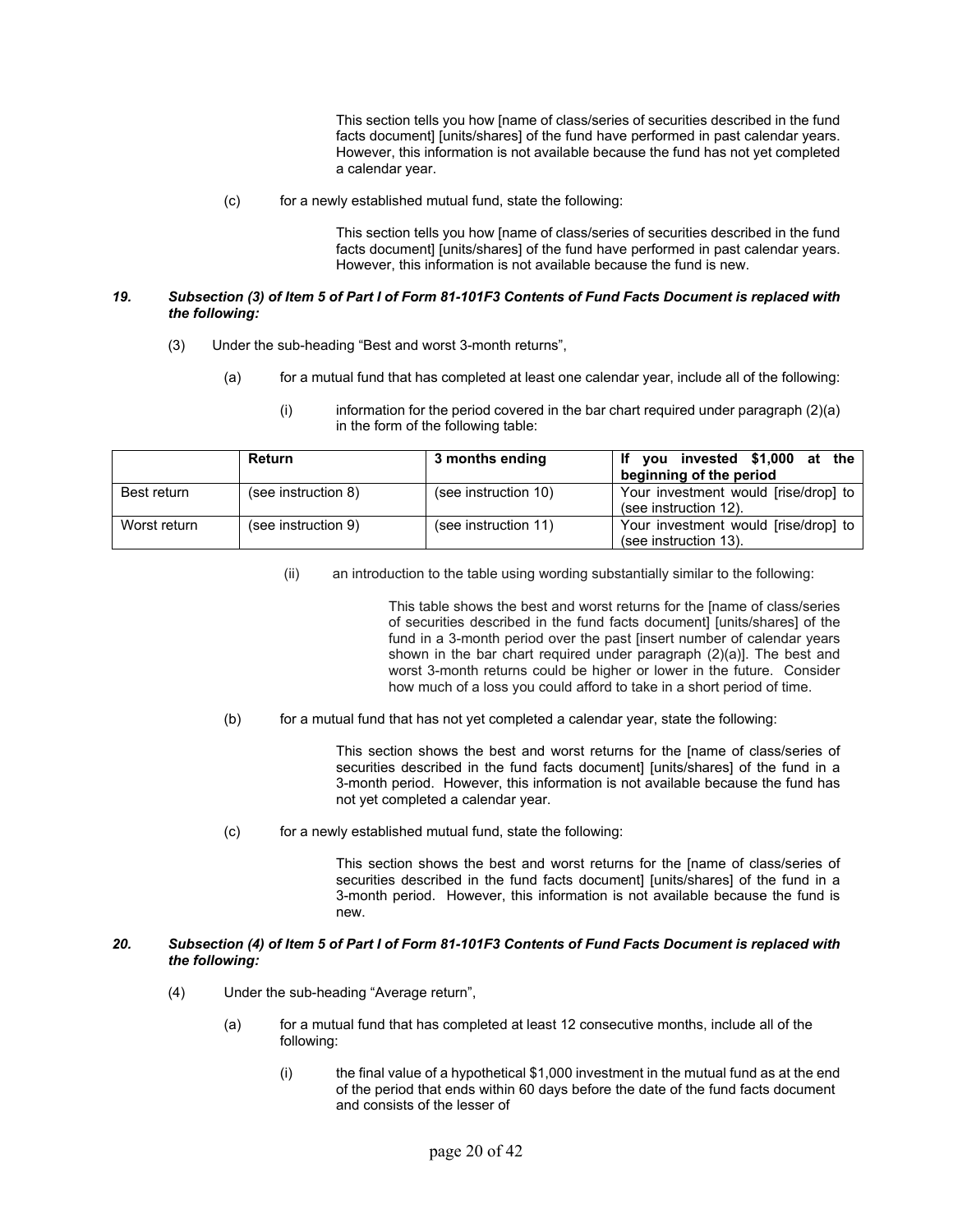- (A) 10 years, and
- (B) the time since inception of the mutual fund;
- (ii) the annual compounded rate of return that equates the hypothetical \$1,000 investment to the final value.
- (b) for a mutual fund that has not yet completed 12 consecutive months, state the following:

This section shows the value and annual compounded rate of return of a hypothetical \$1,000 investment in [name of class/series of securities described in the fund facts document] [units/shares] of the fund. However, this information is not available because the fund has not yet completed 12 consecutive months.

(c) for a newly established mutual fund, state the following:

This section shows the value and annual compounded rate of return of a hypothetical \$1,000 investment in [name of class/series of securities described in the fund facts document] [units/shares] of the fund. However, this information is not available because the fund is new.

# *21. Instruction (5) of Item 5 of Part I of Form 81-101F3 Contents of Fund Facts Document is repealed.*

## **Expiration of exemptions and waivers**

- 22. (1) Any exemption from or waiver of a provision of National Instrument 81-101 *Mutual Fund Prospectus Disclosure* in relation to fund facts document delivery requirements in section 3.2.01(1) for mutual funds in a portfolio rebalancing plan or an automatic switch program expires on January 5, 2022.
	- (2) In British Columbia, subsection (1) does not apply.

## **Transition for portfolio rebalancing plans and automatic switch programs**

- 23. (1) For the purposes of sections 3.2.03 and 3.2.05 of National Instrument 81-101 *Mutual Fund Prospectus Disclosure*, as enacted by sections 4 and 6 of this Schedule, the first purchase of a security of a mutual fund made pursuant to a portfolio rebalancing plan or an automatic switch program on or after January 5, 2022 is considered to be the first purchase under the plan or program, as applicable.
	- (2) Subsection (1) does not apply to a portfolio rebalancing plan or an automatic switch program established before January 5, 2022, if a notice providing information substantially similar to the notice referred to in paragraph 3.2.03(c) or 3.2.05(c) of National Instrument 81-101 *Mutual Fund Prospectus Disclosure*, as enacted by section 4 and 6 of this Schedule, was delivered or sent to the purchaser between January 5, 2021 and January 5, 2022.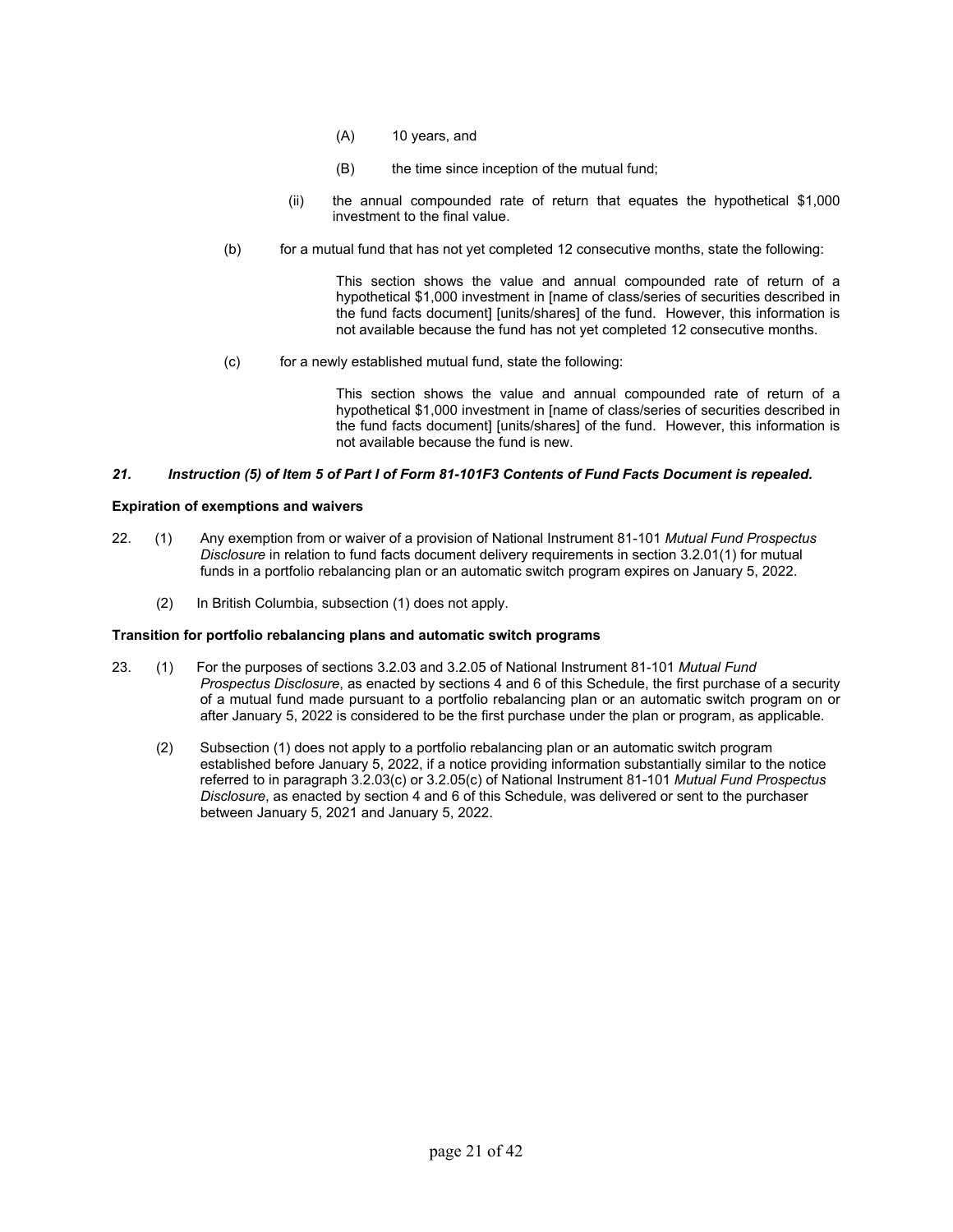# **Schedule H**

## *1. National Instrument 81-102* **Investment Funds***, B.C. Reg. 2/2000, is amended as set out in this Schedule.*

#### *2. Section 1.1 is amended by replacing the definition of "***designated rating***" with the following:*

**"designated rating"** means a credit rating from a designated rating organization listed below, from a DRO affiliate of an organization listed below, from a designated rating organization that is a successor credit rating organization of an organization listed below or from a DRO affiliate of the successor credit rating organization, that is at or above one of the following corresponding rating categories, or that is at or above a category that replaces one of the following corresponding rating categories, if

- (a) there has been no announcement from the designated rating organization, from a DRO affiliate of the organization, from a designated rating organization that is a successor credit rating organization or from a DRO affiliate of the successor credit rating organization, of which the investment fund or its manager is or reasonably should be aware, that the credit rating of the security or instrument to which the designated rating was given may be down-graded to a rating category that is not referred to in this definition, and
- (b) no designated rating organization listed below, no DRO affiliate of an organization listed below, no designated rating organization that is a successor credit rating organization of an organization listed below and no DRO affiliate of such successor credit rating organization, has rated the security or instrument in a rating category that is not referred to in this definition:

| Rating<br><b>Designated</b><br>Organization | <b>Commercial</b><br><b>Paper/Short</b><br><b>Term</b><br><b>Debt</b> | <b>Long Term</b><br><b>Debt</b> |
|---------------------------------------------|-----------------------------------------------------------------------|---------------------------------|
| <b>DBRS</b> Limited                         | $R-1$ (low)                                                           | А                               |
| Fitch Ratings, Inc.                         | F1                                                                    | А                               |
| Moody's Canada Inc.                         | $P-1$                                                                 | A <sub>2</sub>                  |
| Global<br>Ratings<br>S&P                    | $A-1$ (Low)                                                           | А                               |
| Canada                                      |                                                                       |                                 |

## *3. Section 1.1. is amended*

*(a) by deleting "*and*" after the definition of "*underlying interest*", and* 

#### *(b) by adding the following definitions:*

"U.S. AICPA GAAS" has the same meaning as in section 1.1 of National Instrument 52-107 *Acceptable Accounting Principles and Auditing Standards*;

"U.S. GAAP" has the same meaning as in section 1.1 of National Instrument 52-107 *Acceptable Accounting Principles and Auditing Standards*;

"U.S. PCAOB GAAS" has the same meaning as in section 1.1 of National Instrument 52-107 *Acceptable Accounting Principles and Auditing Standards*.

#### *4. Section 1.2 is amended by adding the following subsection:*

(2.1) Despite subsection (1), section 2.5.1 also applies to an investment fund that is not a reporting issuer.

#### *5.* **The following section is added:**

#### **2.5.1 Investments in Other Investment Funds by Funds Not Reporting Issuers**

(1)In this section, **"significant interest"** and **"substantial security holder"** have the meaning,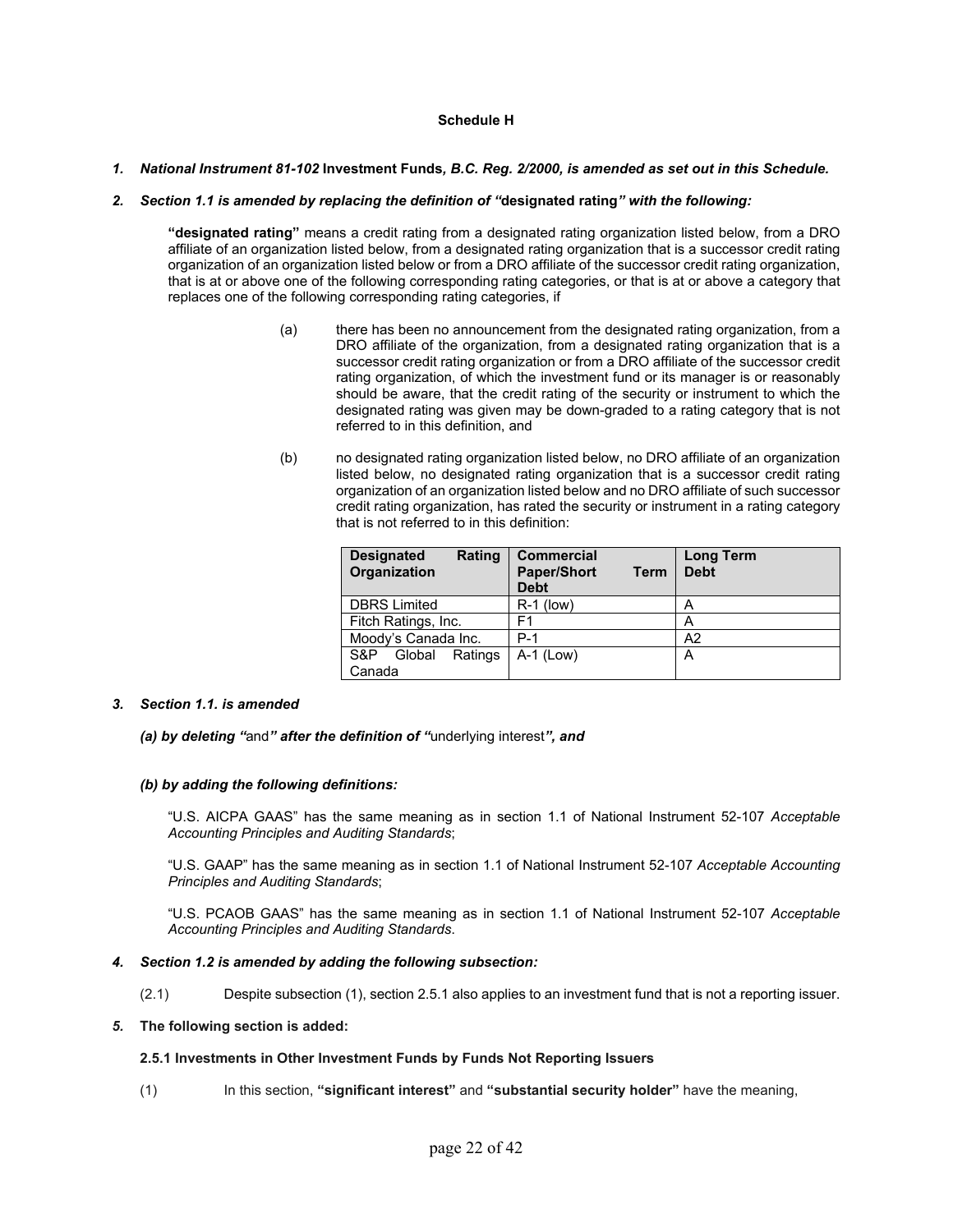- (a) except in British Columbia, ascribed to those terms in the investment fund conflict of interest investment restrictions, and
- (b) in British Columbia, ascribed to those terms in section 2 of BC Instrument 81-513 *Self-Dealing*.
- (2) The investment fund conflict of interest investment restrictions and the investment fund conflict of interest reporting requirements do not apply to an investment fund that is not a reporting issuer and that purchases or holds securities of another investment fund that is not a reporting issuer if
	- (a) the investment fund's securities are distributed solely under an exemption from the prospectus requirement,
	- (b) the purchase or holding is in accordance with paragraphs  $2.5(2)(b)$ , (d), (e) and (f),
	- (c) the other investment fund prepares annual financial statements for its most recently completed financial year, and obtains an auditor's report with respect to those statements, within 90 days after the end of that financial year,
	- (d) the other investment fund prepares interim financial statements for its most recently completed interim period within 60 days after the end of that interim period,
	- (e) the audited annual financial statements referred to in paragraph (c) and the interim financial statements referred to in paragraph (d) are prepared in accordance with Canadian GAAP applicable to publicly accountable enterprises, IFRS or U.S. GAAP,
	- (f) the audited annual financial statements referred to in paragraph (c) are audited in accordance with Canadian GAAS, International Standards on Auditing, U.S. AICPA GAAS or U.S. PCAOB GAAS and the auditor's report referred to in paragraph (c) expresses an unmodified or unqualified opinion, as applicable,
	- $(g)$  the other investment fund complies with section 2.4,
	- (h) the other investment fund has the same redemption and valuation dates as the investment fund,
	- (i) any purchase of the other fund's securities is made at a price that equals the net asset value per security of the other fund calculated in accordance with section 14.2 of National Instrument 81-106 *Investment Fund Continuous Disclosure*,
	- (j) before an investor purchases securities of the investment fund, the investor is provided a document that discloses
		- (i) that the fund may purchase securities of other related funds from time to time,
		- (ii) that the manager of the fund is any of the following, as applicable:
			- (A) the manager of each of the other funds;
			- (B) the portfolio adviser of each of the other funds;
			- (C) an affiliate of the manager of each of the other funds;
			- (D) an affiliate of the portfolio adviser of each of the other funds,
		- (iii) the approximate or maximum percentage of net assets of the fund that is intended to be invested in securities of the other fund,
		- (iv) the fees, expenses and any performance or special incentive distributions payable by the other fund,
		- (v) the process or criteria used to select the other fund,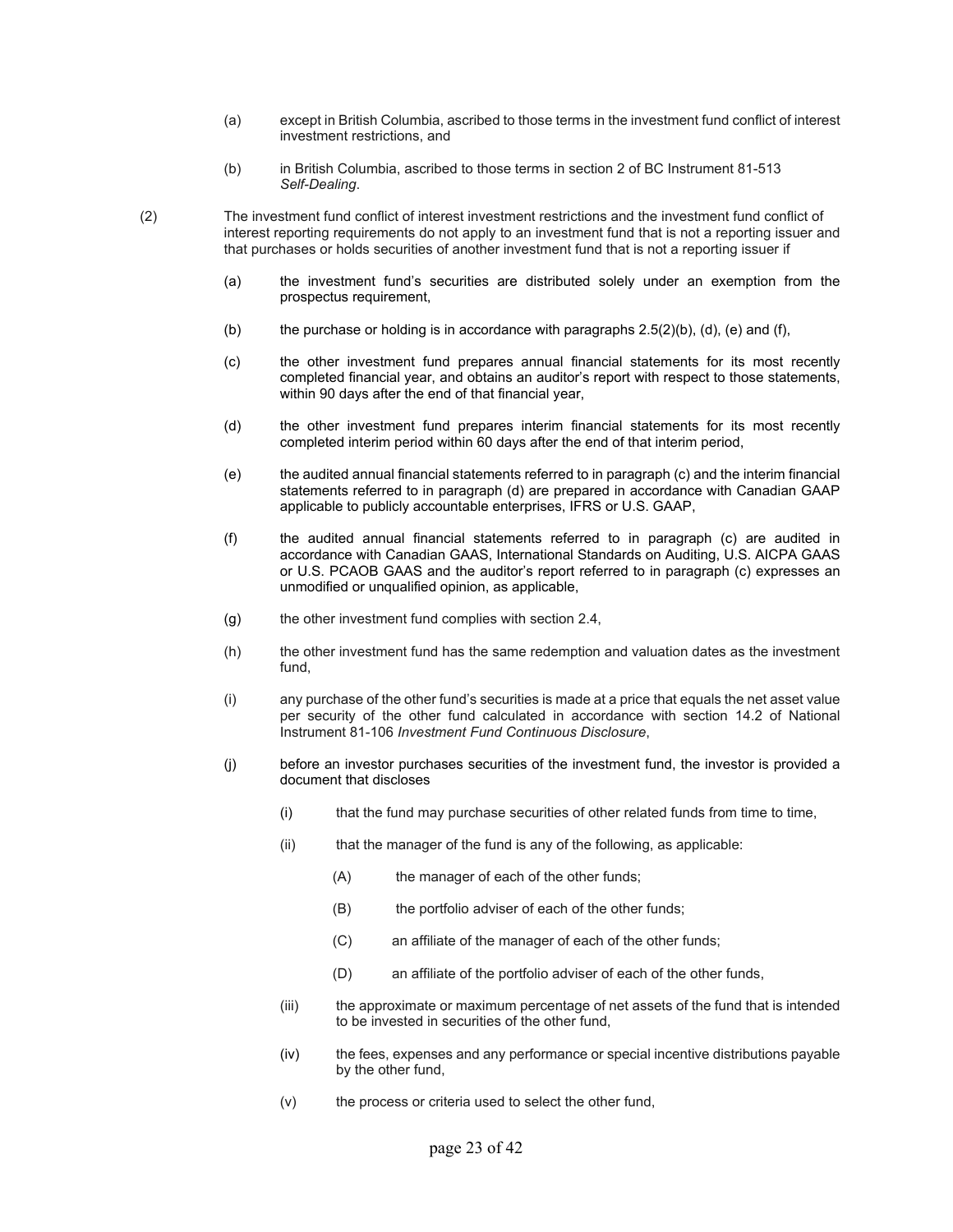- (vi) for each officer, director or substantial securityholder of the fund's manager, or of the fund, that has a significant interest in the other fund, the approximate amount of the significant interest that each officer, director or substantial securityholder holds in the other fund expressed as a percentage of the other fund's net asset value, and any conflicts of interest or potential conflicts of interest,
- (vii) if the officers, directors and substantial securityholders of the fund's manager or of the fund, in aggregate, hold a significant interest in the other fund,
	- (A) the actual or approximate amount of the significant interest they hold, on an aggregate basis, expressed as a percentage of the other fund's net asset value, and
	- (B) any conflicts of interest or potential conflicts of interest, and
- (viii) that investors are entitled to receive, on request and free of charge,
	- (A) a copy of the offering memorandum or other similar disclosure document of each other fund, if available, and
	- (B) the audited annual financial statements, accompanied by an auditor's report, and interim financial statements, if any, relating to each other fund, and
- (k) investors are informed annually of their right to receive, on request and free of charge, a copy of the documents referred to in subparagraph (j)(viii).
- (3) The investment fund conflict of interest investment restrictions and the investment fund conflict of interest reporting requirements do not apply to an investment fund that is not a reporting issuer and that purchases or holds securities of another investment fund if the other investment fund is a reporting issuer and the purchase or holding is in accordance with section 2.5.

## *6. Subsection 4.1(4) is replaced with the following:*

- (4) Subsection (1) does not apply to an investment in a class of securities of a reporting issuer if,
	- (a) at the time of the investment,
		- (i) the independent review committee of the dealer managed investment fund has approved the transaction in accordance with subsection 5.2(2) of NI 81-107, and
		- (ii) the distribution of securities of the reporting issuer is made by prospectus or under an exemption from the prospectus requirement,
	- (b) during the 60 days after the period referred to in subsection (1), any of the following apply:
		- (i) the investment is made on an exchange on which the securities of the reporting issuer are listed and traded;
		- (ii) if the security is a debt security that does not trade on an exchange, the ask price is readily available and the price paid is not higher than the available ask price of the debt security at the time of the investment, and
	- (c) no later than the time the dealer managed investment fund files its annual financial statements, the manager of the dealer managed investment fund files the particulars of each investment made by the dealer managed investment fund during its most recently completed financial year.
- *7. The first row of Appendix D is replaced with the following row:*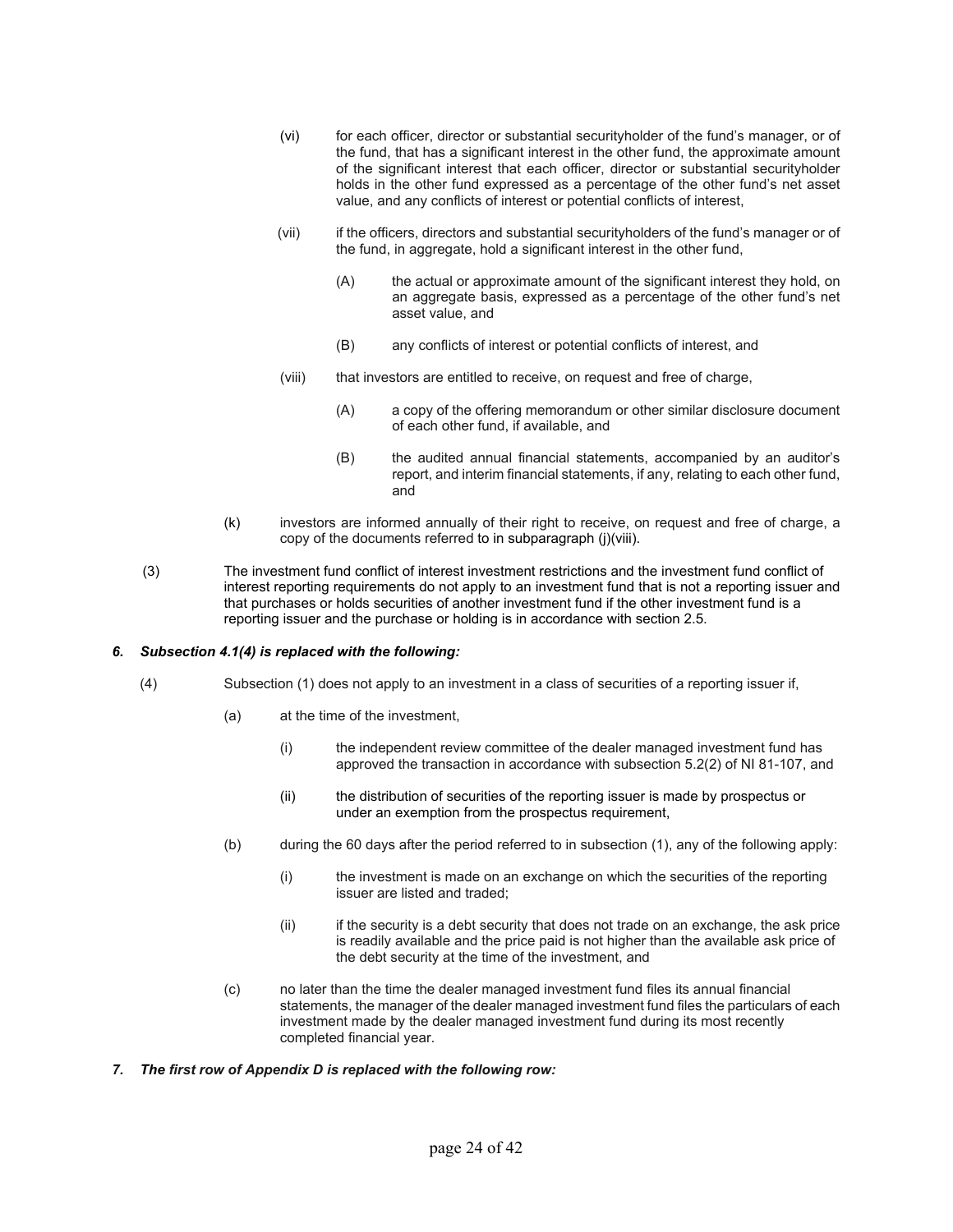| All Jurisdictions | Paragraphs 13.5(2)(a) and (b) of National Instrument 31- |  |
|-------------------|----------------------------------------------------------|--|
|                   | 103 Registration Requirements, Exemptions and            |  |
|                   | Ongoing Registrant Obligations and subsection 4.1(2) of  |  |
|                   | this Instrument                                          |  |

# *8. The table in Appendix E is replaced with the following:*

| <b>Jurisdiction</b>       | <b>Securities Legislation Reference</b>                                  |  |
|---------------------------|--------------------------------------------------------------------------|--|
| Alberta                   | Paragraph 191(1)(a) of the Securities Act (Alberta)                      |  |
| <b>British Columbia</b>   | Paragraph 9(a) of BC Instrument 81-513 Self-Dealing                      |  |
| New Brunswick             | Paragraph 143(1)(a) of the Securities Act (New<br>Brunswick)             |  |
| Newfoundland and Labrador | Paragraph 118(1)(a) of the Securities Act<br>(Newfoundland and Labrador) |  |
| Nova Scotia               | Paragraph 125(1)(a) of the Securities Act (Nova<br>Scotia)               |  |
| Ontario                   | Item 117(1)1 of the Securities Act (Ontario)                             |  |
| Saskatchewan              | Paragraph 126(1)(a) of The Securities Act, 1988<br>(Saskatchewan)        |  |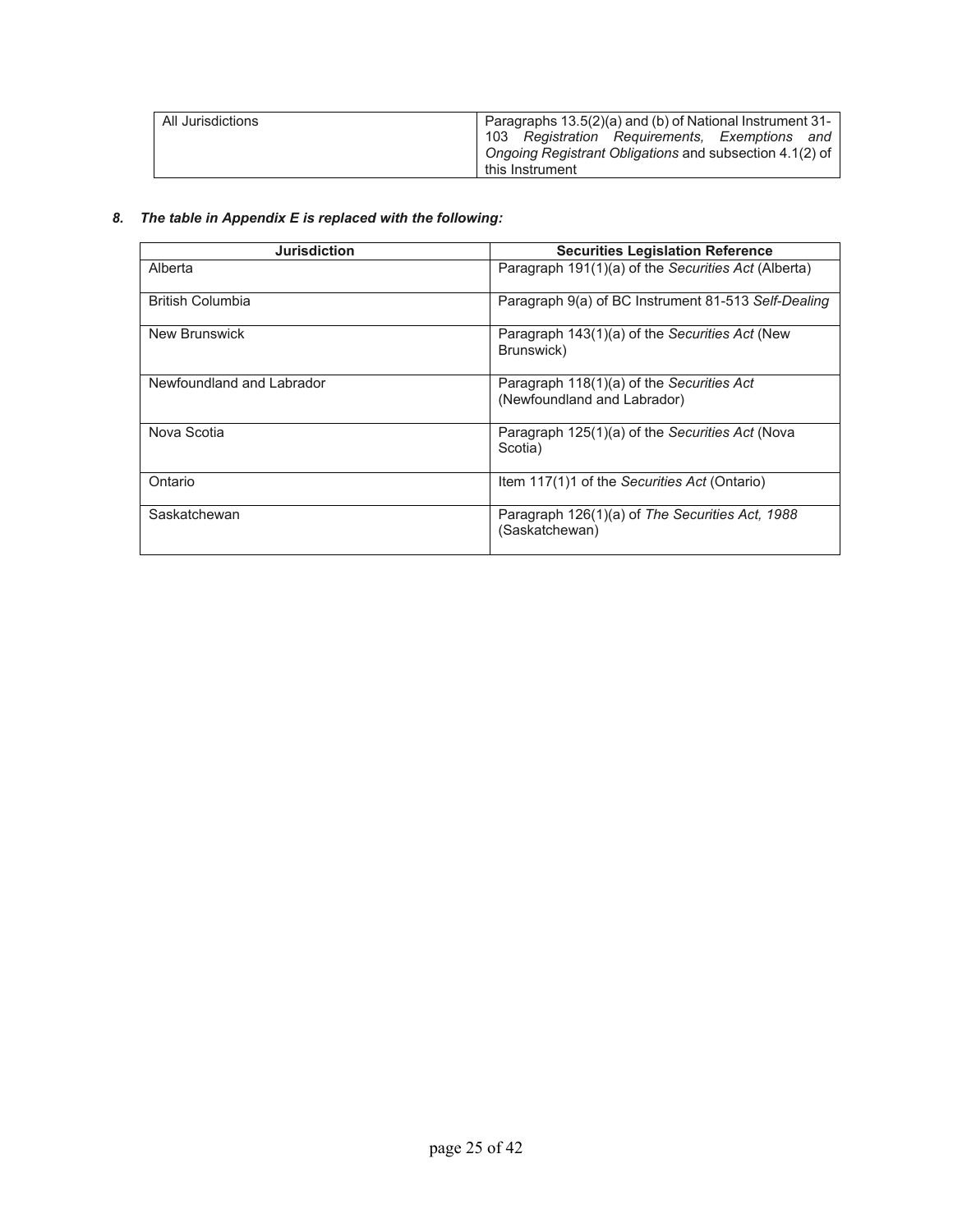# **Schedule I**

- *1. National Instrument 81-102 Investment Funds, B.C. Reg. 2/2000, is amended as set out in this Schedule.*
- *2. Subparagraph 5.3(2)(a)(iii) is replaced with the following:* 
	- (iii) all of the following apply to the reorganization or transfer of assets of the investment fund:
		- (A) subparagraph 5.6(1)(a)(i), clause 5.6(1)(a)(ii)(A), subparagraph  $5.6(1)(a)(iii)$  and subparagraph  $5.6(1)(a)(iv)$ ;
		- $(B)$  subparagraph  $5.6(1)(b)(i)$ ;
		- $(C)$  paragraph  $5.6(1)(c)$ ;
		- (D) paragraph 5.6(1)(d);
		- $(E)$  paragraph  $5.6(1)(g)$ ;
		- $(F)$  paragraph  $5.6(1)(h)$ ;
		- $(G)$  paragraph  $5.6(1)(i)$ ;
		- $(H)$  paragraph  $5.6(1)(j)$ ;
		- (I) paragraph 5.6(1)(k); *.*

#### *3. Paragraph 5.6(1)(a) is replaced with the following:*

- (a) the investment fund is being reorganized with, or its assets are being transferred to, another investment fund to which this Instrument applies, and all of the following apply:
	- (i) the other investment fund is managed by the manager, or an affiliate of the manager, of the investment fund;
	- (ii) either of the following applies:
		- (A) a reasonable person would consider the other investment fund to have substantially similar fundamental investment objectives and valuation procedures, and a substantially similar fee structure, to those of the investment fund;
		- (B) if the other investment fund has different fundamental investment objectives or valuation procedures or a different fee structure, the following apply:
			- (I) the manager reasonably believes that the transaction is in the best interests of the investment fund despite the differences;
			- $(II)$  the circular referred to in subparagraph  $(f)(i)$  includes disclosure of the differences and explains why the manager is of the belief that the transaction is in the best interests of the investment fund despite the differences;
	- (iii) the other investment fund is not in default of any requirement of securities legislation;
	- $(iv)$  the other investment fund is a reporting issuer in the local jurisdiction and, if it is a mutual fund, has a current prospectus in the local jurisdiction; *.*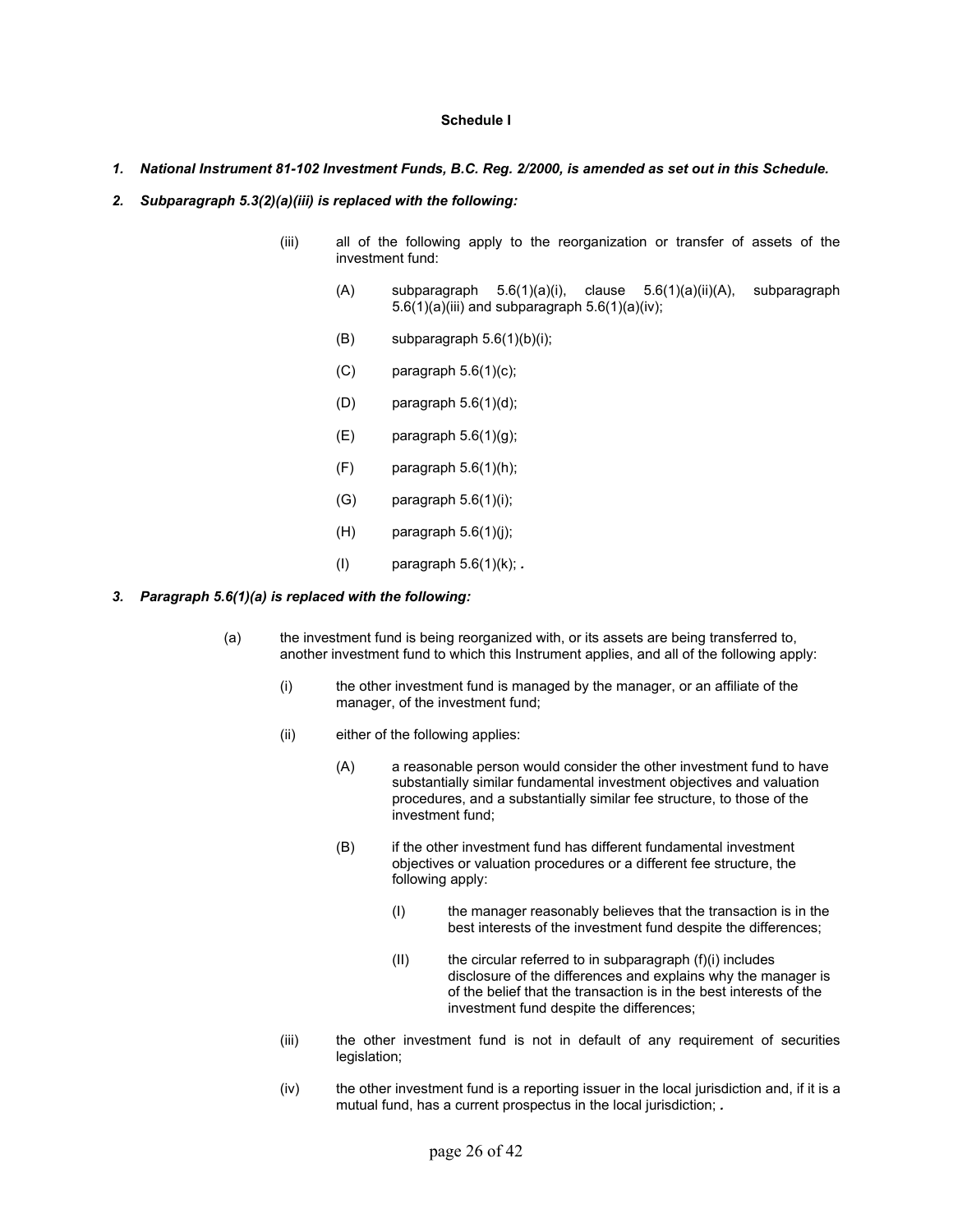# *4. Paragraph 5.6(1)(b) is replaced with the following:*

- (b) either of the following applies:
	- (i) the transaction is a "qualifying exchange" within the meaning of section 132.2 of the ITA or is a tax-deferred transaction under subsection 85(1), 85.1(1), 86(1) or 87(1) of the ITA;
	- (ii) if the transaction is not a "qualifying exchange" within the meaning of section 132.2 of the ITA or a tax-deferred transaction under subsection 85(1), 85.1(1), 86(1) or 87(1) of the ITA, the following apply:
		- (A) the manager reasonably believes that the transaction is in the best interests of the investment fund despite the tax treatment of the transaction;
		- $(B)$  the circular referred to in subparagraph  $(f)(i)$ 
			- (I) discloses that the transaction is not a "qualifying exchange" within the meaning of section 132.2 of the ITA or a tax-deferred transaction under subsection 85(1), 85.1(1), 86(1) or 87(1) of the ITA,
			- (II) discloses the reason why the transaction is not structured so that subparagraph (i) applies, and
			- (III) explains why the manager is of the belief that the transaction is in the best interests of the investment fund despite the tax treatment of the transaction; *.*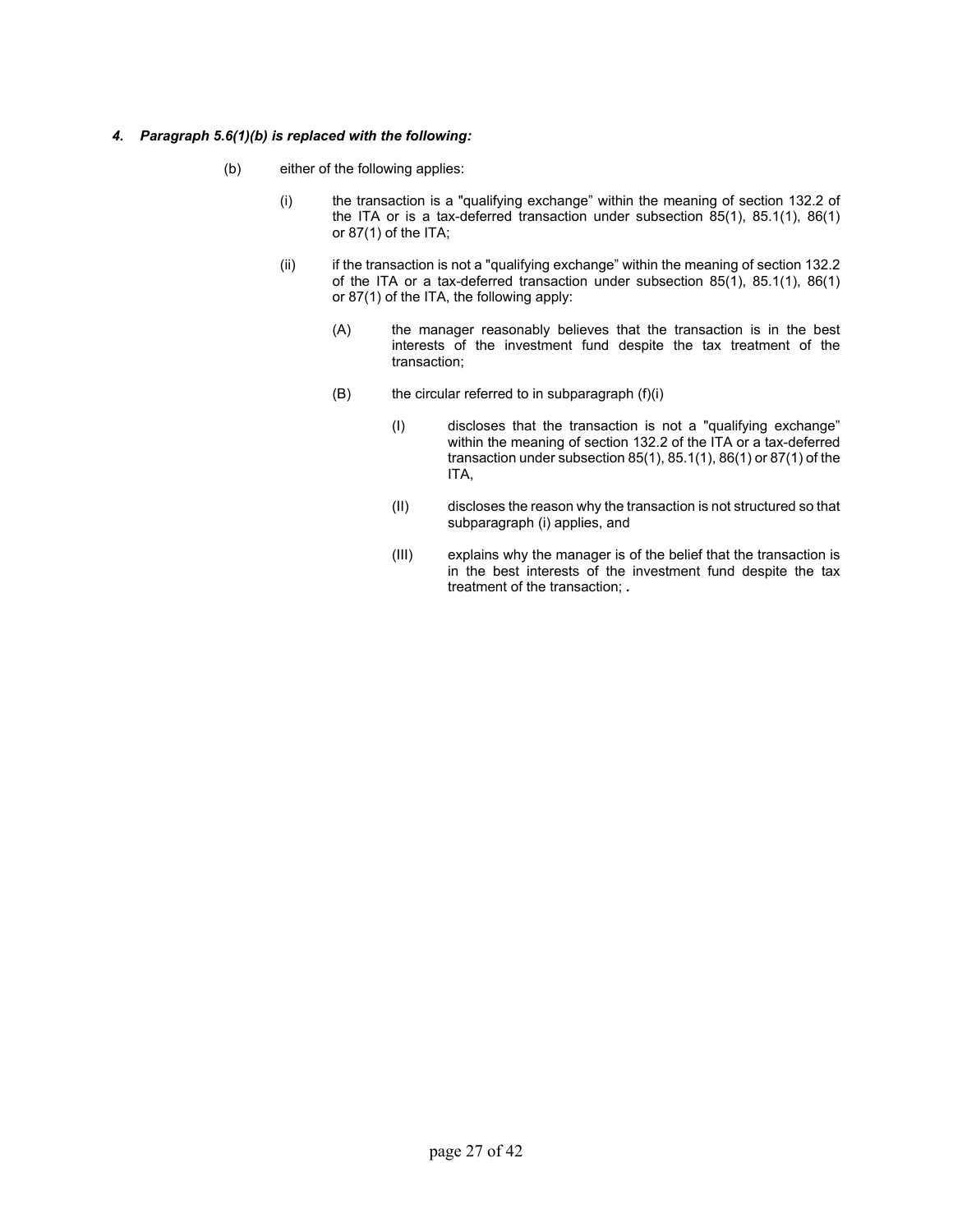# **Schedule J**

# *1. National Instrument 81-102* **Investment Funds***, B.C. Reg. 2/2000, is amended as set out in this Schedule.*

# *2. Subsection 5.4(2) is replaced by the following:*

- (2) The notice referred to in subsection (1) must contain or be accompanied by the following:
	- (a) a statement in an information circular that includes all of the following:
		- (i) a description of the change or transaction proposed to be made or entered into;
		- (ii)in the case of a matter referred to in paragraph 5.1(1)(a) or (a.1), the effect that the change would have had on the management expense ratio of the investment fund if the change were in effect throughout the investment fund's last completed financial year;
		- (iii) in the case of a matter referred to in paragraph  $5.1(1)(b)$ ,
			- (A) all material information regarding the business, management and operations of the new manager, including, for greater certainty, details of the history and background of its executive officers and directors within the 5 years preceding the date of the notice or statement,
			- (B) a description of all material effects the change will have on the business, operations or affairs of the investment fund,
			- (C) a description of all material effects the change will have on the investment fund's securityholders, and
			- (D) a description of any material changes made to any material contract regarding the administration of the investment fund;
		- (iv) the date of the proposed implementation of the change or transaction;
	- (b) all information and documents required to be sent in order to comply with the applicable proxy solicitation provisions of securities legislation for the meeting.
- *3. Subsection 5.5(1) is amended*
	- *(a) by repealing paragraphs (a) and (a.1),*
	- *(b) by adding "*or*" at the end of paragraph (b), and*
	- *(c) by repealing paragraph (c).*
- *4. Paragraphs 5.7(1)(a) and (c) are repealed.*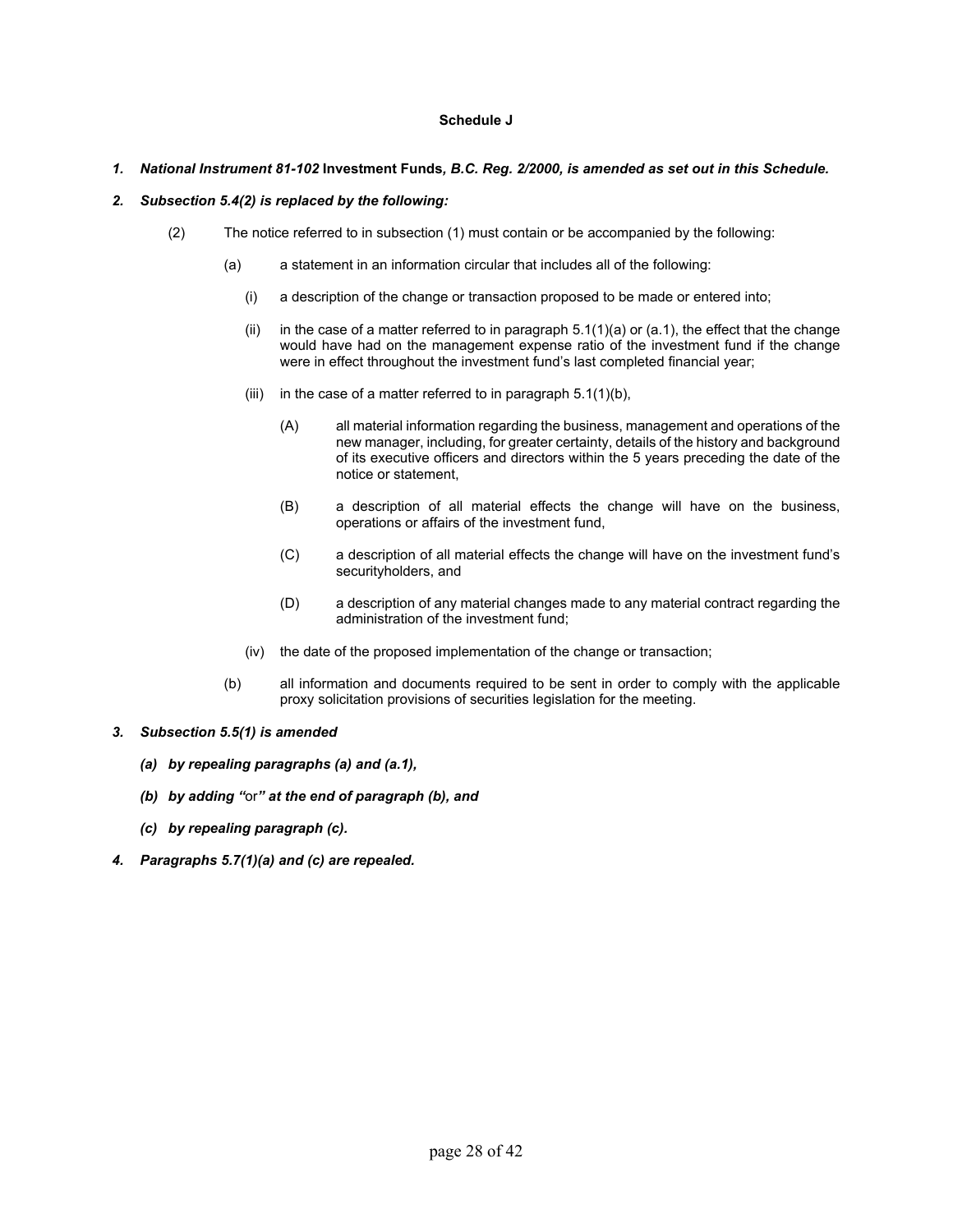# **Schedule K**

#### *1. National Instrument 81-106* **Investment Fund Continuous Disclosure***, B.C. Reg. 218/2005, is amended as set out in this Schedule.*

#### *2. Section 1.1 is amended by adding the following definitions:*

**"information circular"** means a document prepared in accordance with Form 51-102F5 *Information Circular*;

**"intermediary"** has the same meaning as in section 1.1 of National Instrument 54-101 *Communication with Beneficial Owners of Securities of a Reporting Issuer*;

**"meeting"** means, except in sections 10.2, 10.3 and 16.3, a meeting of securityholders of an investment fund;

**"NOBO"** has the same meaning as in section 1.1 of National Instrument 54-101 *Communication with Beneficial Owners of Securities of a Reporting Issuer*;

**"notice-and-access"** means the delivery procedures referred to in section 12.2.1;

**"notification of meeting and record dates"** has the same meaning as in section 1.1 of National Instrument 54-101 *Communication with Beneficial Owners of Securities of a Reporting Issuer*;

**"proximate intermediary"** has the same meaning as in section 1.1 of National Instrument 54-101 *Communication with Beneficial Owners of Securities of a Reporting Issuer*;

**"proxy-related materials"** means securityholder materials relating to a meeting that a person or company that solicits proxies is required under corporate law or securities legislation to send to a registered holder or beneficial owner of the securities of an investment fund;

**"send"** includes to deliver or forward, or arrange to deliver or forward, by any means;

**"stratification"** means procedures whereby a paper copy of the information circular and, if applicable, the financial statements of the investment fund are included with the documents required to be sent in order to use notice-and-access under section 12.2.1; *.* 

#### *3. The following sections are added:*

- **12.2.1 Notice-and-access** A person or company that solicits proxies from a registered holder of securities of an investment fund under subsection 12.2(2) of this Instrument, or sends proxy-related materials to beneficial owners of an investment fund under section 2.7 of National Instrument 54-101 *Communication with Beneficial Owners of Securities of a Reporting Issuer*, must not use notice-andaccess to send proxy-related materials to the registered holder or beneficial owner unless all of the following apply:
	- (a) the registered holder or beneficial owner is sent a notice that contains only the following information:
		- (i) the date, time and location of the meeting;
		- (ii) a description of each matter or group of related matters identified in the form of proxy to be voted on, unless that information is already included in the form of proxy, in Form 54-101F6 *Request for Voting Instructions Made by Reporting Issuer* or in Form 54-101F7 *Request for Voting Instructions Made by Intermediary*, that is sent to the registered holder or beneficial owner under paragraph (b);
		- (iii) the website addresses for SEDAR and the non-SEDAR website where the proxy-related materials are posted;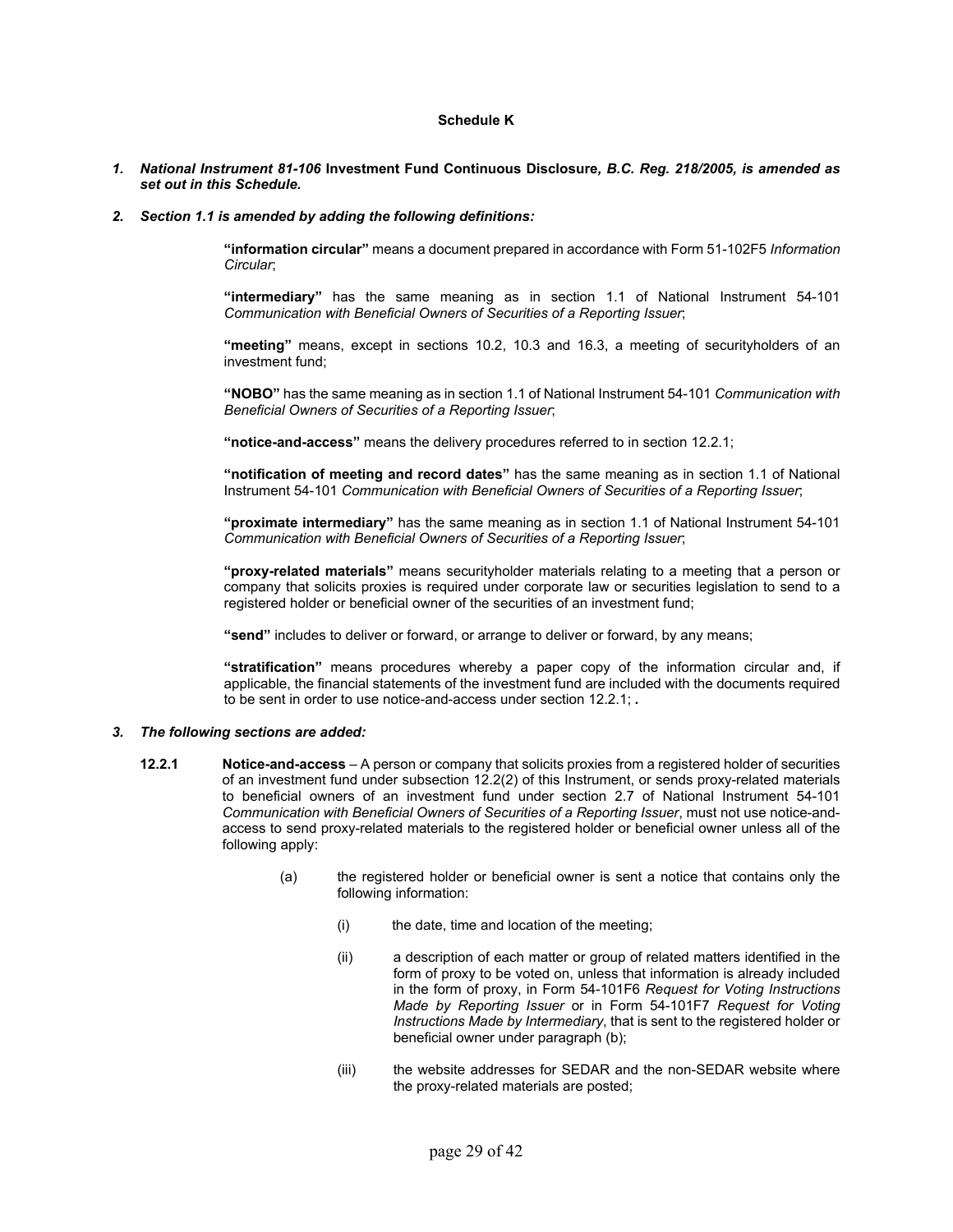- (iv) a reminder to review the information circular before voting;
- (v) an explanation of how to obtain a paper copy of the information circular and, if applicable, the financial statements of the investment fund, from the person or company soliciting proxies;
- (vi) a plain-language explanation of notice-and-access that includes the following information:
	- (A) if stratification is used, a list of the types of registered holders or beneficial owners who will receive paper copies of the information circular and, if applicable, the financial statements of the investment fund;
	- (B) the estimated date and time by which a request for a paper copy of the information circular and, if applicable, the financial statements of the investment fund, is to be received in order for the registered holder or beneficial owner to receive the paper copy in advance of any deadline for the submission of the proxy or the voting instructions for the meeting, and the date of the meeting;
	- (C) an explanation of how the registered holder or beneficial owner is to return the proxy or the voting instructions, including any deadline for return of the proxy or the voting instructions;
	- (D) the sections of the information circular where disclosure regarding each matter or group of related matters identified in the notice can be found;
	- (E) a toll-free telephone number the registered holder or beneficial owner can call to get information about notice-and-access;
- (b) by prepaid mail, courier or the equivalent,
	- (i) the registered holder is sent the notice, and a form of proxy for use at the meeting, at least 30 days before the date of the meeting, and
	- (ii) the beneficial owner is sent the notice and a Form 54-101F6 or Form 54-101F7, using the procedures referred to in section 2.9 or 2.12 of National Instrument 54-101 *Communication with Beneficial Owners of Securities of a Reporting Issuer*, as applicable;
- (c) the proxy-related materials are sent at least 30 days, and no more than 50 days, before the date of the meeting;
- (d) if proxy-related materials are sent directly to a NOBO using notice-and-access, the notice and, if applicable, any paper copies of information circulars and financial statements, are sent at least 30 days before the date of the meeting;
- (e) if proxy-related materials are sent indirectly to a beneficial owner using notice-andaccess, the notice and, if applicable, any paper copies of information circulars or financial statements, are sent to any proximate intermediary
	- (i) at least 3 business days before the 30th day before the date of the meeting, in the case of proxy-related materials that are to be sent on by the proximate intermediary by first class mail, courier or the equivalent, and
	- (ii) at least 4 business days before the 30th day before the date of the meeting, in the case of proxy-related materials that are to be sent on by the proximate intermediary using any other type of prepaid mail;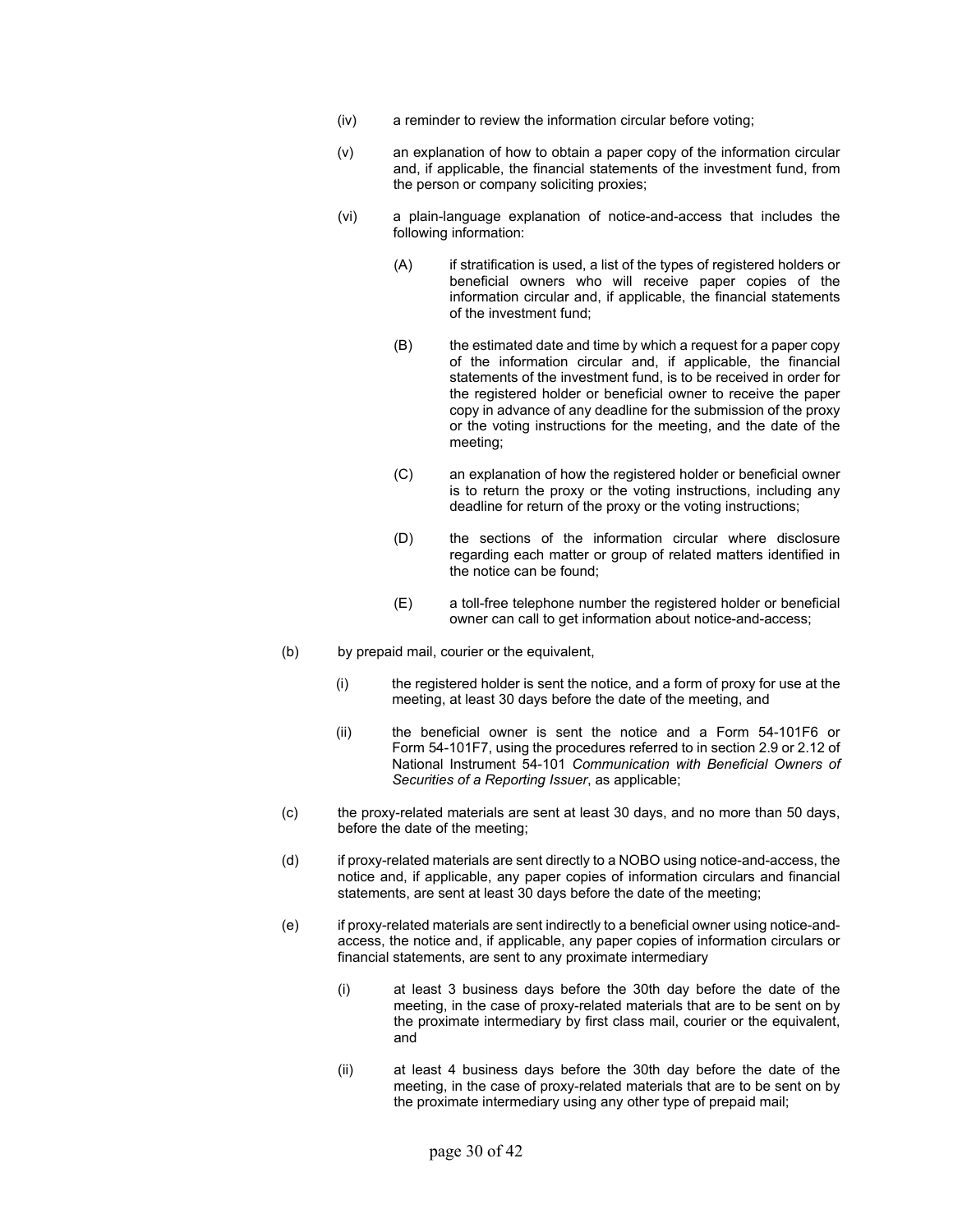- (f) in the case of a solicitation by or on behalf of management of the investment fund, or if another person or company soliciting proxies has requested a meeting, the notification of meeting and record dates is filed on SEDAR and that filing occurs on the same date that the notification of meeting and record dates is sent under subsection 2.2(1) of National Instrument 54-101 *Communication with Beneficial Owners of Securities of a Reporting Issuer*;
- (g) public electronic access to the information circular, the notice and the form of proxy is provided on or before the date that the notice is sent to the registered holder or beneficial owner as follows:
	- (i) the documents are filed on SEDAR;
	- (ii) the documents are posted for no less than one year on
		- (A) the investment fund's designated website, in the case of a solicitation by or on behalf of management of the investment fund, and
		- (B) a website other than SEDAR, in the case of a solicitation by or on behalf of any other person or company;
- (h) a toll-free telephone number is provided for use by the registered holder or beneficial owner to request a paper copy of the information circular and, if applicable, the financial statements of the investment fund, at any time
	- (i) following the date that the notice is sent to the registered holder or beneficial owner, and
	- (ii) on or before the date of the meeting, including any adjournment;
- (i) if a request for a paper copy of the information circular and, if applicable, the financial statements of the investment fund, is received by telephone using the tollfree telephone number provided in the notice or by any other means, a paper copy of the document requested is sent free of charge by the person or company to the registered holder or beneficial owner at the address specified in the request,
	- (i) in the case of a request received before the date of the meeting, within 3 business days after receiving the request, by first class mail, courier or the equivalent, and
	- (ii) in the case of a request received on or after the date of the meeting, and within one year of the date the information circular is filed on SEDAR, within 10 calendar days after receiving the request, by prepaid mail, courier or the equivalent;
- (j) the notice is not sent with any other document other than the following:
	- (i) a form of proxy, Form 54-101F6 or Form 54-101F7;
	- (ii) if financial statements of the investment fund are to be presented at the meeting, the financial statements;
	- (iii) if the meeting is to approve a reorganization of the investment fund with another investment fund as contemplated by paragraph 5.1(1)(f) of National Instrument 81-102 *Investment Funds*, Form 81-101F3 *Contents of Fund Facts Document* or Form 41-101F4 *Information Required in an ETF Facts Document* for the continuing investment fund;
- (k) the notice is not combined with any document other than a form of proxy, Form 54-101F6 or Form 54-101F7;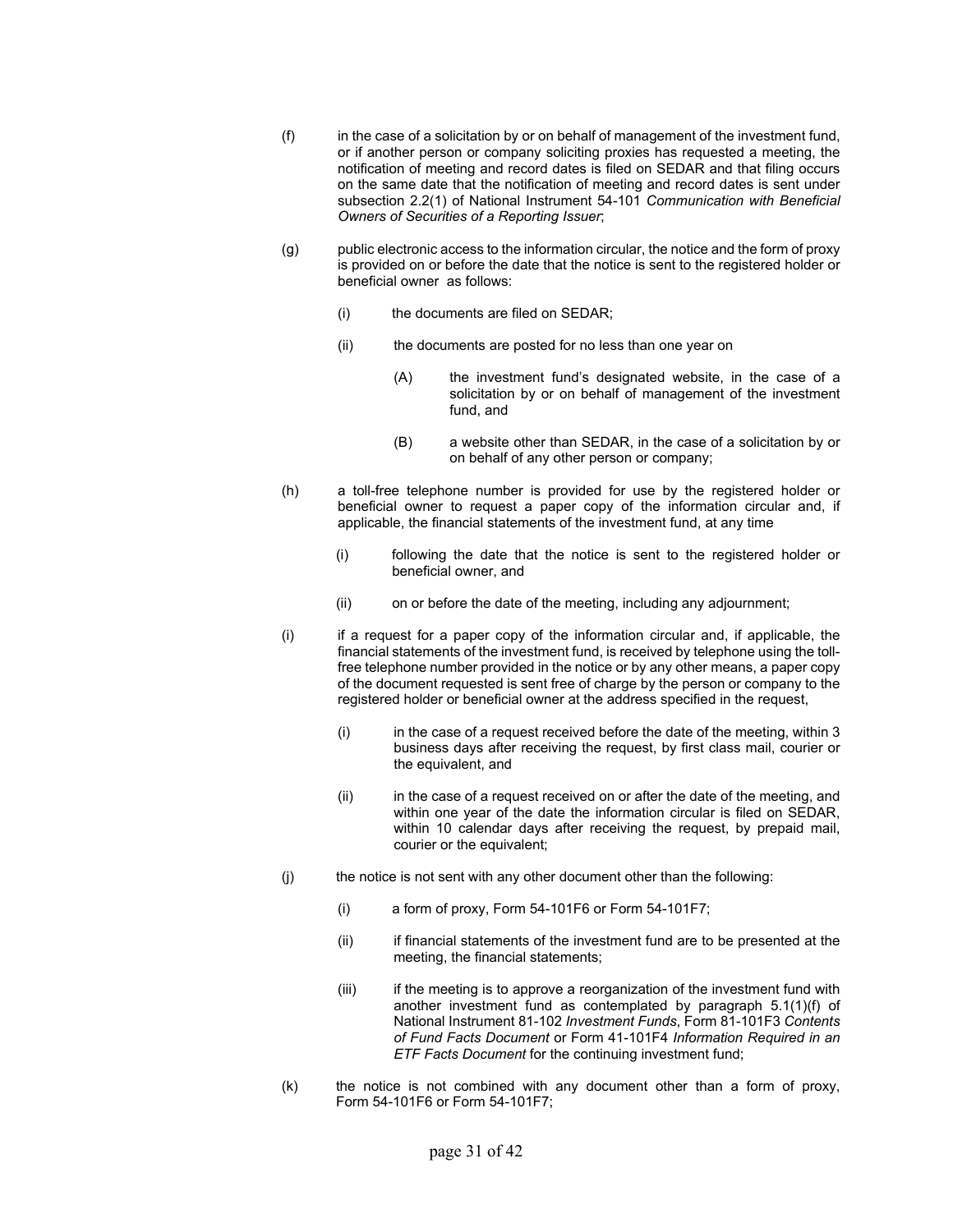- (l) the information circular discloses that proxy-related materials are being sent to registered holders or beneficial owners of the investment fund using notice-andaccess and, if stratification is used, the types of registered holders or beneficial owners who will receive paper copies of the information circular and, if applicable, the financial statements of the investment fund;
- (m) the cost of sending the information circular and, if applicable, the financial statements of the investment fund, to a registered holder or beneficial owner, if a paper copy is requested by the registered holder or beneficial owner, is paid by the manager of the investment fund or other person or company soliciting proxies that is not the investment fund.

# **12.2.2 Restrictions on Information Gathering**

- (1) A person or company using notice-and-access that receives a request for a paper copy of the information circular or the financial statements of the investment fund, through the tollfree telephone number provided in the notice referred to in paragraph 12.2.1(a) or by any other means, must not
	- (a) ask for any information about the person or company making the request, other than the name and address to which the information circular and, if applicable, the financial statements, are to be sent, or
	- (b) disclose or use the name or address of the person or company making the request for any purpose other than sending the information circular or the financial statements of the investment fund.
- (2) A person or company that posts proxy-related materials to a website under subparagraph 12.2.1(g)(ii) must not collect information that can be used to identify a person or company that has accessed the website.

## **12.2.3 Posting Materials on Non-SEDAR Website**

- (1) A person or company that posts proxy-related materials to a website under subparagraph 12.2.1(g)(ii) must also post on the website all of the following:
	- (a) any disclosure regarding the meeting that the person or company has sent to registered holders or beneficial owners;
	- (b) any written communications the person or company has made available to the public regarding each matter or group of matters to be voted on at the meeting, whether or not the communications were sent to registered holders or beneficial owners.
- (2) For greater certainty, a person or company that posts proxy-related materials on a website under subparagraph 12.2.1(g)(ii) must do so in a manner and format that permits an individual with a reasonable level of computer skill and knowledge to easily do all of the following:
	- (a) access, read and search the materials;
	- (b) download and print the materials.

#### **12.2.4 Record Date for Notice of Meeting, Abridgement of Time and Notification of Meeting Date and Record Date**

(1) A person or company that solicits proxies from a registered holder or beneficial owner using notice-and-access, in the case of solicitation by or on behalf of management of an investment fund, must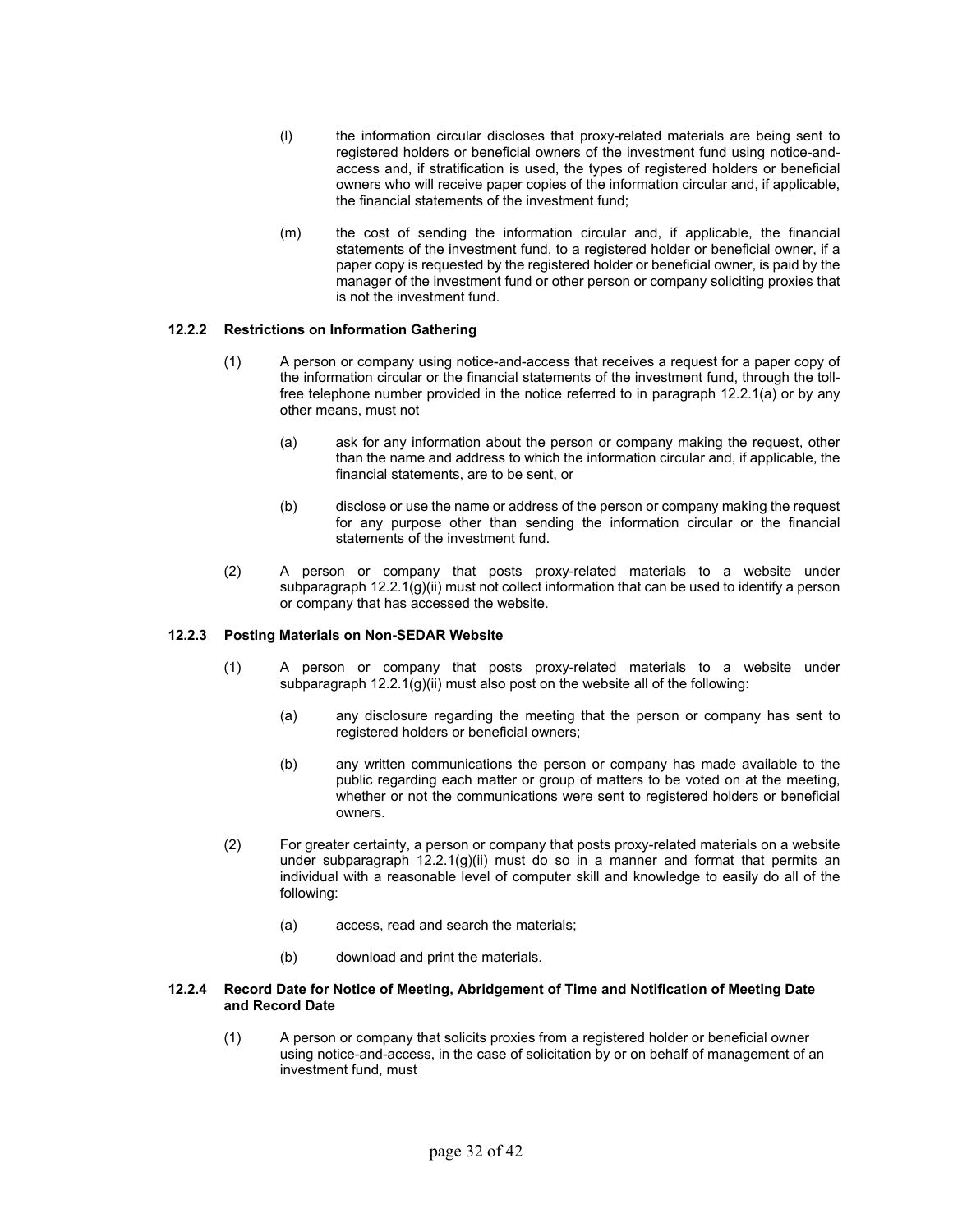- (a) despite paragraph 2.1(b) of National Instrument 54-101 *Communication with Beneficial Owners of Securities of a Reporting Issuer*, set or request a record date for notice of the meeting that is no fewer than 40 days before the date of the meeting,
- (b) specify in the notification of meeting and record dates sent under section 2.2 of National Instrument 54-101 *Communication with Beneficial Owners of Securities of a Reporting Issuer* that proxy-related materials are being sent to registered holders or beneficial owners using notice-and-access, and
- (c) not abridge the time prescribed under paragraph 2.1(b), subsection 2.2(1) or subsection 2.5(1) of National Instrument 54-101 *Communication with Beneficial Owners of Securities of a Reporting Issuer* unless the person or company
	- (i) complies with paragraphs 2.20 (a) to (c) of that Instrument, and
	- (ii) sends the notification of meeting and record dates sent under section 2.2 of that Instrument at least 3 business days before the record date for notice of the meeting.
- (2) In the case of a person or company not referred to in subsection (1) that requests a meeting, the person or company must request the following:
	- (a) a record date for notice of the meeting that is no fewer than 40 days before the date of the meeting;
	- (b) that the notification of meeting and record dates sent under section 2.2 of National Instrument 54-101 *Communication with Beneficial Owners of Securities of a Reporting Issuer* state that proxy-related materials are being sent to registered holders or beneficial owners using notice-and-access.

# **12.2.5 Consent to Other Delivery Methods**

For greater certainty, section 12.2.1 does not

- (a) prevent a registered holder or beneficial owner from consenting to the use of other delivery methods to send proxy-related materials,
- (b) terminate or modify a consent that a registered holder or beneficial owner previously gave to a person or company regarding the use of other delivery methods to send proxy-related materials to the registered holder or beneficial owner, or
- (c) prevent a person or company that solicits proxies, an intermediary or any other person or company from sending proxy-related materials to a registered holder or beneficial owner using a method to which the registered holder or beneficial owner has consented prior to January 5, 2022.

## **12.2.6 Instructions to Receive Paper Copies**

- (1) Despite section 12.2.1, an investment fund or its manager or management may obtain standing instructions from a registered holder of securities of the investment fund, and an intermediary may obtain standing instructions from a client that is a beneficial owner of securities of the investment fund, that a paper copy of the information circular or the financial statements of the investment fund be sent to the registered holder or beneficial owner in all cases when using notice-and-access in respect of a meeting of the investment fund.
- (2) If an investment fund or its manager or management has obtained standing instructions from a registered holder under subsection (1), the investment fund, its manager or management must do all of the following: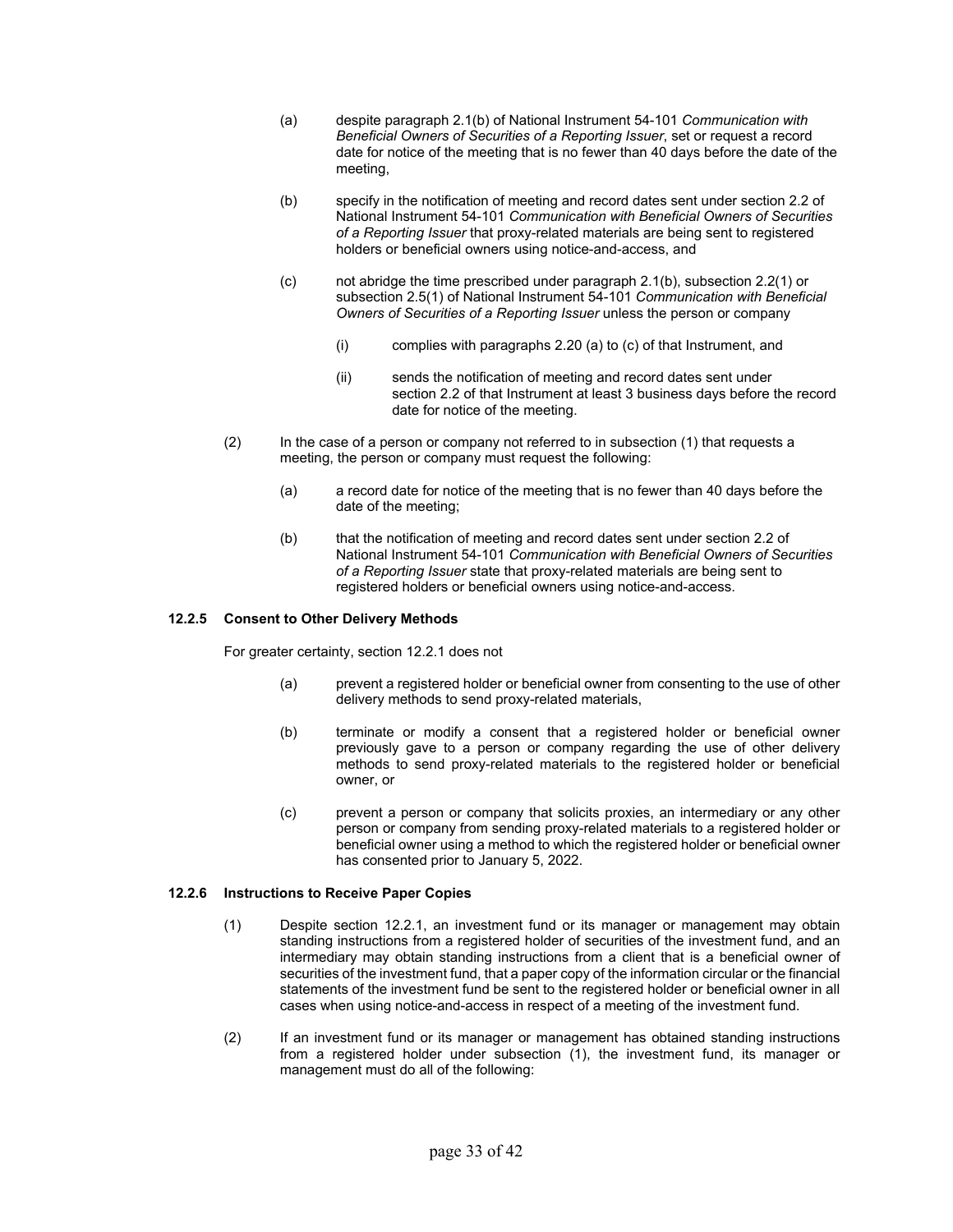- (a) include with the notice referred to in paragraph 12.2.1(a) any paper copies of information circulars or financial statements of the investment fund referred to in the registered holder's standing instructions;
- (b) notify the registered holder, by including a statement in the notice referred to in paragraph 12.2.1(a) or by another method, of the means by which the registered holder may revoke the registered holder's standing instructions.
- (3) If an intermediary has obtained standing instructions from a beneficial owner under subsection (1), the intermediary must do all of the following:
	- (a) if the investment fund or its manager or management is sending proxy-related materials directly under section 2.9 of National Instrument 54-101 *Communication with Beneficial Owners of Securities of a Reporting Issuer*, indicate in the NOBO list provided to the investment fund or its manager or management those NOBOs who have provided standing instructions under subsection (1) as at the date the NOBO list is generated;
	- (b) if the intermediary is sending proxy-related materials to a beneficial owner on behalf of an investment fund or its manager or management using notice-andaccess, request appropriate quantities of paper copies of the information circular and, if applicable, the financial statements of the investment fund, from the investment fund or its manager or management, for forwarding to beneficial owners who have provided standing instructions to be sent paper copies;
	- (c) include with the notice a description of, or otherwise inform the beneficial owner of, the means by which the beneficial owner may revoke the beneficial owner's standing instructions.

# **12.2.7 Compliance with National Instrument 51-102 and National Instrument 54-101**

- (1) A person or company that solicits proxies must comply with the following:
	- (a) Items 7.12 and 9.9 of Form 54-101F2 *Request for Beneficial Ownership Information*;
	- (b) Form 54-101F5 *Electronic Format for NOBO List*.
- (2) For the purposes of subsection (1), "notice-and-access" and "stratification", as used in Items 7.12 and 9.9 of Form 54-101F2 and in Form 54-101F5, have the same meaning as in this Instrument.

## **Transition**

4. Before September 6, 2022, if an investment fund has not designated a website as its designated website, the reference to "designated website" in paragraph 12.2.1(g) of National Instrument 81-106 *Investment Fund Continuous Disclosure* must be read as a reference to the investment fund's or its manager's website.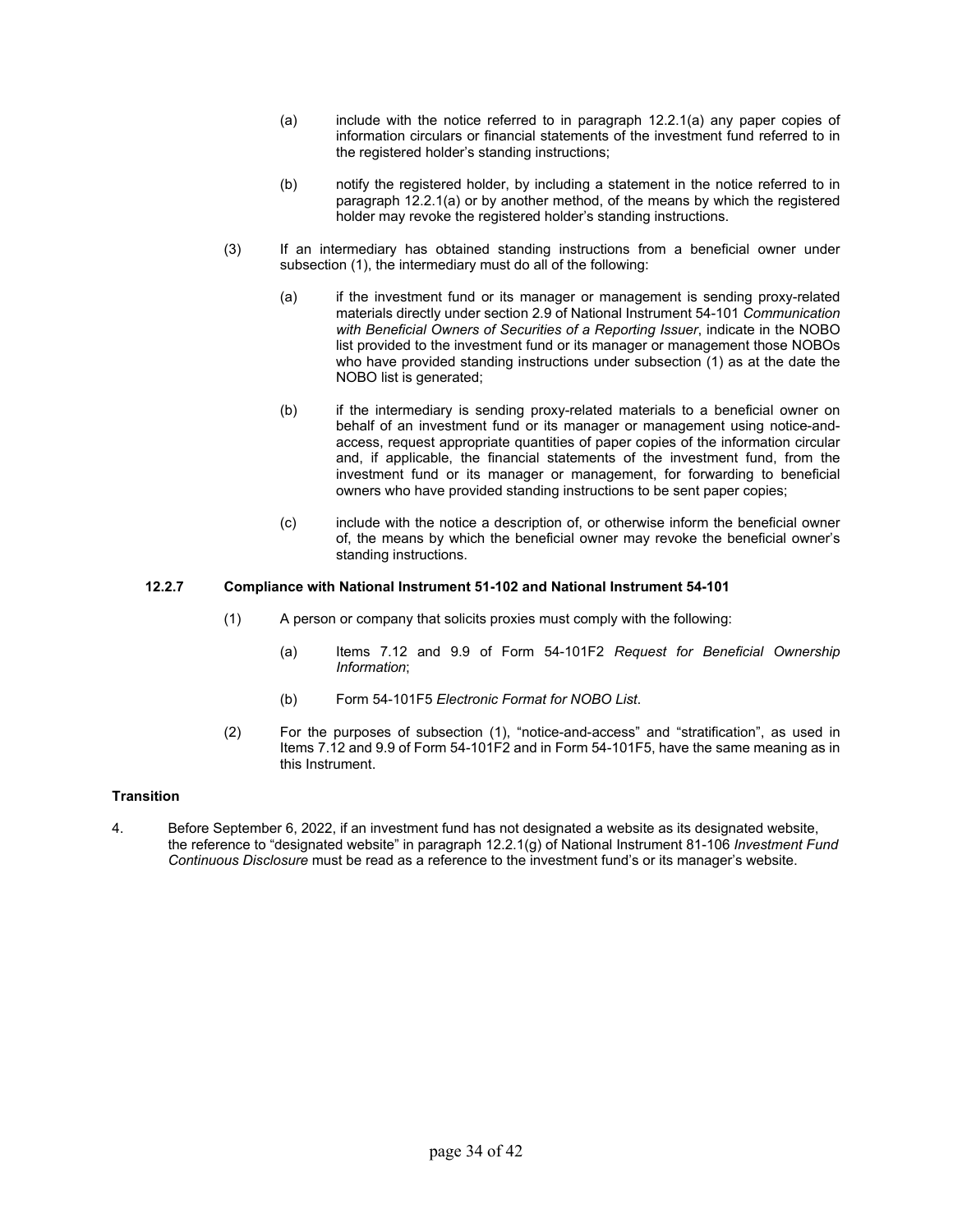# **Schedule L**

- *1. National Instrument 81-106* **Investment Fund Continuous Disclosure***, B.C. Reg. 218/2005, is amended as set out in this Schedule.*
- *2. The definition of* **"designated rating"** *in section 1.1 is replaced with the following*:

**"designated rating"** has the same meaning as in National Instrument 81-102 *Investment Funds*; *.*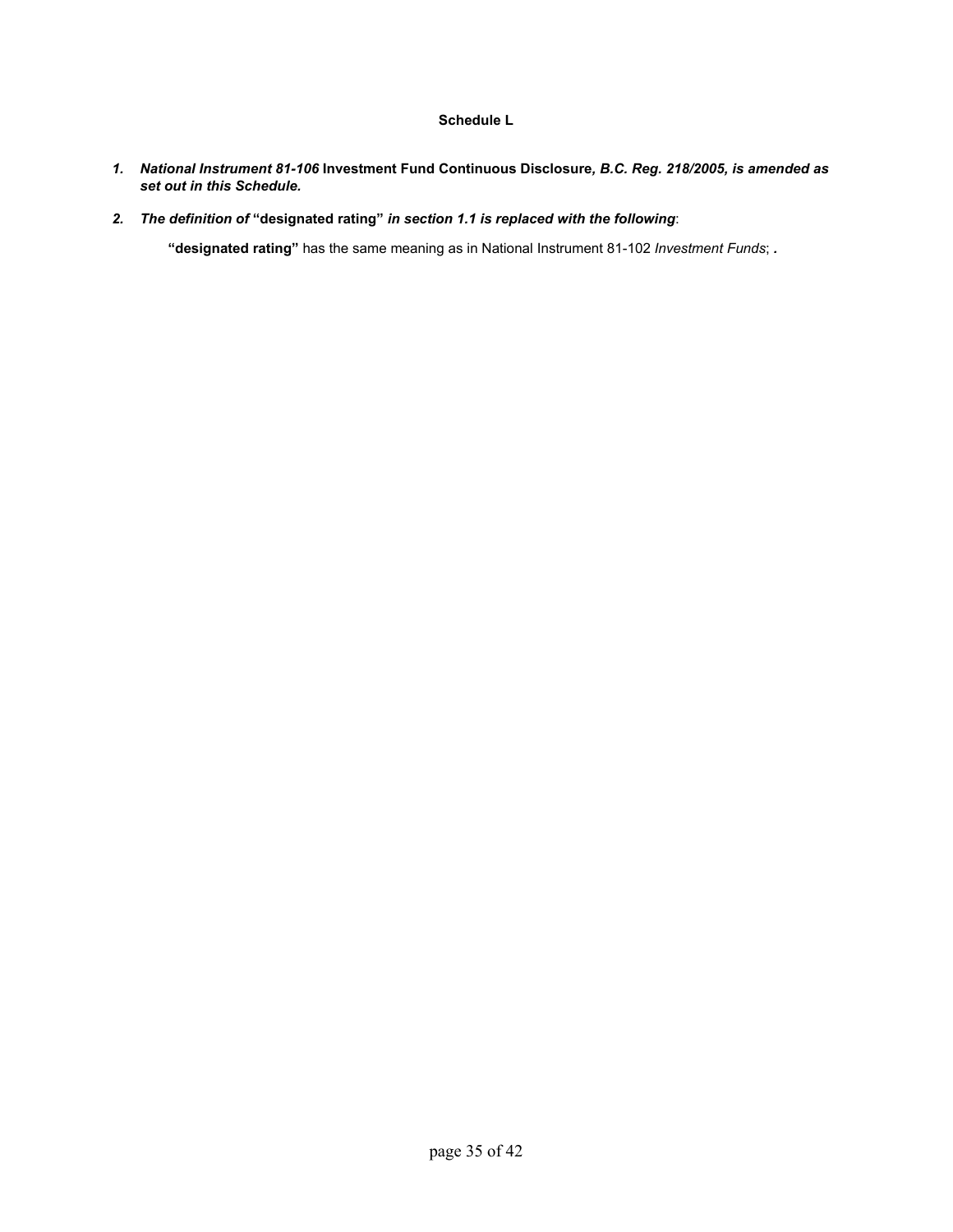## **Schedule M**

- *1. National Instrument 81-107* **Independent Review Committee for Investment Funds***, B.C. Reg. 276/2006, is amended as set out in this Schedule.*
- *2. Section 1.1 is amended by adding the following subsections:*
	- (3) Despite subsection (1), sections 6.1 to 6.5 apply to an investment fund that is not a reporting issuer.
	- $(4)$ Despite subsection (1), sections 6.1 and 6.5 apply in respect of a managed account.
- *3. Paragraph 5.2(1)(b) is replaced with the following:* 
	- (b) a transaction in securities of an issuer described in any of the following:
		- (i) subsection 6.2(1);
		- (ii) subsection 6.3(1);
		- (iii) subsection  $6.4(1)$ ;
		- (iv) subsection 6.5(1); *.*
- *4. Section 6.1 is amended* 
	- *(a) by deleting "*or*" at the end of clause (1)(a)(i)(B),*
	- *(b) by replacing "*is quoted; or*" in clause (1)(a)(i)(C) with "*is quoted, or*",*
	- *(c) by adding the following to subparagraph (1)(a)(i):* 
		- (D) the last sale price as defined under the Universal Market Integrity Rules of the Investment Industry Regulatory Organization of Canada, as amended from time to time; or *,*
	- *(d) by deleting "*and*" at the end of paragraph (1)(a),*
	- *(e) by adding the following paragraph to subsection (1):* 
		- (a.1) **"managed account"** means an account, or an investment portfolio, that is managed by a portfolio manager or portfolio adviser on behalf of a client under an investment management agreement, but does not include
			- (i) an account of a "responsible person" as defined in National Instrument 31-103 *Registration Requirements, Exemptions and Ongoing Registrant Obligations,* or
			- (ii) an account of an investment fund; and *,*

## *(f) by replacing subsection (2) with the following:*

- (2) A portfolio manager of a managed account or a portfolio manager of an investment fund, including, for greater certainty, an investment fund that is not a reporting issuer, may purchase a security of an issuer from, or sell a security of an issuer to, another investment fund, including, for greater certainty, an investment fund that is not a reporting issuer, managed by the same manager or an affiliate of the manager, if, at the time of the transaction,
	- (a) the portfolio manager, on behalf of the investment fund or managed account, is purchasing from or selling to another investment fund that is a reporting issuer or, if the investment fund is not a reporting issuer, the manager has appointed an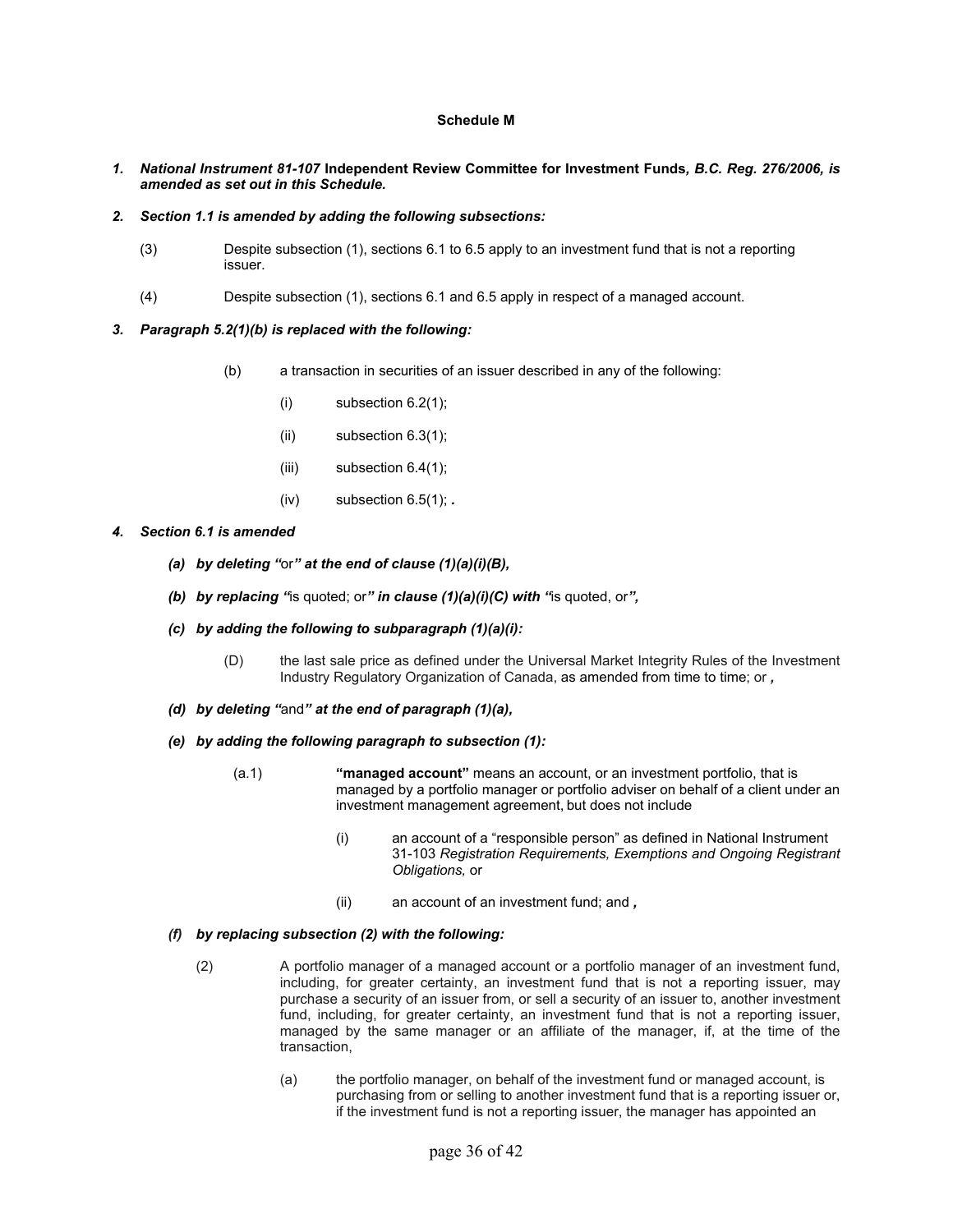independent review committee that complies with sections 3.7 and 3.9 for the purpose of approving the transaction,

- (b) the independent review committee has approved the transaction under subsection 5.2(2),
- (c) the investment management agreement for the managed account authorizes the purchase or sale of the security,
- (d) the bid and ask price of the security is readily available,
- (e) the investment fund receives no consideration and the only cost for the transaction is the nominal cost incurred by the investment fund to print or otherwise display the trade,
- (f) the transaction is executed at the current market price of the security, and
- (g) the transaction is subject to market integrity requirements. *,*

#### *(g) by adding the following subsection:*

(2.1) An investment fund, or a portfolio manager on behalf of a managed account, referred to in subsection (2) must keep records in accordance with the record-keeping requirements applicable to registered firms set out in sections 11.5 and 11.6 of National Instrument 31-103 *Registration Requirements, Exemptions and Ongoing Registrant Obligations*. *,*

# *(h) by replacing subsection (3) with the following:*

- (3) With respect to a purchase or sale of a security referred to in subsection (2), National Instrument 21-101 *Marketplace Operation*, and Parts 6 and 8 of National Instrument 23-101 *Trading Rules*, do not apply to any of the following:
	- (a) a portfolio manager or portfolio adviser of an investment fund, including, for greater certainty, an investment fund that is not a reporting issuer;
	- (b) a portfolio manager or portfolio adviser of a managed account;
	- (c) an investment fund, including, for greater certainty, an investment fund that is not a reporting issuer;
	- (d) a managed account. *,*

## *(i) by replacing subsection (4) with the following:*

- (4) With respect to a purchase or sale of a security referred to in subsection (2), the inter-fund self-dealing investment prohibitions do not apply to any of the following:
	- (a) a portfolio manager or portfolio adviser of an investment fund, including, for greater certainty, an investment fund that is not a reporting issuer;
	- (b) a portfolio manager or portfolio adviser of a managed account;
	- (c) an investment fund, including, for greater certainty, an investment fund that is not a reporting issuer;
	- (d) a managed account. *, and*

#### *(j) by replacing subsection (5) with the following:*

(5) With respect to a purchase or sale of a security referred to in subsection (2), the dealer registration requirement does not apply to a portfolio manager or portfolio adviser of an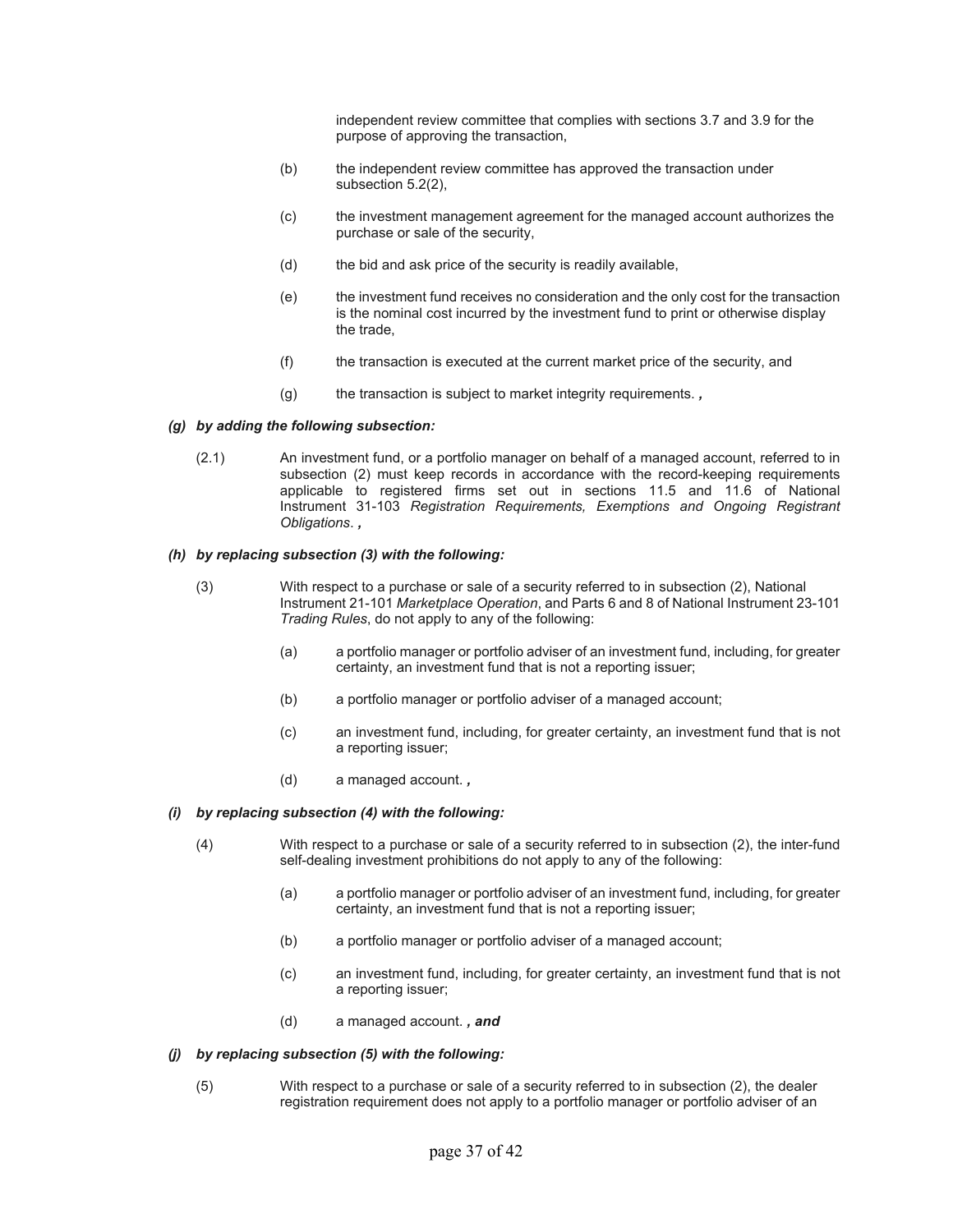investment fund, including, for greater certainty, an investment fund that is not a reporting issuer.

#### *5. Section 6.2 is replaced with the following:*

#### **6.2 Transactions in securities of related issuers**

- (1) An investment fund, including, for greater certainty, an investment fund that is not a reporting issuer, may make or hold an investment in the security of an issuer related to it, to its manager or to an entity related to its manager, if,
	- (a) at the time the investment is made,
		- (i) in the case of an investment made by an investment fund that is not a reporting issuer,
			- (A) the manager of the investment fund has appointed an independent review committee that complies with sections 3.7 and 3.9 for the purpose of approving the investment, and
			- (B) the independent review committee has approved the investment in compliance with subsection 5.2(2), and
		- (ii) in the case of an investment made by an investment fund that is a reporting issuer, the investment fund's independent review committee has approved the investment in compliance with subsection 5.2(2), and
	- (b) the purchase is made on an exchange on which the securities of the issuer are listed and traded.
- (2) After an investment referred to in subsection (1) is made, and no later than the time the investment fund files its annual financial statements, the manager of the investment fund must file the particulars of the investment with the securities regulatory authority or regulator.
- (3) The investment fund conflict of interest investment restrictions do not apply to an investment fund, including, for greater certainty, an investment fund that is not a reporting issuer, with respect to an investment fund referred to in subsection (1) if the investment is made in accordance with that subsection.
- (4) For the purpose of subsection (3), "investment fund conflict of interest investment restrictions" has the meaning ascribed to that term in National Instrument 81-102 *Investment Funds.*

#### *6. The Instrument is amended by adding the following sections:*

#### **6.3 Transactions in securities of related issuers – secondary market non-exchange traded debt securities**

- (1) An investment fund, including, for greater certainty, an investment fund that is not a reporting issuer, may make an investment in the secondary market in a non-exchange traded debt security of an issuer related to it, to its manager or to an entity related to the manager, and continue to hold the debt security, if the conditions set out in subsection (2) are satisfied.
- (2) For the purposes of subsection (1), an investment fund may make an investment in a debt security referred to in subsection (1) if,
	- (a) at the time the investment is made,
		- (i) in the case of an investment made by an investment fund that is not a reporting issuer,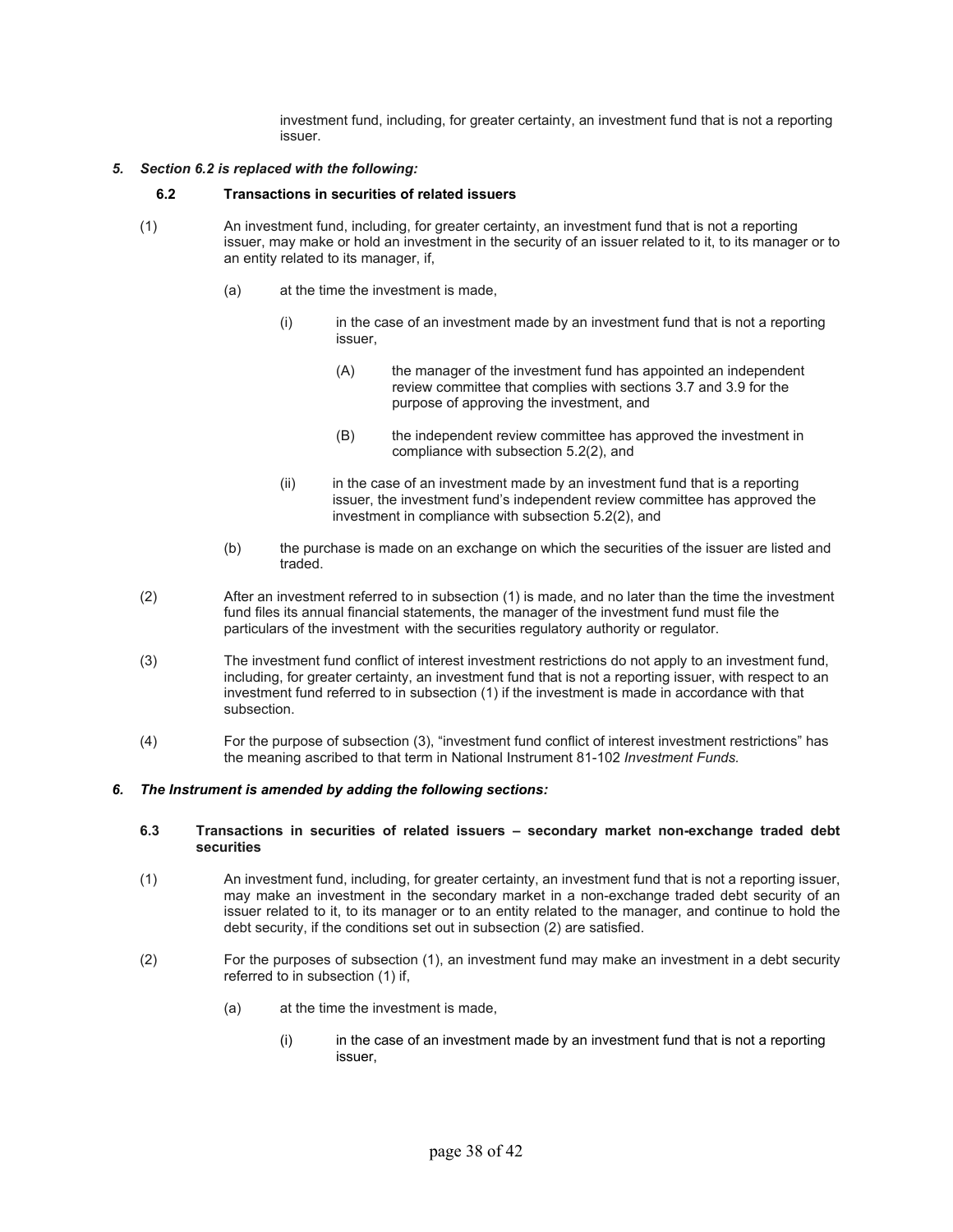- (A) the manager of the investment fund has appointed an independent review committee that complies with sections 3.7 and 3.9 for the purpose of approving the investment, and
- (B) the independent review committee has approved the investment in compliance with subsection 5.2(2), and
- (ii) in the case of an investment made by an investment fund that is a reporting issuer, the investment fund's independent review committee has approved the investment in compliance with subsection 5.2(2),
- (b) at the time the investment is made, the debt security has a designated rating as defined in paragraph (b) of the definition of "designated rating" in National Instrument 44-101 *Short Form Prospectus Distributions,*
- (c) in the case of an investment made on a marketplace, the price paid for the debt security is not more than the price for the debt security determined in accordance with the requirements of that marketplace,
- (d) in the case of an investment that is not made on a marketplace, the price paid for the debt security is not more than
	- (i) the price at which an arm's length seller is willing to sell the debt security,
	- (ii) the price quoted publicly, immediately before the investment is made, by an independent marketplace, or
	- (iii) the price quoted, immediately before the investment is made, by an arm's length purchaser or seller of the debt security, and
- (e) the investment is subject to the applicable "market integrity requirements" as defined in section 6.1, if any.
- (3) After an investment referred to in subsection (2) is made, and no later than the time the investment fund files its annual financial statements, the manager of the investment fund must file the particulars of the investment with the securities regulatory authority or regulator.
- (4) The investment fund conflict of interest investment restrictions do not apply to an investment fund, including, for greater certainty, an investment fund that is not a reporting issuer, with respect to an investment referred to in subsection (2) if the investment is made in accordance with that subsection.
- (5) For the purpose of subsection (4), **"investment fund conflict of interest investment restrictions"** has the meaning ascribed to that term in National Instrument 81-102 *Investment Funds*.

#### **6.4 Transactions in securities of related issuers – primary market distributions of long-term debt securities**

- (1) An investment fund, including, for greater certainty, an investment fund that is not a reporting issuer, may make an investment in a long-term debt security of an issuer related to it, to its manager or to an entity related to the manager, if the investment is made under a distribution of the long-term debt security of that issuer, and continue to hold the debt security, if,
	- (a) at the time the investment is made,
		- (i) in the case of an investment made by an investment fund that is not a reporting issuer,
			- (A) the manager of the investment fund has appointed an independent review committee that complies with sections 3.7 and 3.9 for the purpose of approving the investment, and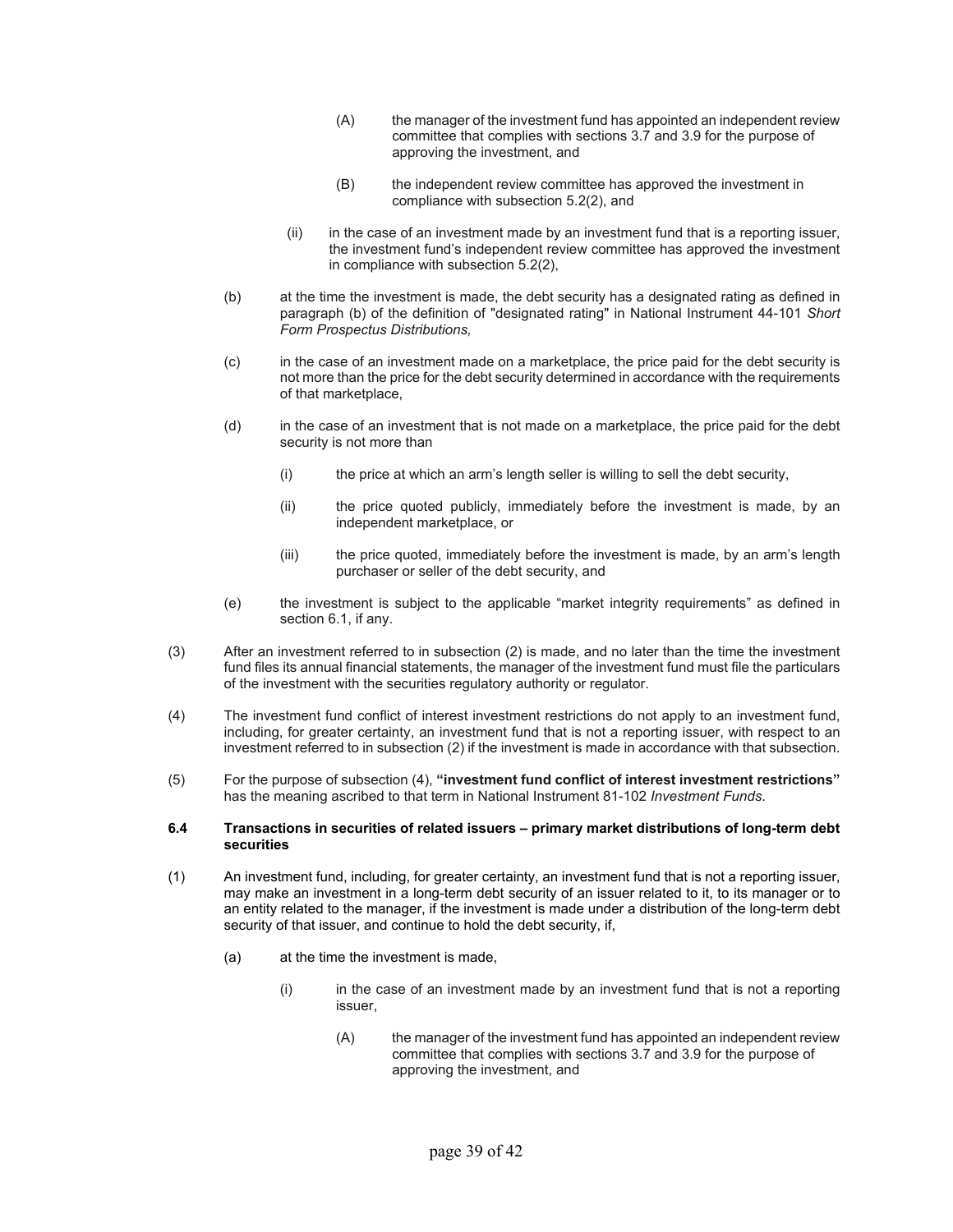- (B) the independent review committee has approved the investment in compliance with subsection 5.2(2),
- (ii) in the case of an investment made by an investment fund that is a reporting issuer, the investment fund's independent review committee has approved the investment in compliance with subsection 5.2(2),
- (iii) the debt security has a term to maturity greater than 365 days,
- (iv) the debt security is not asset-backed commercial paper,
- (v) the debt security has a designated rating as defined in paragraph (b) of the definition of "designated rating" in National Instrument 44-101 *Short Form Prospectus Distributions*,
- (vi) the distribution is for at least \$100 million, and
- (vii) at least two purchasers that are arm's length purchasers, including, for greater certainty, "independent underwriters" within the meaning of National Instrument 33-105 *Underwriting Conflicts*, have collectively purchased at least 20% of the distribution,
- (b) the price paid for the long-term debt security is not higher than the lowest price paid by any arm's length purchaser that participates in the distribution, and
- (c) immediately after the investment is made,
	- (i) the investment fund holds no more than 5% of its net assets in long-term debt securities of the issuer, and
	- (ii) the investment fund, together with other investment funds managed by the manager, hold no more than 20% of the long-term debt securities issued in the distribution.
- (2) After an investment referred to in subsection (1) is made, and no later than the time the investment fund files its annual financial statements, the manager of the investment fund must file the particulars of the investment with the securities regulatory authority or regulator.
- (3) The investment fund conflict of interest investment restrictions do not apply to an investment fund, including, for greater certainty, an investment fund that is not a reporting issuer, with respect to an investment referred to in subsection (2) if the investment is made in accordance with that subsection.
- (4) For the purpose of subsection (3), "investment fund conflict of interest investment restrictions" has the meaning ascribed to that term in National Instrument 81-102 *Investment Funds*.

## **6.5 Transactions in debt securities with a related dealer – principal trades in debt securities**

- (1) A portfolio manager or portfolio adviser, acting on behalf of an investment fund, including, for greater certainty, an investment fund that is not a reporting issuer, or acting on behalf of a managed account as defined in section 6.1, may cause the investment fund or managed account to purchase a debt security of any issuer from, or sell a debt security of any issuer to, a dealer related to the portfolio manager, acting for its own account, if, at the time of the transaction,
	- (a) in the case of an investment fund that is not a reporting issuer,
		- (i) the manager of the investment fund has appointed an independent review committee that complies with sections 3.7 and 3.9 for the purpose of approving the transaction, and
		- (ii) the independent review committee has approved the transaction in compliance with subsection 5.2(2),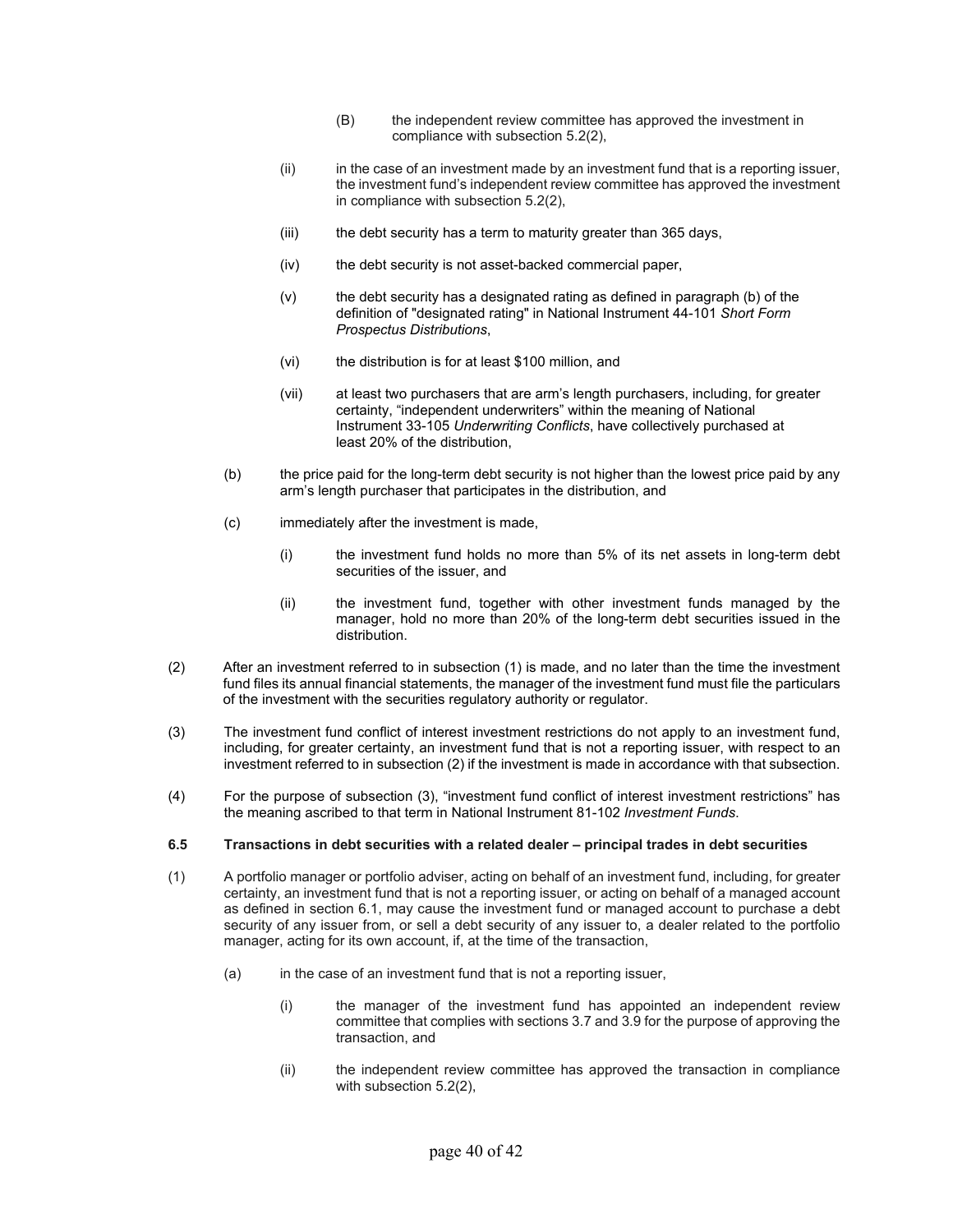- (b) in the case of an investment fund that is a reporting issuer, the investment fund's independent review committee has approved the transaction in compliance with subsection 5.2(2),
- (c) the investment management agreement for the managed account authorizes the purchase or sale of the debt security,
- (d) the bid and ask price of the security transacted is readily available,
- (e) the purchase is not executed at a price that is higher than the available ask price or the sale is not executed at a price that is lower than the available bid price, and
- (f) the purchase or sale is subject to the applicable market integrity requirements as defined in section 6.1.
- (2) An investment fund, or a portfolio manager on behalf of a managed account referred to in subsection (1), must keep records in accordance with the record-keeping requirements applicable to registered firms set out in sections 11.5 and 11.6 of National Instrument 31-103 *Registration Requirements, Exemptions and Ongoing Registrant Obligations.*
- (3) With respect to a purchase or sale of a security referred to in subsection (1), the inter-fund self-dealing investment prohibitions do not apply to any of the following:
	- (a) a portfolio manager or portfolio adviser of an investment fund, including for greater certainty, an investment fund that is not a reporting issuer;
	- (b) a portfolio manager or portfolio adviser of a managed account;
	- (c) an investment fund, including for greater certainty, an investment fund that is not a reporting issuer;
	- (d) a managed account.
- *7. Appendix B is replaced with the following:*

## **APPENDIX B INTER-FUND SELF-DEALING CONFLICT OF INTEREST PROVISIONS**

| <b>JURISDICTION</b>     | <b>LEGISLATION REFERENCE</b>                                                                                                                                                                        |  |
|-------------------------|-----------------------------------------------------------------------------------------------------------------------------------------------------------------------------------------------------|--|
| Alberta                 | Paragraph 13.5(2)(b) of National Instrument 31-103<br>Registration Requirements, Exemptions and Ongoing<br>Registrant Obligations and section 4.2 of National<br>Instrument 81-102 Investment Funds |  |
| <b>British Columbia</b> | Paragraph 13.5(2)(b) of National Instrument 31-103<br>Registration Requirements, Exemptions and Ongoing<br>Registrant Obligations and section 4.2 of National<br>Instrument 81-102 Investment Funds |  |
| Manitoba                | Paragraph 13.5(2)(b) of National Instrument 31-103<br>Registration Requirements, Exemptions and Ongoing<br>Registrant Obligations and section 4.2 of National<br>Instrument 81-102 Investment Funds |  |
| <b>New Brunswick</b>    | Paragraph 144(1)(b) of the Securities Act (New<br>Brunswick)<br>Subsection 11.7(6) of Local Rule 31-501 Registration<br><b>Requirements</b>                                                         |  |
|                         | Paragraph 13.5(2)(b) of National Instrument 31-103<br>Registration Requirements, Exemptions and Ongoing                                                                                             |  |